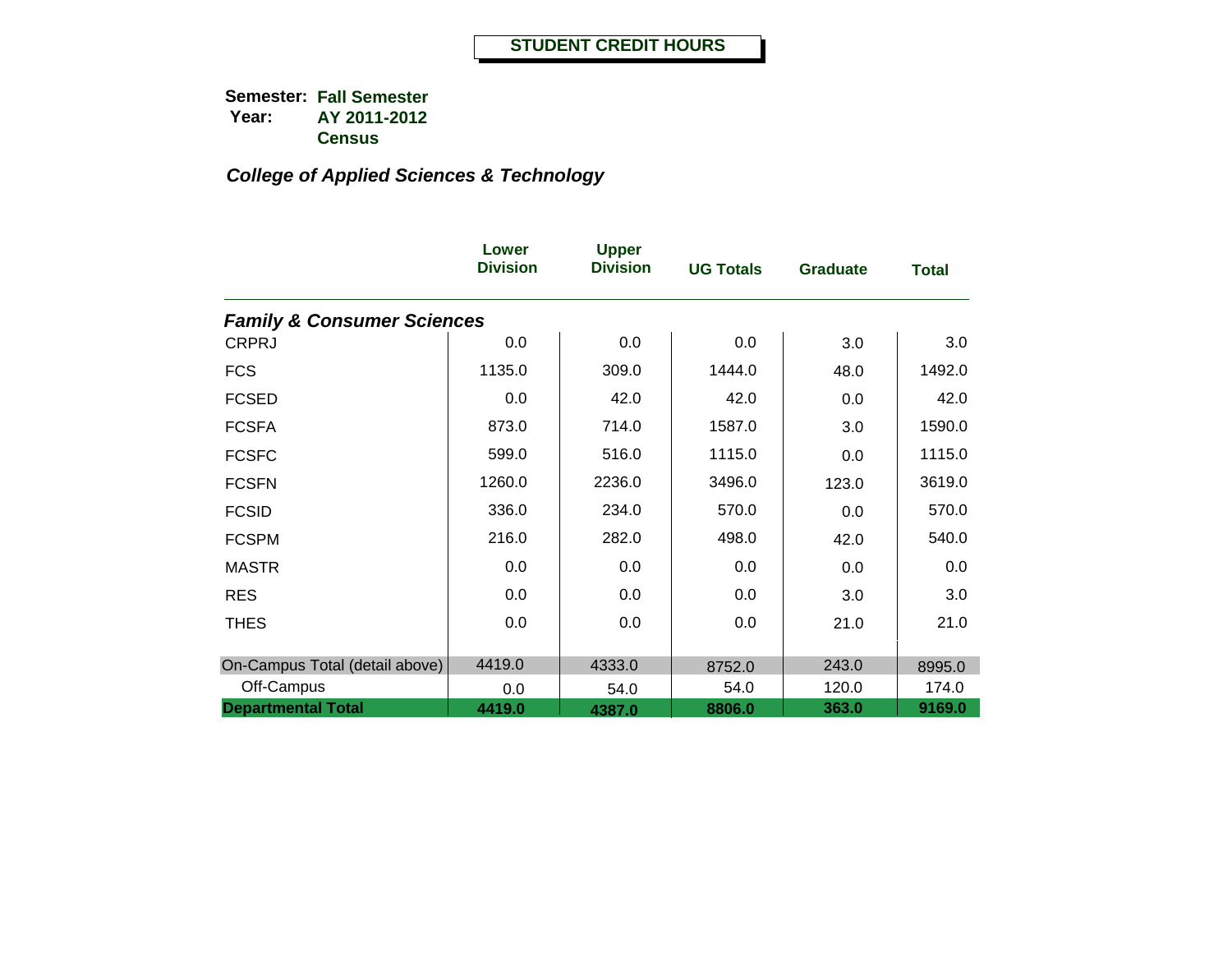|                                | Lower<br><b>Division</b> | <b>Upper</b><br><b>Division</b> | <b>UG Totals</b> | <b>Graduate</b> | Total  |
|--------------------------------|--------------------------|---------------------------------|------------------|-----------------|--------|
| <b>Technology</b>              |                          |                                 |                  |                 |        |
| <b>HONRS</b>                   | 69.0                     | 0.0                             | 69.0             | 0.0             | 69.0   |
| <b>HONRS</b>                   | 21.0                     | 0.0                             | 21.0             | 0.0             | 21.0   |
| <b>ITCMP</b>                   | 384.0                    | 249.0                           | 633.0            | 0.0             | 633.0  |
| <b>ITCST</b>                   | 624.0                    | 510.0                           | 1134.0           | 0.0             | 1134.0 |
| <b>ITDPT</b>                   | 294.0                    | 219.0                           | 513.0            | 0.0             | 513.0  |
| <b>ITEDU</b>                   | 75.0                     | 33.0                            | 108.0            | 6.0             | 114.0  |
| <b>ITGRA</b>                   | 984.0                    | 255.0                           | 1239.0           | 0.0             | 1239.0 |
| <b>ITMFG</b>                   | 270.0                    | 60.0                            | 330.0            | 0.0             | 330.0  |
| On-Campus Total (detail above) | 2721.0                   | 1326.0                          | 4047.0           | 6.0             | 4053.0 |
| Off-Campus                     | 0.0                      | 18.0                            | 18.0             | 231.0           | 249.0  |
| <b>Departmental Total</b>      | 2721.0                   | 1344.0                          | 4065.0           | 237.0           | 4302.0 |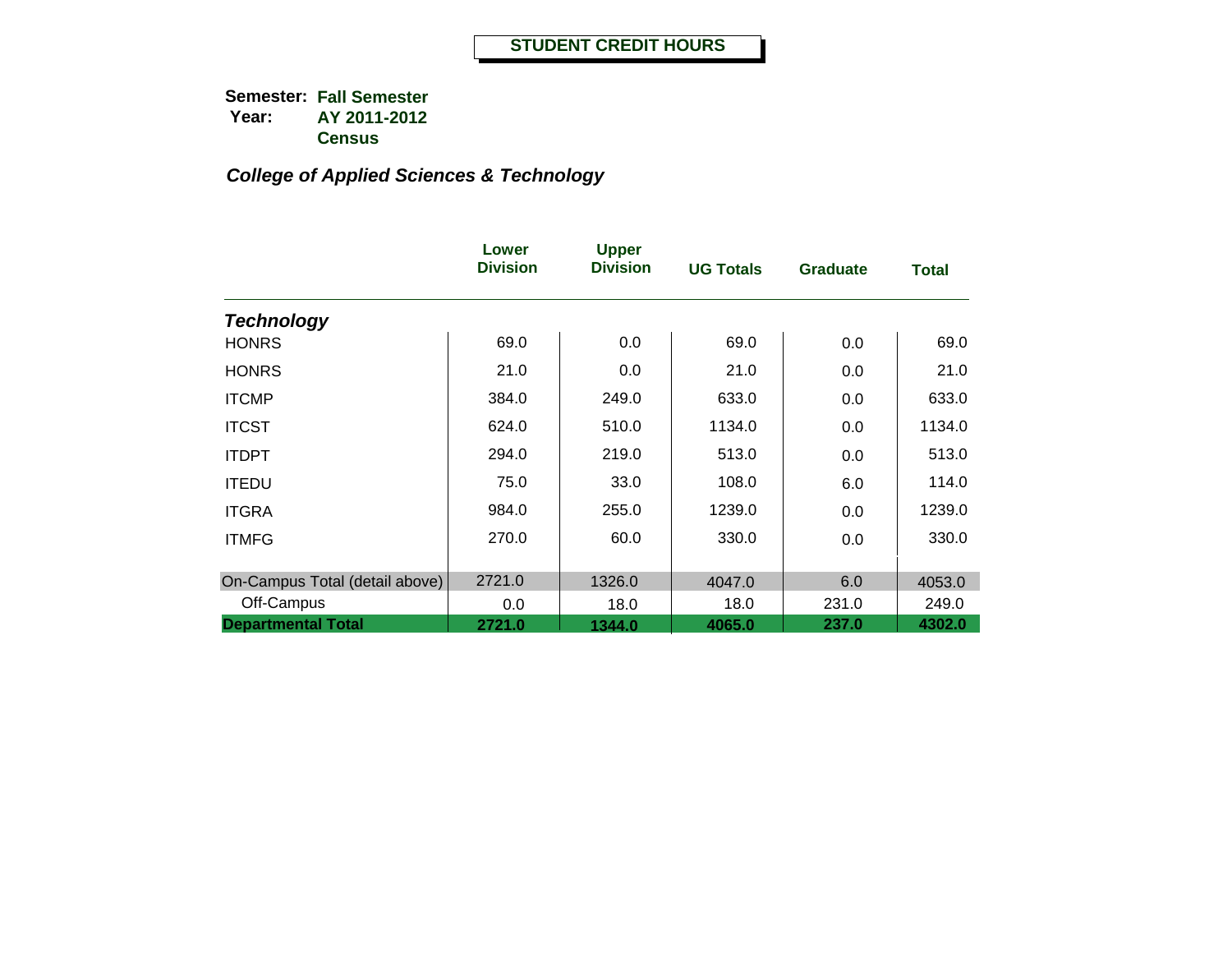|                                | Lower<br><b>Division</b> | <b>Upper</b><br><b>Division</b> | <b>UG Totals</b> | Graduate | Total |
|--------------------------------|--------------------------|---------------------------------|------------------|----------|-------|
| <b>Military Science</b>        |                          |                                 |                  |          |       |
| MIL                            | 202.0                    | 144.0                           | 346.0            | 0.0      | 346.0 |
| On-Campus Total (detail above) | 202.0                    | 144.0                           | 346.0            | 0.0      | 346.0 |
| Off-Campus                     | 0.0                      | 0.0                             | 0.0              | 0.0      | 0.0   |
| <b>Departmental Total</b>      | 202.0                    | 144.0                           | 346.0            | 0.0      | 346.0 |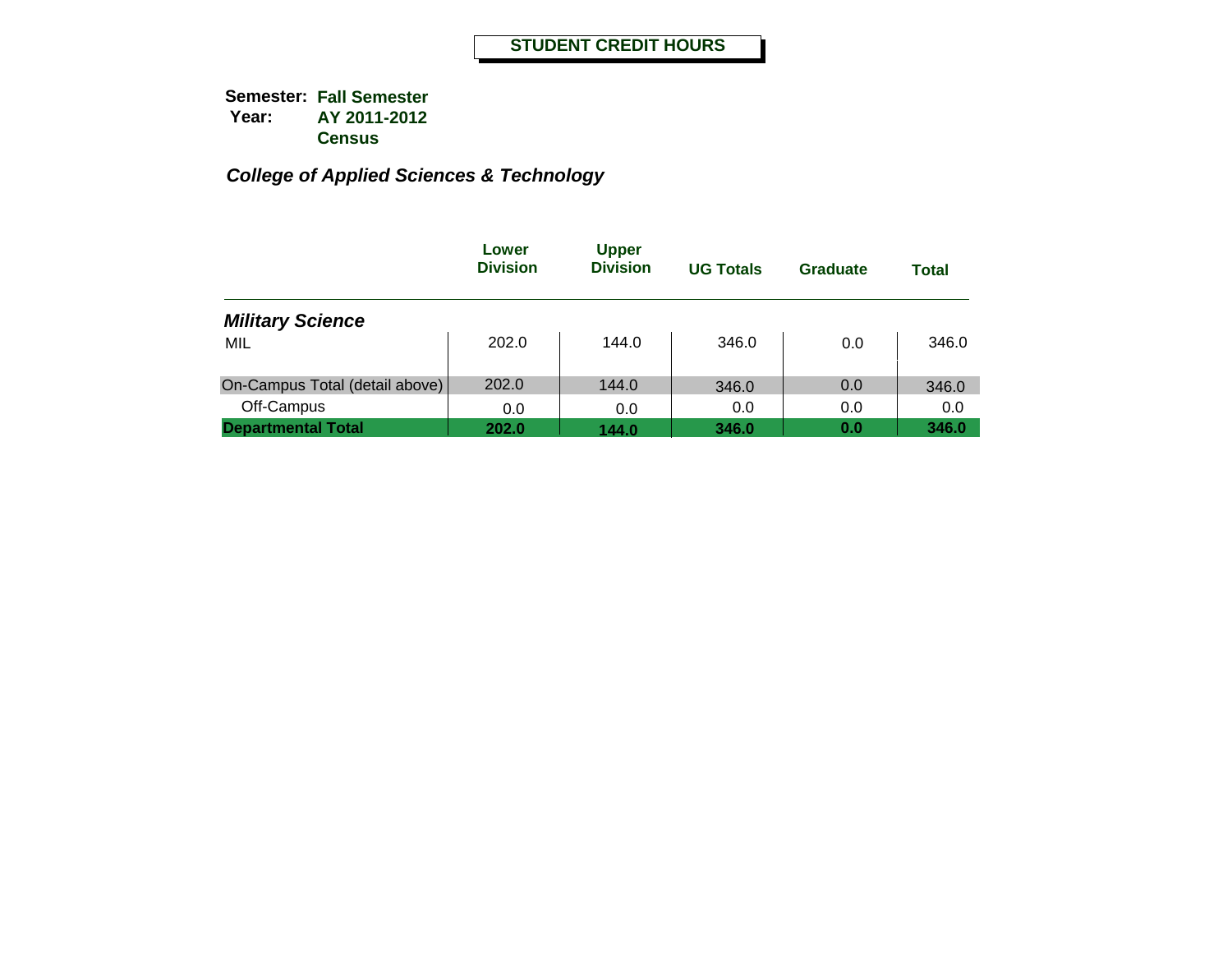|                                | Lower<br><b>Division</b> | <b>Upper</b><br><b>Division</b> | <b>UG Totals</b> | <b>Graduate</b> | <b>Total</b> |
|--------------------------------|--------------------------|---------------------------------|------------------|-----------------|--------------|
| <b>Nursing</b>                 |                          |                                 |                  |                 |              |
| <b>MASTR</b>                   | 0.0                      | 0.0                             | 0.0              | 0.0             | 0.0          |
| <b>NUR</b>                     | 1349.0                   | 3198.0                          | 4547.0           | 0.0             | 4547.0       |
| On-Campus Total (detail above) | 1349.0                   | 3198.0                          | 4547.0           | 0.0             | 4547.0       |
| Off-Campus                     | 0.0                      | 110.0                           | 110.0            | 2290.0          | 2400.0       |
| <b>Departmental Total</b>      | 1349.0                   | 3308.0                          | 4657.0           | 2290.0          | 6947.0       |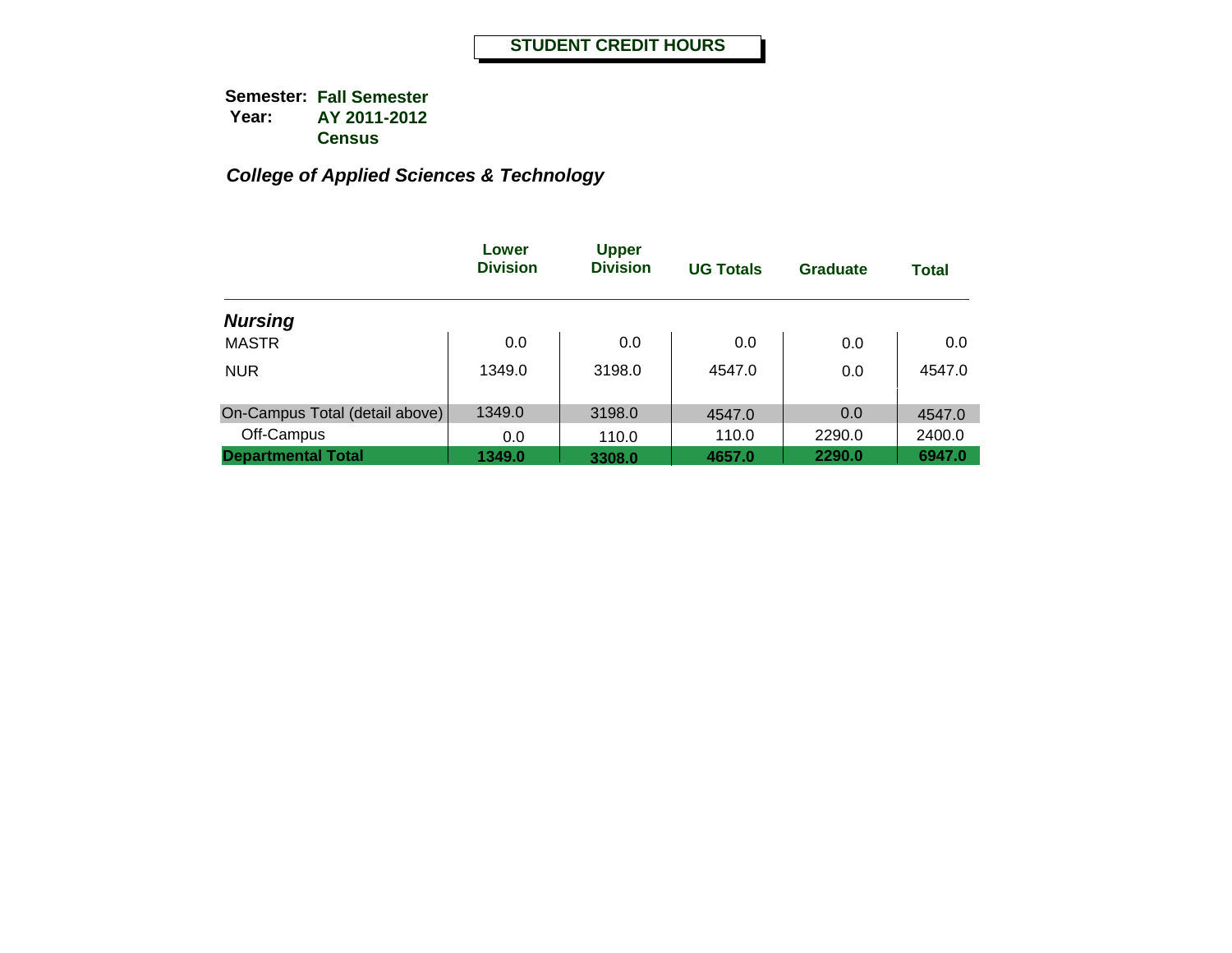|                                | Lower<br><b>Division</b> | <b>Upper</b><br><b>Division</b> | <b>UG Totals</b> | <b>Graduate</b> | <b>Total</b> |
|--------------------------------|--------------------------|---------------------------------|------------------|-----------------|--------------|
| <b>Physical Education</b>      |                          |                                 |                  |                 |              |
| <b>AQUA</b>                    | 300.0                    | 233.0                           | 533.0            | 0.0             | 533.0        |
| AT                             | 78.0                     | 326.0                           | 404.0            | 0.0             | 404.0        |
| <b>EXSCI</b>                   | 1163.0                   | 675.0                           | 1838.0           | 242.0           | 2080.0       |
| <b>MASTR</b>                   | 0.0                      | 0.0                             | 0.0              | 0.0             | 0.0          |
| <b>PEP</b>                     | 672.0                    | 282.0                           | 954.0            | 150.0           | 1104.0       |
| <b>PFW</b>                     | 3844.0                   | 0.0                             | 3844.0           | 0.0             | 3844.0       |
| <b>SPTAD</b>                   | 403.0                    | 522.0                           | 925.0            | 177.0           | 1102.0       |
| <b>THES</b>                    | 0.0                      | 0.0                             | 0.0              | 24.0            | 24.0         |
| On-Campus Total (detail above) | 6460.0                   | 2038.0                          | 8498.0           | 593.0           | 9091.0       |
| Off-Campus                     | 50.0                     | 204.0                           | 254.0            | 225.0           | 479.0        |
| <b>Departmental Total</b>      | 6510.0                   | 2242.0                          | 8752.0           | 818.0           | 9570.0       |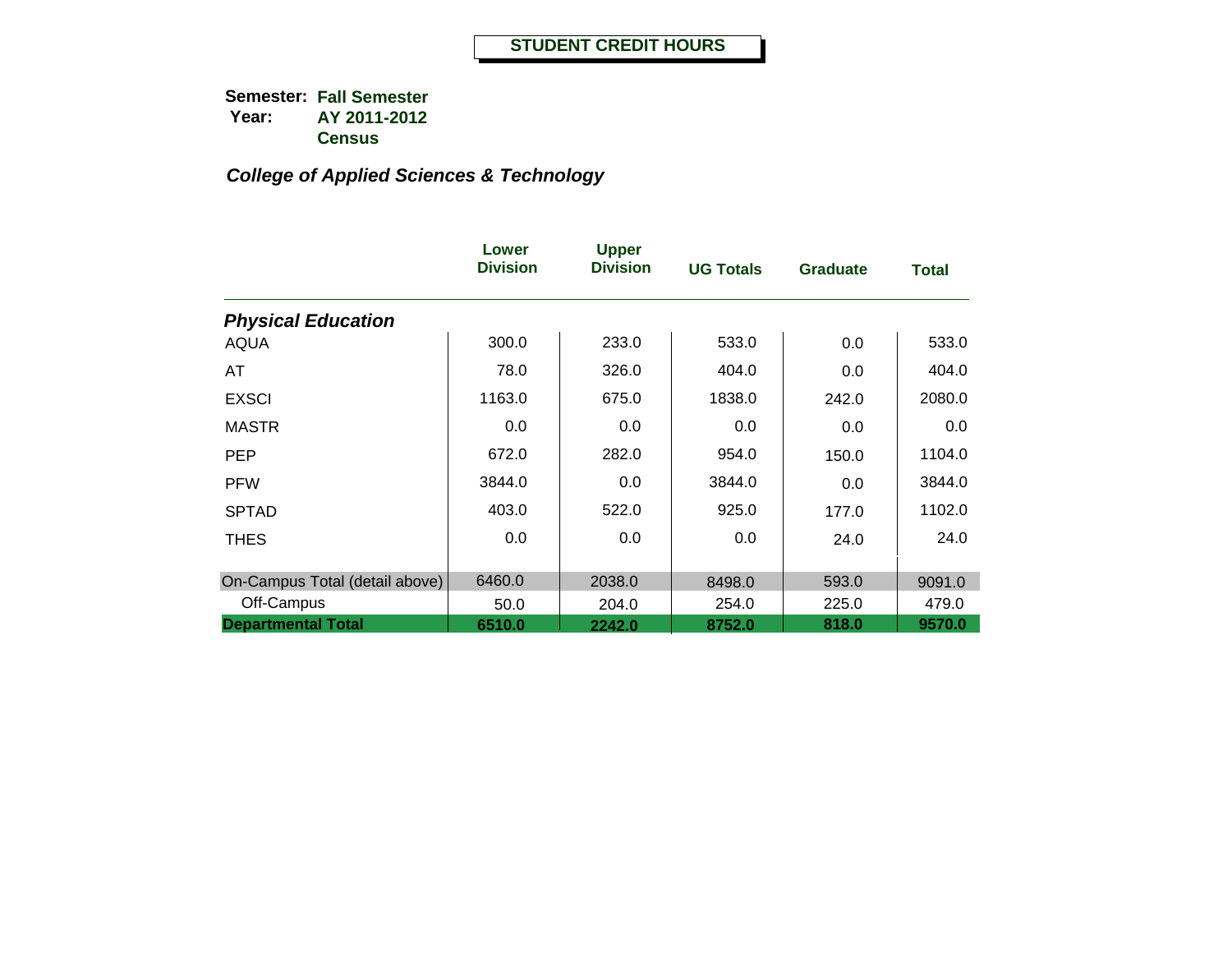|                                   | Lower<br><b>Division</b> | <b>Upper</b><br><b>Division</b> | <b>UG Totals</b> | Graduate | <b>Total</b> |
|-----------------------------------|--------------------------|---------------------------------|------------------|----------|--------------|
| <b>Wellness &amp; Gerontology</b> |                          |                                 |                  |          |              |
| <b>GERON</b>                      | 0.0                      | 3.0                             | 3.0              | 45.0     | 48.0         |
| <b>MASTR</b>                      | 0.0                      | 0.0                             | 0.0              | 0.0      | 0.0          |
| <b>THES</b>                       | 0.0                      | 0.0                             | 0.0              | 12.0     | 12.0         |
| <b>WELNS</b>                      | 0.0                      | 0.0                             | 0.0              | 93.0     | 93.0         |
| On-Campus Total (detail above)    | 0.0                      | 3.0                             | 3.0              | 150.0    | 153.0        |
| Off-Campus                        | 0.0                      | 0.0                             | 0.0              | 39.0     | 39.0         |
| <b>Departmental Total</b>         | 0.0                      | 3.0                             | 3.0              | 189.0    | 192.0        |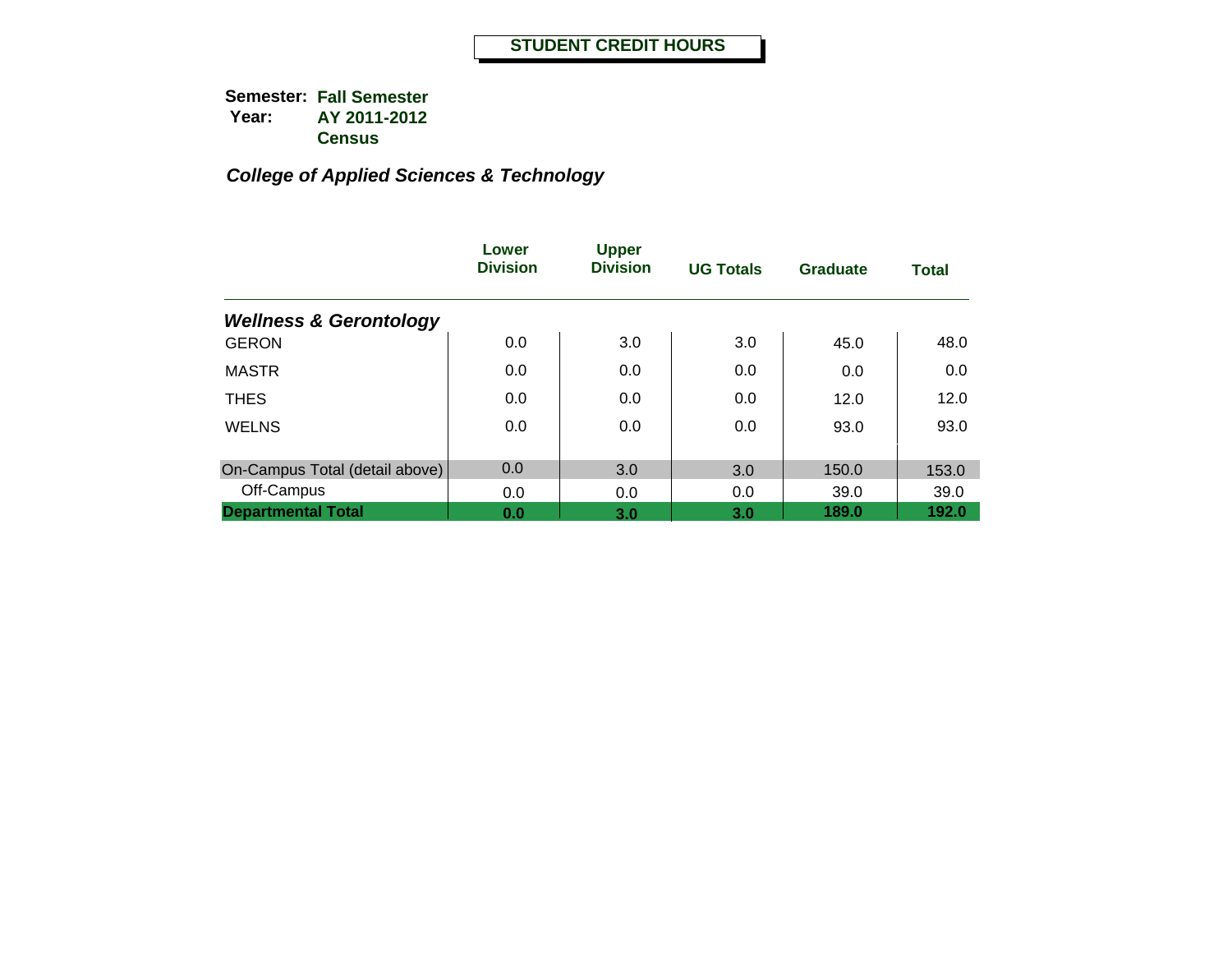## *College of Architecture & Planning*

|                                | Lower<br><b>Division</b> | <b>Upper</b><br><b>Division</b> | <b>UG Totals</b> | <b>Graduate</b> | <b>Total</b> |
|--------------------------------|--------------------------|---------------------------------|------------------|-----------------|--------------|
| <b>Architecture</b>            |                          |                                 |                  |                 |              |
| <b>ARCH</b>                    | 1244.0                   | 1489.0                          | 2733.0           | 935.0           | 3668.0       |
| CAP                            | 268.0                    | 0.0                             | 268.0            | 0.0             | 268.0        |
| <b>CRPRJ</b>                   | 0.0                      | 0.0                             | 0.0              | 6.0             | 6.0          |
| <b>HONRS</b>                   | 0.0                      | 6.0                             | 6.0              | 0.0             | 6.0          |
| <b>MASTR</b>                   | 0.0                      | 0.0                             | 0.0              | 0.0             | 0.0          |
|                                |                          |                                 |                  |                 |              |
| On-Campus Total (detail above) | 1512.0                   | 1495.0                          | 3007.0           | 941.0           | 3948.0       |
| Off-Campus                     | 0.0                      | 0.0                             | 0.0              | 0.0             | 0.0          |
| <b>Departmental Total</b>      | 1512.0                   | 1495.0                          | 3007.0           | 941.0           | 3948.0       |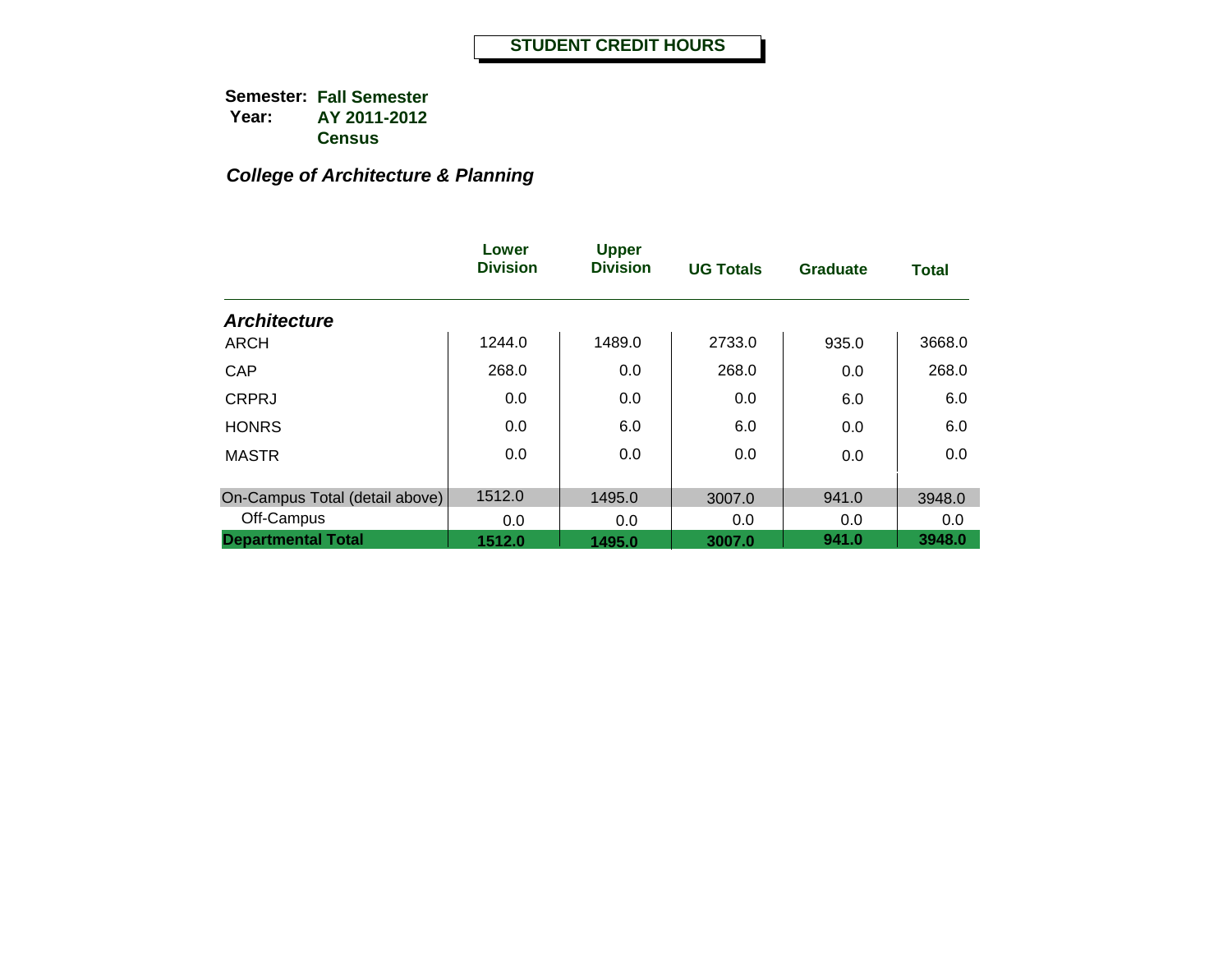## *College of Architecture & Planning*

|                                | Lower<br><b>Division</b> | <b>Upper</b><br><b>Division</b> | <b>UG Totals</b> | <b>Graduate</b> | <b>Total</b> |
|--------------------------------|--------------------------|---------------------------------|------------------|-----------------|--------------|
| <b>Landscape Architecture</b>  |                          |                                 |                  |                 |              |
| <b>CAP</b>                     | 121.0                    | 0.0                             | 121.0            | 0.0             | 121.0        |
| <b>CRPRJ</b>                   | 0.0                      | 0.0                             | 0.0              | 36.0            | 36.0         |
| <b>HONRS</b>                   | 0.0                      | 42.0                            | 42.0             | 0.0             | 42.0         |
| LA                             | 516.0                    | 1103.0                          | 1619.0           | 215.0           | 1834.0       |
| On-Campus Total (detail above) | 637.0                    | 1145.0                          | 1782.0           | 251.0           | 2033.0       |
| Off-Campus                     | 0.0                      | 0.0                             | 0.0              | 0.0             | 0.0          |
| <b>Departmental Total</b>      | 637.0                    | 1145.0                          | 1782.0           | 251.0           | 2033.0       |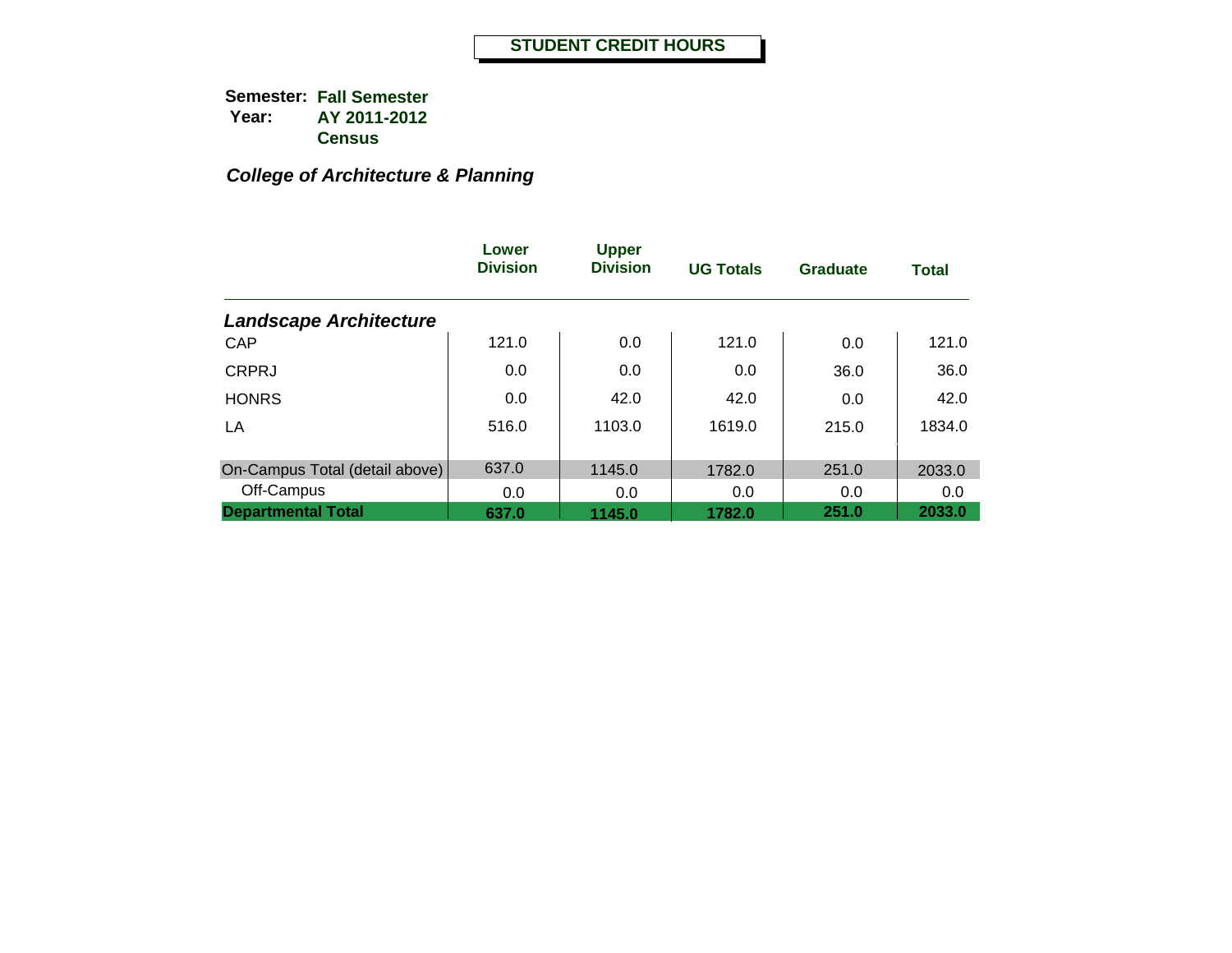## *College of Architecture & Planning*

|                                | Lower<br><b>Division</b> | <b>Upper</b><br><b>Division</b> | <b>UG Totals</b> | <b>Graduate</b> | <b>Total</b> |
|--------------------------------|--------------------------|---------------------------------|------------------|-----------------|--------------|
| <b>Urban Planning</b>          |                          |                                 |                  |                 |              |
| <b>CAP</b>                     | 141.0                    | 6.0                             | 147.0            | 0.0             | 147.0        |
| <b>HONRS</b>                   | 0.0                      | 3.0                             | 3.0              | 0.0             | 3.0          |
| <b>MASTR</b>                   | 0.0                      | 0.0                             | 0.0              | 0.0             | 0.0          |
| <b>PLAN</b>                    | 581.0                    | 491.0                           | 1072.0           | 485.0           | 1557.0       |
| <b>RES</b>                     | 0.0                      | 0.0                             | 0.0              | 3.0             | 3.0          |
| On-Campus Total (detail above) | 722.0                    | 500.0                           | 1222.0           | 488.0           | 1710.0       |
| Off-Campus                     | 0.0                      | 0.0                             | 0.0              | 96.0            | 96.0         |
| <b>Departmental Total</b>      | 722.0                    | 500.0                           | 1222.0           | 584.0           | 1806.0       |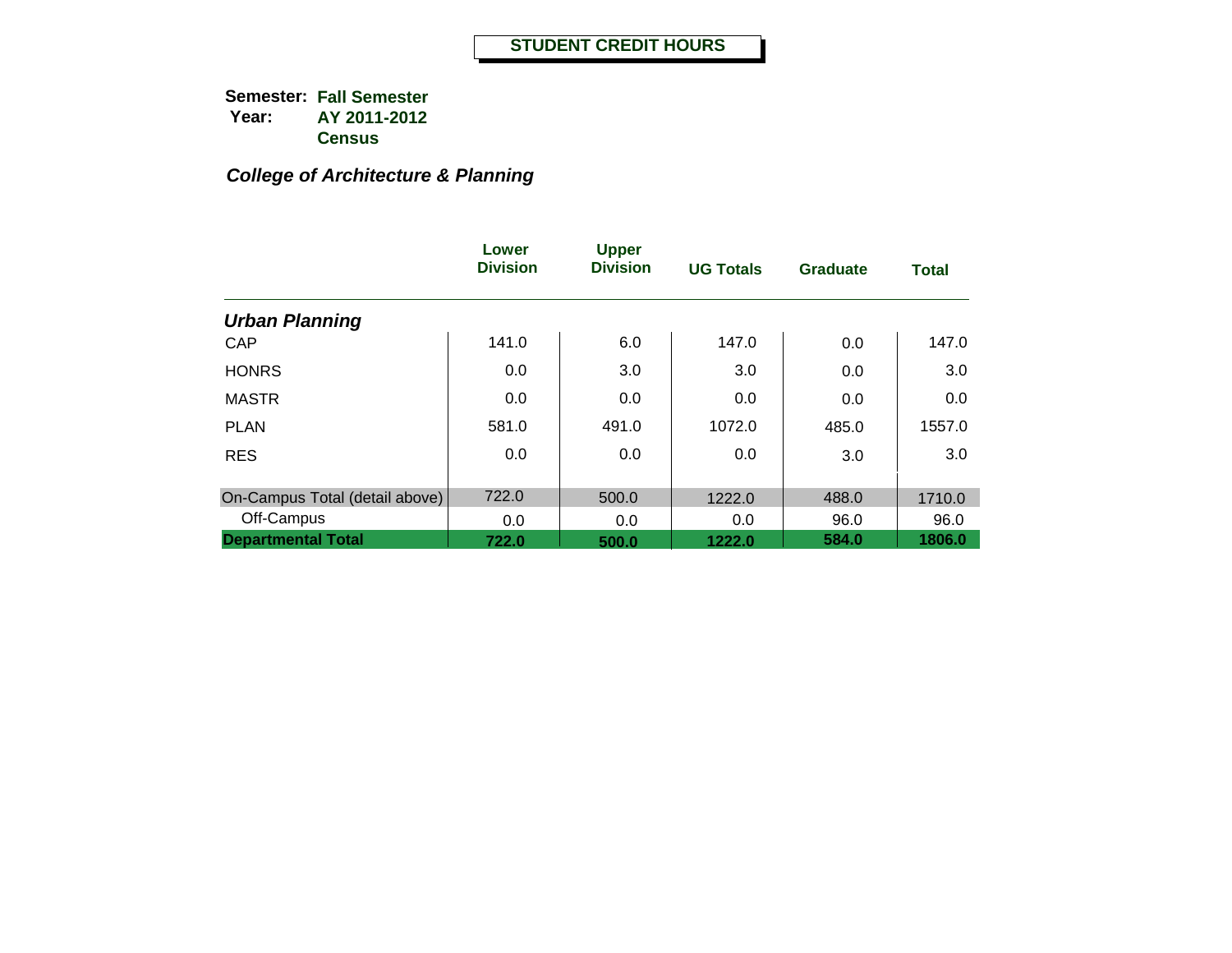|                                | Lower<br><b>Division</b> | <b>Upper</b><br><b>Division</b> | <b>UG Totals</b> | <b>Graduate</b> | <b>Total</b> |
|--------------------------------|--------------------------|---------------------------------|------------------|-----------------|--------------|
| <b>Accounting</b>              |                          |                                 |                  |                 |              |
| <b>ACC</b>                     | 2526.0                   | 1416.0                          | 3942.0           | 159.0           | 4101.0       |
| <b>HONRS</b>                   | 0.0                      | 9.0                             | 9.0              | 0.0             | 9.0          |
| <b>MBA</b>                     | 0.0                      | 0.0                             | 0.0              | 51.0            | 51.0         |
| On-Campus Total (detail above) | 2526.0                   | 1425.0                          | 3951.0           | 210.0           | 4161.0       |
| Off-Campus                     | 162.0                    | 0.0                             | 162.0            | 96.0            | 258.0        |
| <b>Departmental Total</b>      | 2688.0                   | 1425.0                          | 4113.0           | 306.0           | 4419.0       |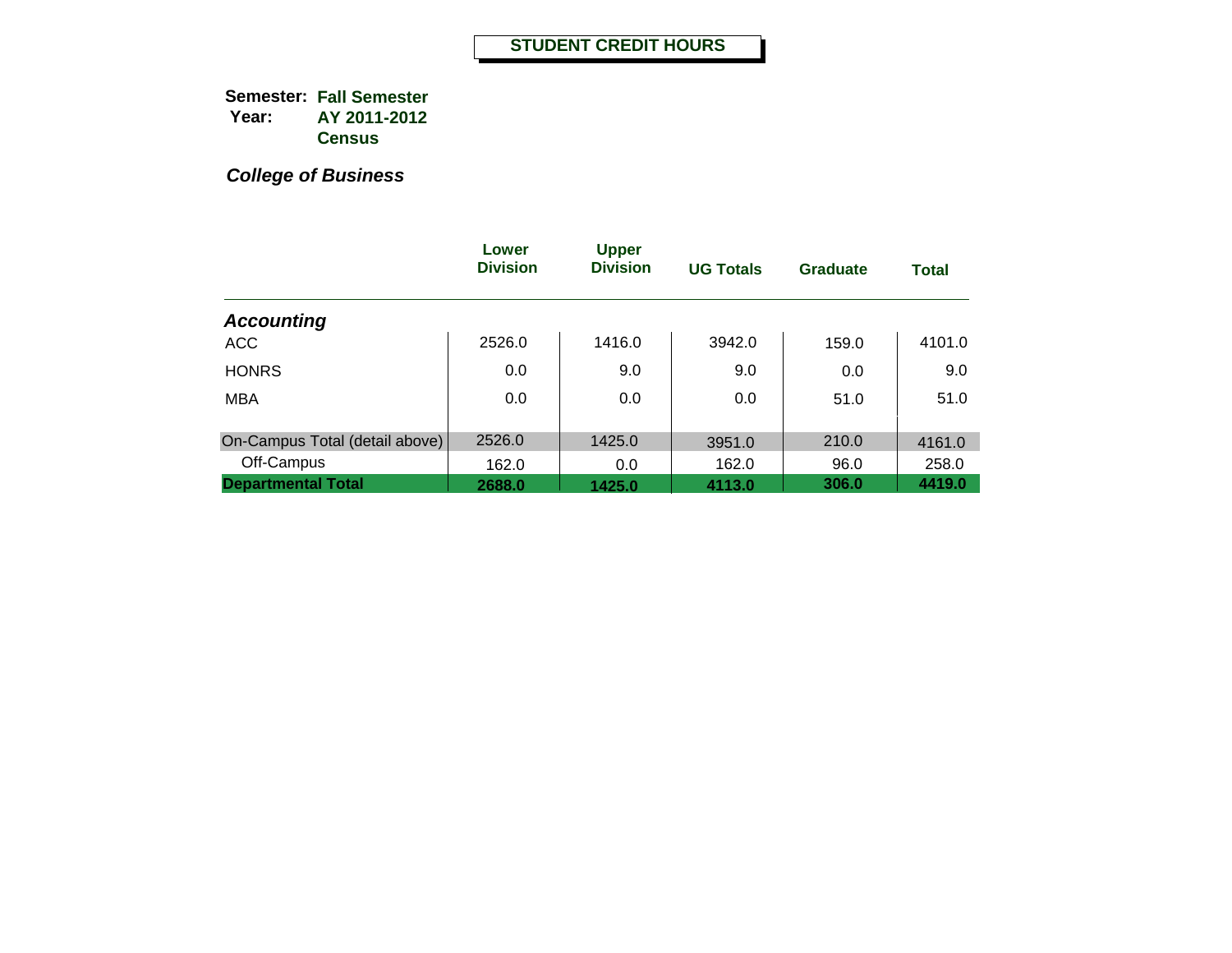|                                | Lower<br><b>Division</b> | <b>Upper</b><br><b>Division</b> | <b>UG Totals</b> | <b>Graduate</b> | <b>Total</b> |
|--------------------------------|--------------------------|---------------------------------|------------------|-----------------|--------------|
| <b>Economics</b>               |                          |                                 |                  |                 |              |
| <b>ECON</b>                    | 4876.0                   | 573.0                           | 5449.0           | 66.0            | 5515.0       |
| <b>HONRS</b>                   | 0.0                      | 3.0                             | 3.0              | 0.0             | 3.0          |
| <b>MBA</b>                     | 0.0                      | 0.0                             | 0.0              | 126.0           | 126.0        |
|                                |                          |                                 |                  |                 |              |
| On-Campus Total (detail above) | 4876.0                   | 576.0                           | 5452.0           | 192.0           | 5644.0       |
| Off-Campus                     | 102.0                    | 3.0                             | 105.0            | 258.0           | 363.0        |
| <b>Departmental Total</b>      | 4978.0                   | 579.0                           | 5557.0           | 450.0           | 6007.0       |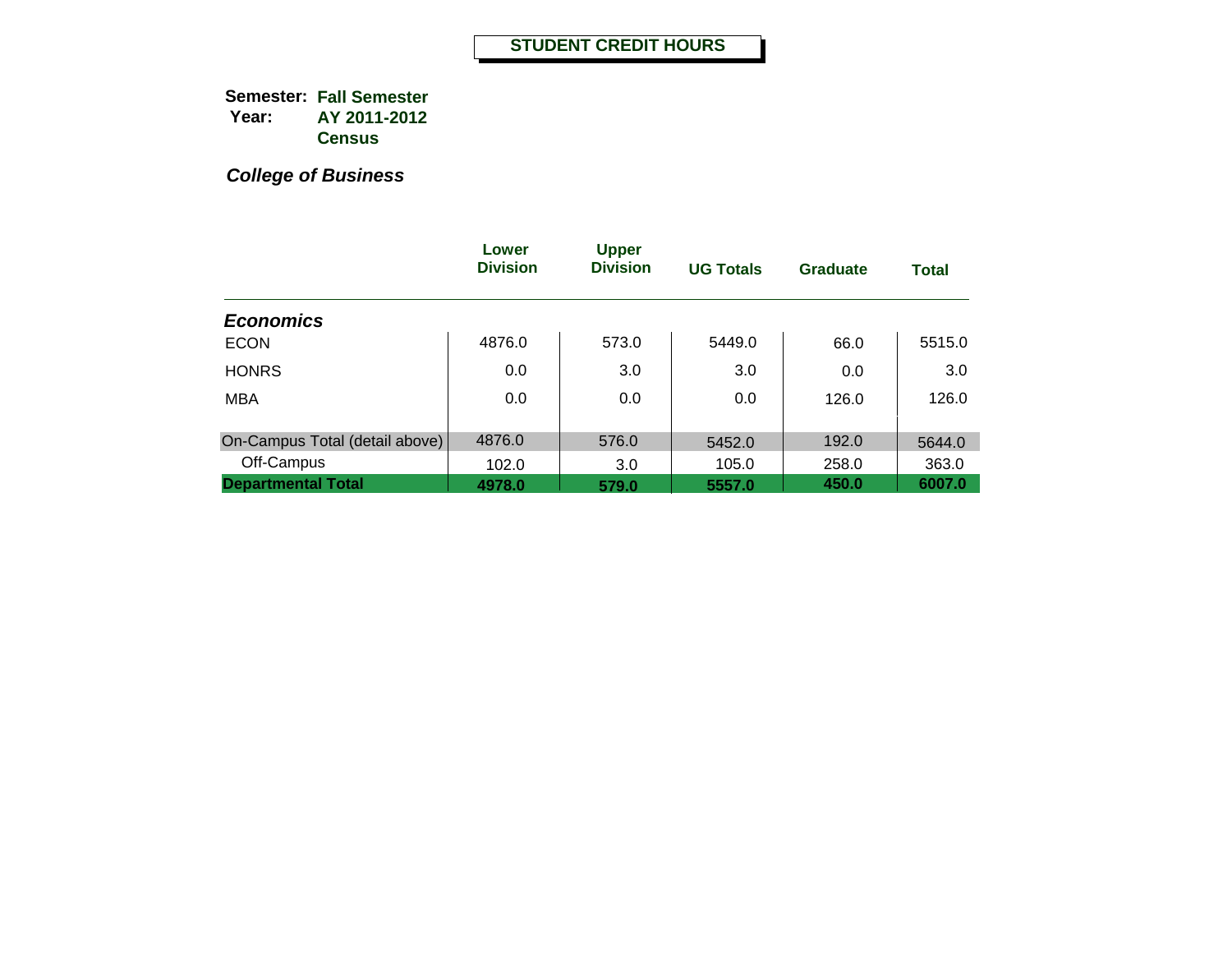|                                | Lower<br><b>Division</b> | <b>Upper</b><br><b>Division</b> | <b>UG Totals</b> | <b>Graduate</b> | <b>Total</b> |
|--------------------------------|--------------------------|---------------------------------|------------------|-----------------|--------------|
| <b>Finance</b>                 |                          |                                 |                  |                 |              |
| BL                             | 1092.0                   | 189.0                           | 1281.0           | 45.0            | 1326.0       |
| <b>FIN</b>                     | 2763.0                   | 1518.0                          | 4281.0           | 0.0             | 4281.0       |
| <b>HONRS</b>                   | 0.0                      | 3.0                             | 3.0              | 0.0             | 3.0          |
| <b>MBA</b>                     | 0.0                      | 0.0                             | 0.0              | 54.0            | 54.0         |
| <b>RE</b>                      | 132.0                    | 0.0                             | 132.0            | 0.0             | 132.0        |
| RMI                            | 363.0                    | 258.0                           | 621.0            | 0.0             | 621.0        |
| On-Campus Total (detail above) | 4350.0                   | 1968.0                          | 6318.0           | 99.0            | 6417.0       |
| Off-Campus                     | 129.0                    | 24.0                            | 153.0            | 276.0           | 429.0        |
| <b>Departmental Total</b>      | 4479.0                   | 1992.0                          | 6471.0           | 375.0           | 6846.0       |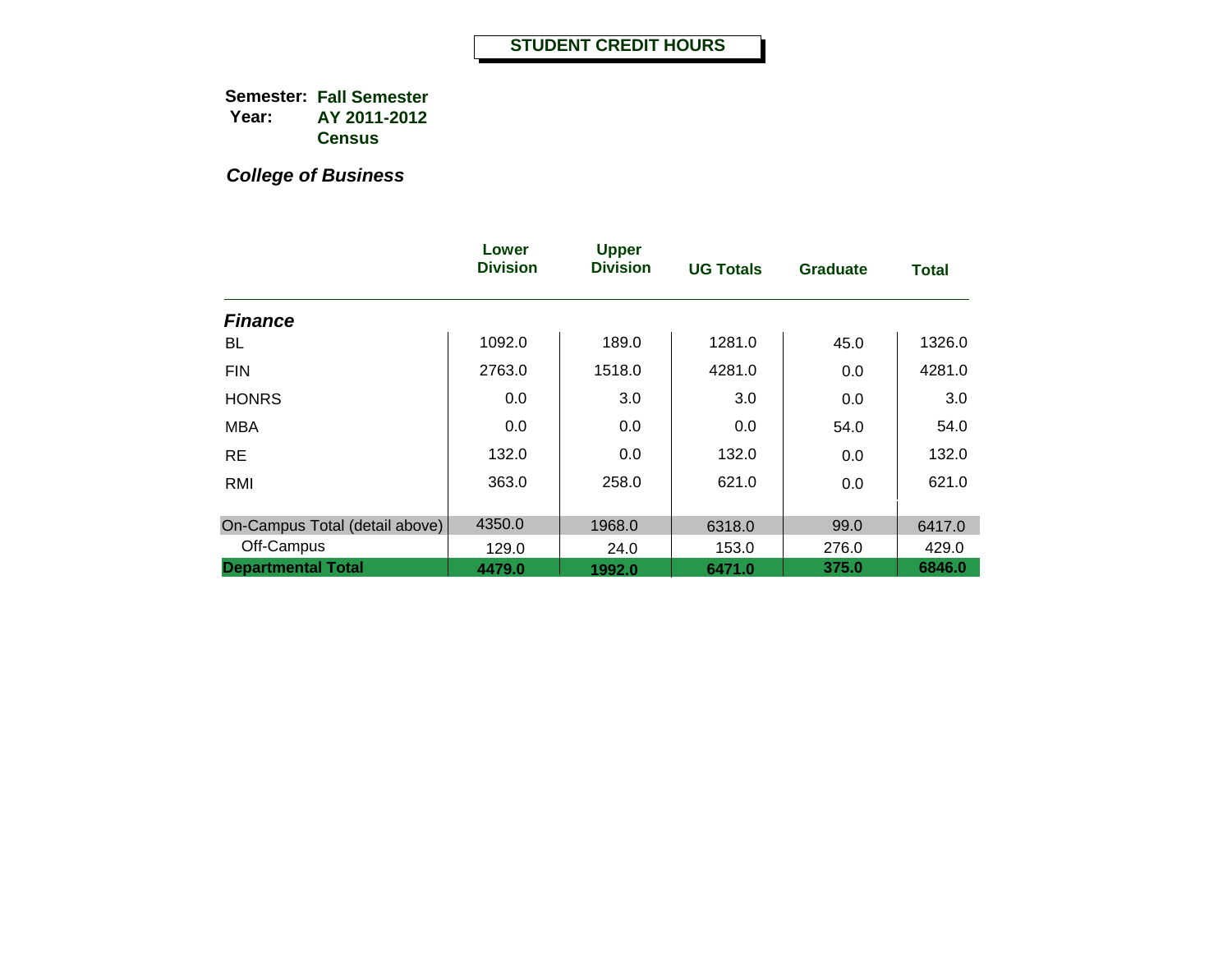|                                     | Lower<br><b>Division</b> | <b>Upper</b><br><b>Division</b> | <b>UG Totals</b> | <b>Graduate</b> | <b>Total</b> |
|-------------------------------------|--------------------------|---------------------------------|------------------|-----------------|--------------|
| <b>Info Systems &amp; Oper Mgmt</b> |                          |                                 |                  |                 |              |
| <b>BED</b>                          | 0.0                      | 6.0                             | 6.0              | 0.0             | 6.0          |
| <b>HONRS</b>                        | 0.0                      | 9.0                             | 9.0              | 0.0             | 9.0          |
| <b>ISOM</b>                         | 3672.0                   | 1302.0                          | 4974.0           | 24.0            | 4998.0       |
| <b>MBA</b>                          | 0.0                      | 0.0                             | 0.0              | 78.0            | 78.0         |
|                                     |                          |                                 |                  |                 |              |
| On-Campus Total (detail above)      | 3672.0                   | 1317.0                          | 4989.0           | 102.0           | 5091.0       |
| Off-Campus                          | 393.0                    | 222.0                           | 615.0            | 132.0           | 747.0        |
| <b>Departmental Total</b>           | 4065.0                   | 1539.0                          | 5604.0           | 234.0           | 5838.0       |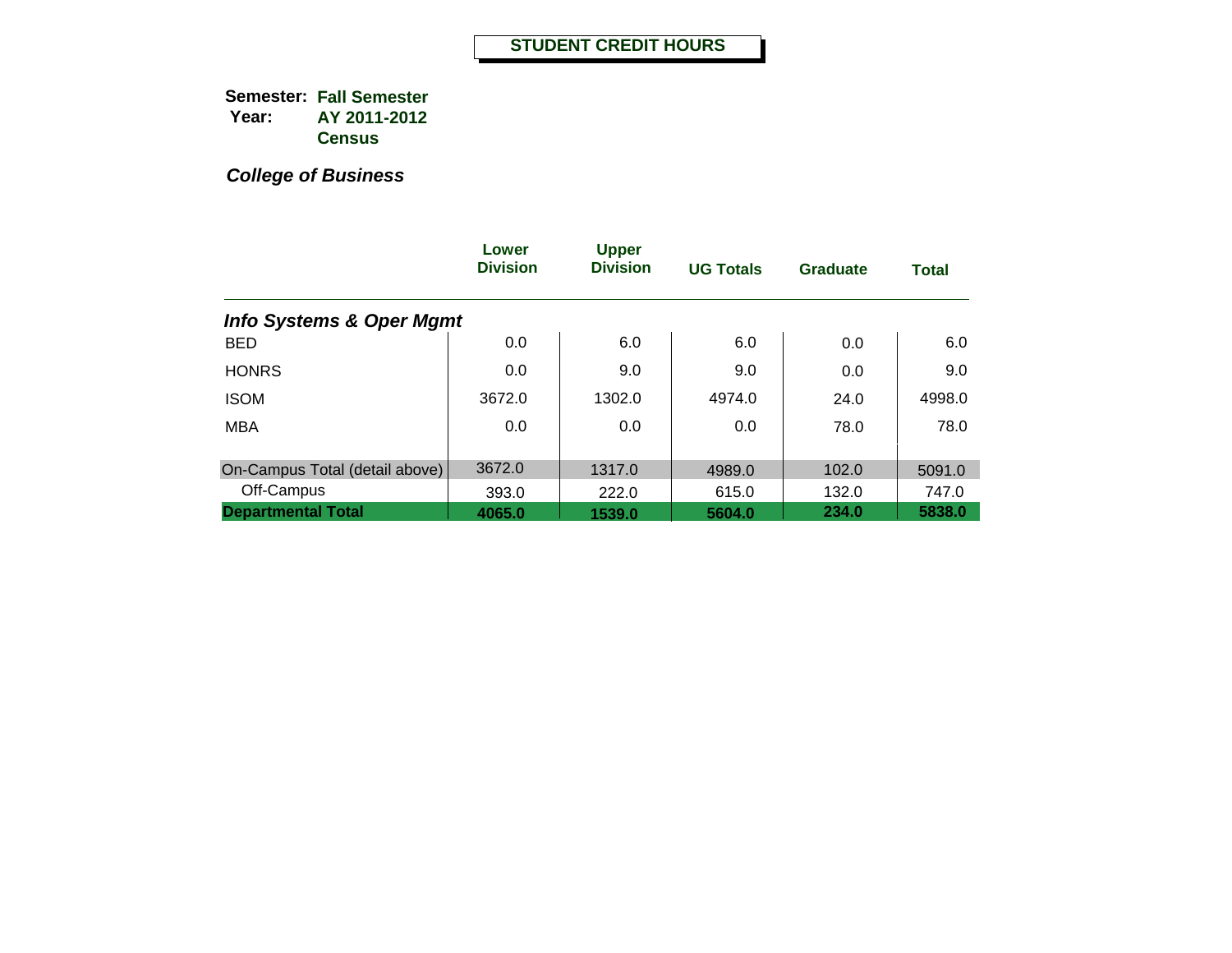|                                   | Lower<br><b>Division</b> | <b>Upper</b><br><b>Division</b> | <b>UG Totals</b> | <b>Graduate</b> | <b>Total</b> |
|-----------------------------------|--------------------------|---------------------------------|------------------|-----------------|--------------|
| <b>Marketing &amp; Management</b> |                          |                                 |                  |                 |              |
| <b>BUSAD</b>                      | 135.0                    | 81.0                            | 216.0            | 0.0             | 216.0        |
| <b>HONRS</b>                      | 0.0                      | 9.0                             | 9.0              | 0.0             | 9.0          |
| <b>INTBA</b>                      | 138.0                    | 3.0                             | 141.0            | 0.0             | 141.0        |
| MBA                               | 0.0                      | 0.0                             | 0.0              | 72.0            | 72.0         |
| MGT                               | 498.0                    | 2640.0                          | 3138.0           | 3.0             | 3141.0       |
| <b>MKG</b>                        | 138.0                    | 3408.0                          | 3546.0           | 42.0            | 3588.0       |
| <b>SUST</b>                       | 168.0                    | 0.0                             | 168.0            | 0.0             | 168.0        |
| On-Campus Total (detail above)    | 1077.0                   | 6141.0                          | 7218.0           | 117.0           | 7335.0       |
| Off-Campus                        | 474.0                    | 39.0                            | 513.0            | 357.0           | 870.0        |
| <b>Departmental Total</b>         | 1551.0                   | 6180.0                          | 7731.0           | 474.0           | 8205.0       |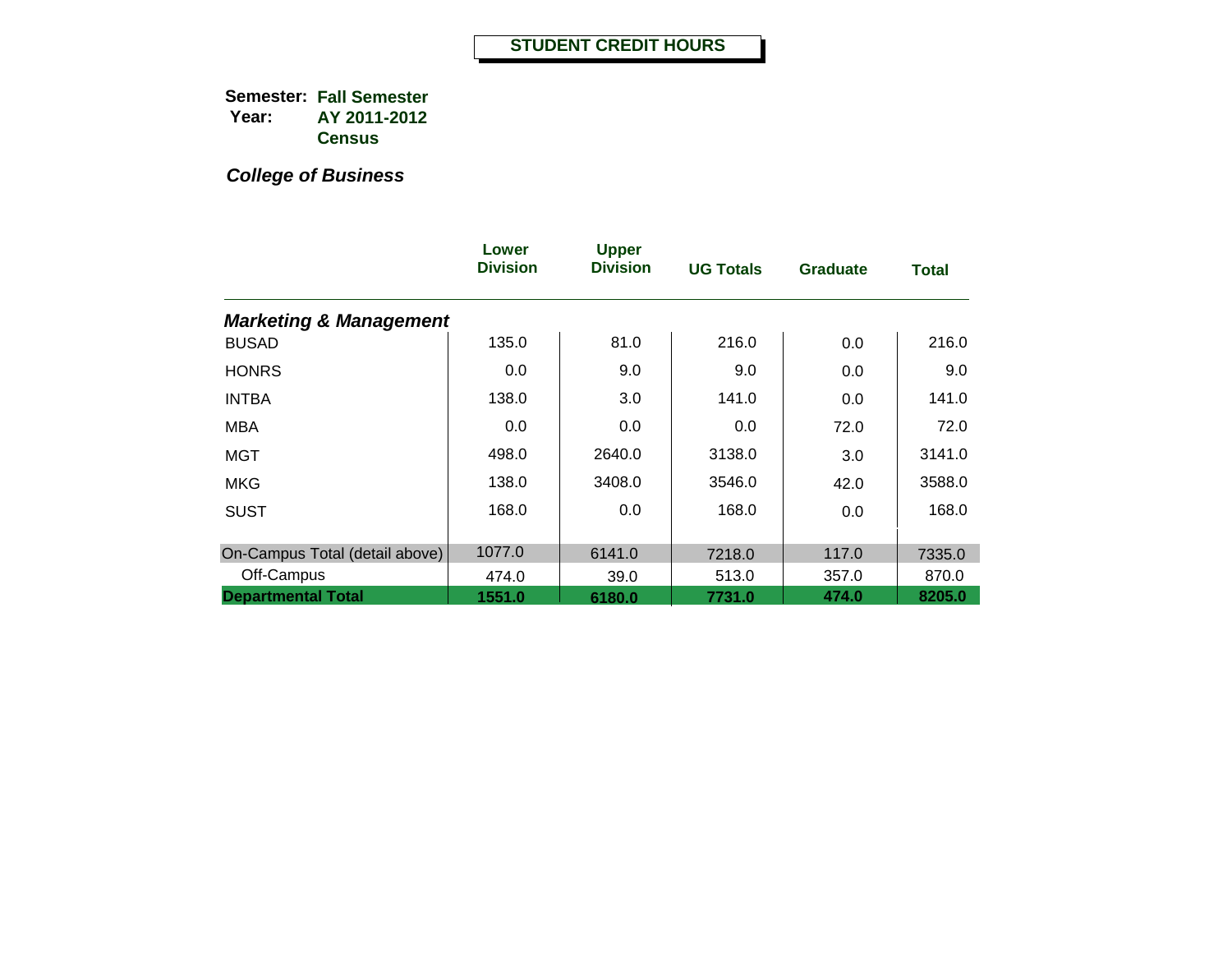|                                           | Lower<br><b>Division</b> | <b>Upper</b><br><b>Division</b> | <b>UG Totals</b> | Graduate | Total |
|-------------------------------------------|--------------------------|---------------------------------|------------------|----------|-------|
| <b>Center for Info &amp; Comm Science</b> |                          |                                 |                  |          |       |
| <b>ICS</b>                                | 0.0                      | 0.0                             | 0.0              | 641.0    | 641.0 |
| On-Campus Total (detail above)            | 0.0                      | 0.0                             | 0.0              | 641.0    | 641.0 |
| Off-Campus                                | 0.0                      | 0.0                             | 0.0              | 18.0     | 18.0  |
| <b>Departmental Total</b>                 | 0.0                      | 0.0                             | 0.0              | 659.0    | 659.0 |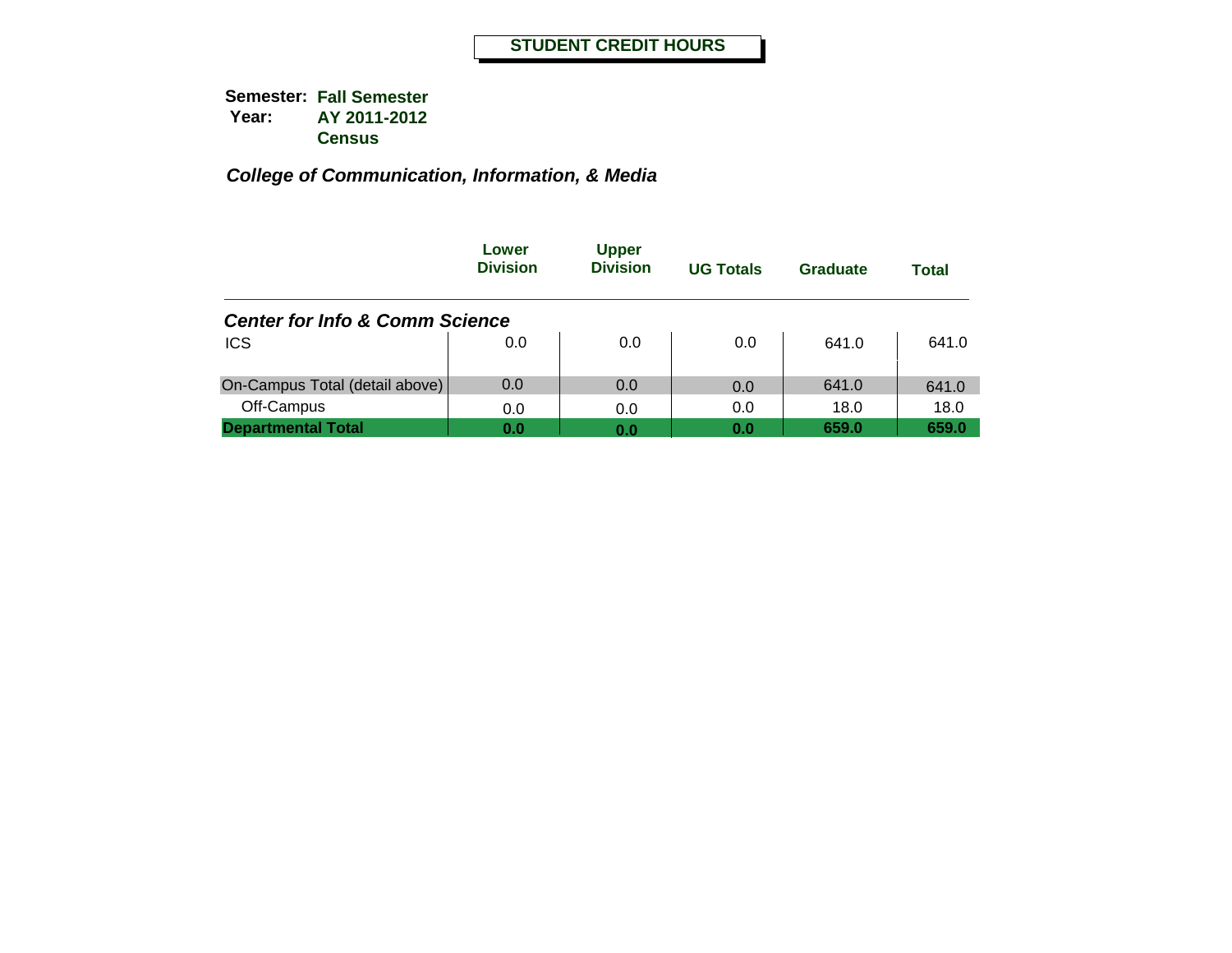|                                | Lower<br><b>Division</b> | <b>Upper</b><br><b>Division</b> | <b>UG Totals</b> | <b>Graduate</b> | <b>Total</b> |
|--------------------------------|--------------------------|---------------------------------|------------------|-----------------|--------------|
| <b>Journalism</b>              |                          |                                 |                  |                 |              |
| <b>CRPRJ</b>                   | 0.0                      | 0.0                             | 0.0              | 3.0             | 3.0          |
| <b>HONRS</b>                   | 0.0                      | 3.0                             | 3.0              | 0.0             | 3.0          |
| <b>ICOM</b>                    | 48.0                     | 0.0                             | 48.0             | 0.0             | 48.0         |
| <b>JOURN</b>                   | 1578.0                   | 1315.0                          | 2893.0           | 129.0           | 3022.0       |
| <b>MASTR</b>                   | 0.0                      | 0.0                             | 0.0              | 0.0             | 0.0          |
| <b>NEWS</b>                    | 1688.0                   | 405.0                           | 2093.0           | 0.0             | 2093.0       |
| <b>PR</b>                      | 0.0                      | 0.0                             | 0.0              | 102.0           | 102.0        |
| On-Campus Total (detail above) | 3314.0                   | 1723.0                          | 5037.0           | 234.0           | 5271.0       |
| Off-Campus                     | 12.0                     | 20.0                            | 32.0             | 153.0           | 185.0        |
| <b>Departmental Total</b>      | 3326.0                   | 1743.0                          | 5069.0           | 387.0           | 5456.0       |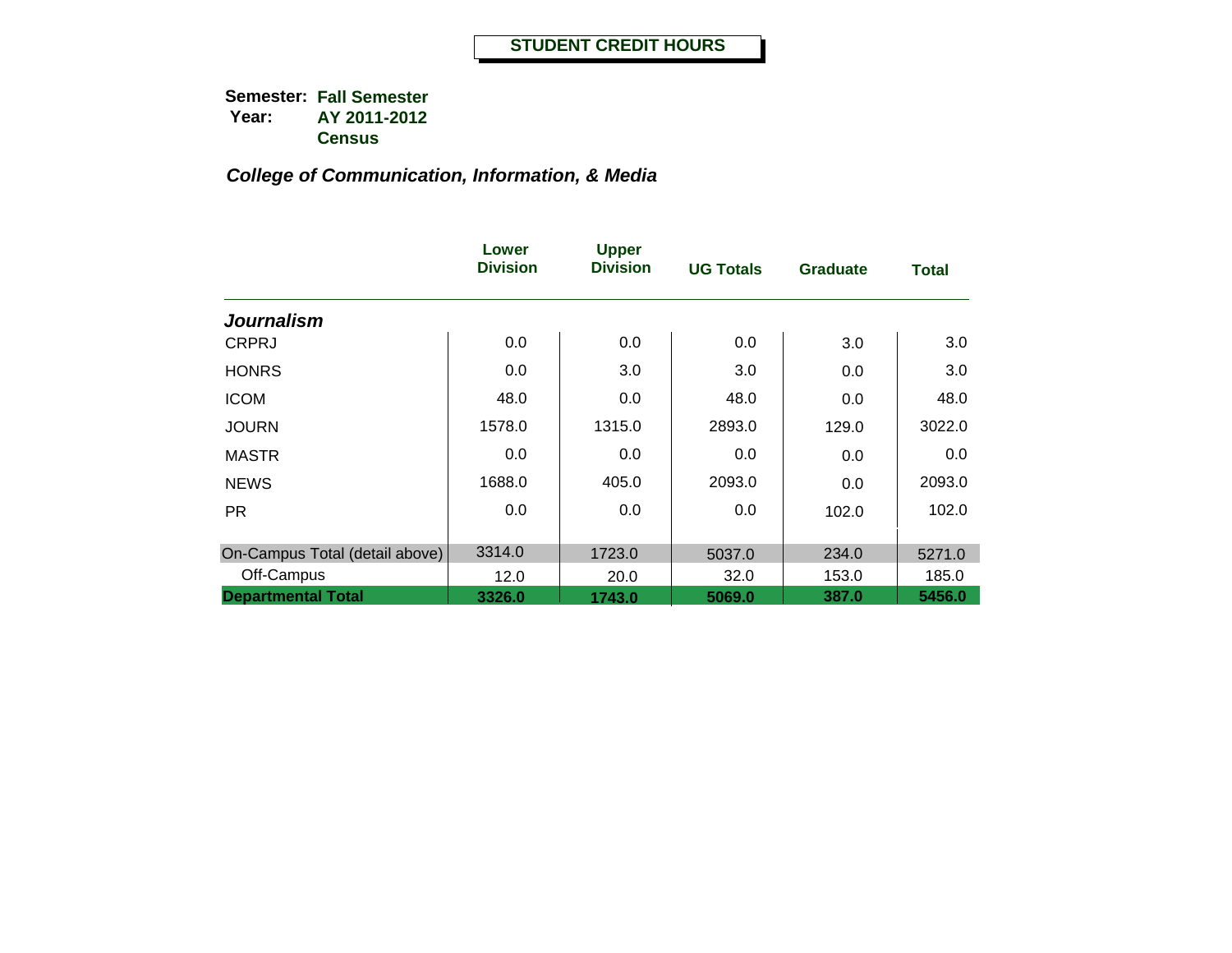|                                | Lower<br><b>Division</b> | <b>Upper</b><br><b>Division</b> | <b>UG Totals</b> | Graduate | <b>Total</b> |
|--------------------------------|--------------------------|---------------------------------|------------------|----------|--------------|
| <b>Communication Studies</b>   |                          |                                 |                  |          |              |
| <b>COMM</b>                    | 6397.0                   | 1975.0                          | 8372.0           | 193.0    | 8565.0       |
| <b>HONRS</b>                   | 0.0                      | 3.0                             | 3.0              | 0.0      | 3.0          |
| <b>MASTR</b>                   | 0.0                      | 0.0                             | 0.0              | 0.0      | 0.0          |
| On-Campus Total (detail above) | 6397.0                   | 1978.0                          | 8375.0           | 193.0    | 8568.0       |
| Off-Campus                     | 75.0                     | 10.0                            | 85.0             | 0.0      | 85.0         |
| <b>Departmental Total</b>      | 6472.0                   | 1988.0                          | 8460.0           | 193.0    | 8653.0       |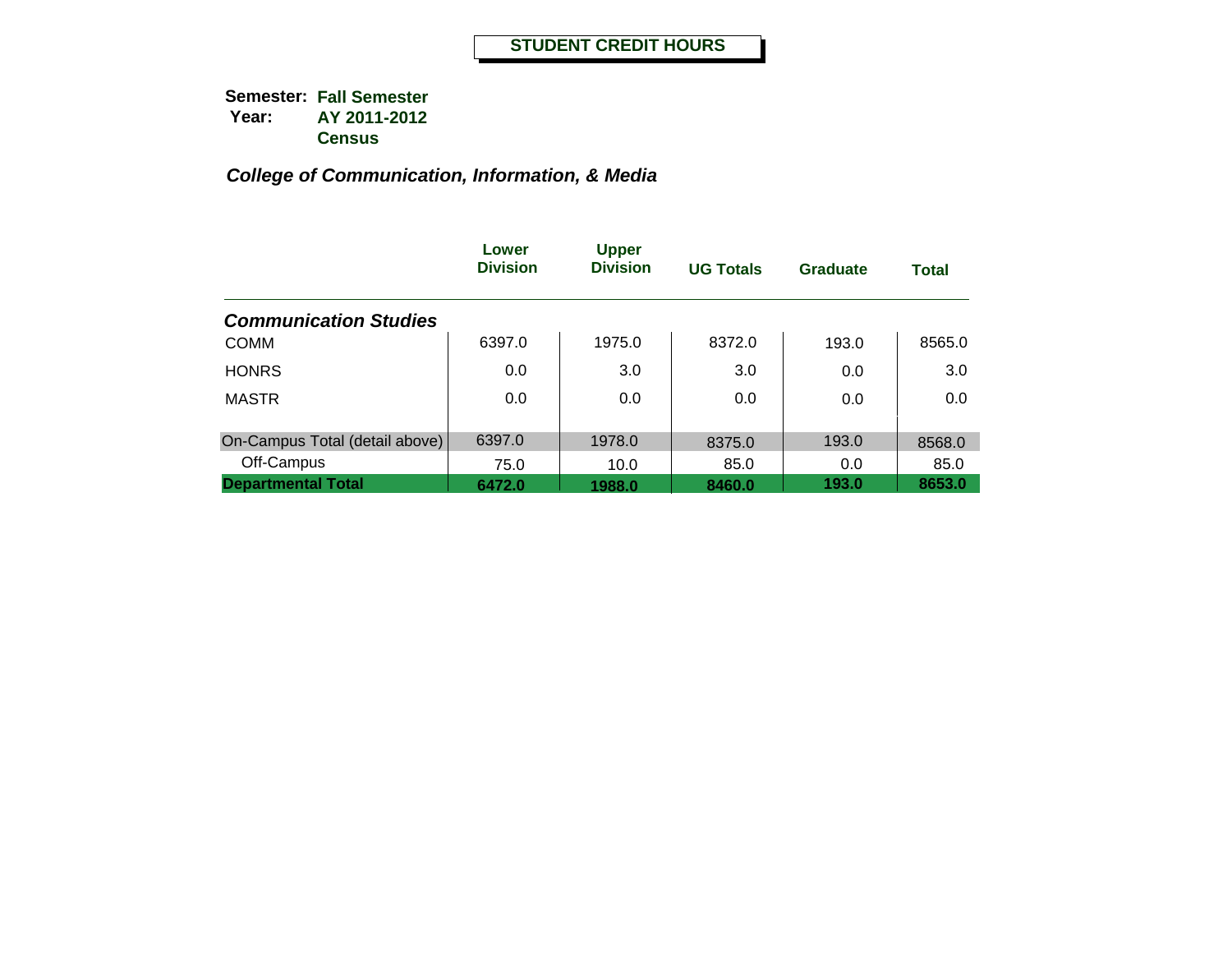|                                | Lower<br><b>Division</b> | <b>Upper</b><br><b>Division</b> | <b>UG Totals</b> | <b>Graduate</b> | <b>Total</b> |
|--------------------------------|--------------------------|---------------------------------|------------------|-----------------|--------------|
| <b>Telecommunications</b>      |                          |                                 |                  |                 |              |
| <b>CRPRJ</b>                   | 0.0                      | 0.0                             | 0.0              | 12.0            | 12.0         |
| <b>HONRS</b>                   | 0.0                      | 15.0                            | 15.0             | 0.0             | 15.0         |
| <b>ICOM</b>                    | 234.0                    | 42.0                            | 276.0            | 0.0             | 276.0        |
| <b>MASTR</b>                   | 0.0                      | 0.0                             | 0.0              | 0.0             | 0.0          |
| <b>TCOM</b>                    | 1208.0                   | 3653.0                          | 4861.0           | 208.0           | 5069.0       |
| On-Campus Total (detail above) | 1442.0                   | 3710.0                          | 5152.0           | 220.0           | 5372.0       |
| Off-Campus                     | 0.0                      | 1.0                             | 1.0              | 0.0             | 1.0          |
| <b>Departmental Total</b>      | 1442.0                   | 3711.0                          | 5153.0           | 220.0           | 5373.0       |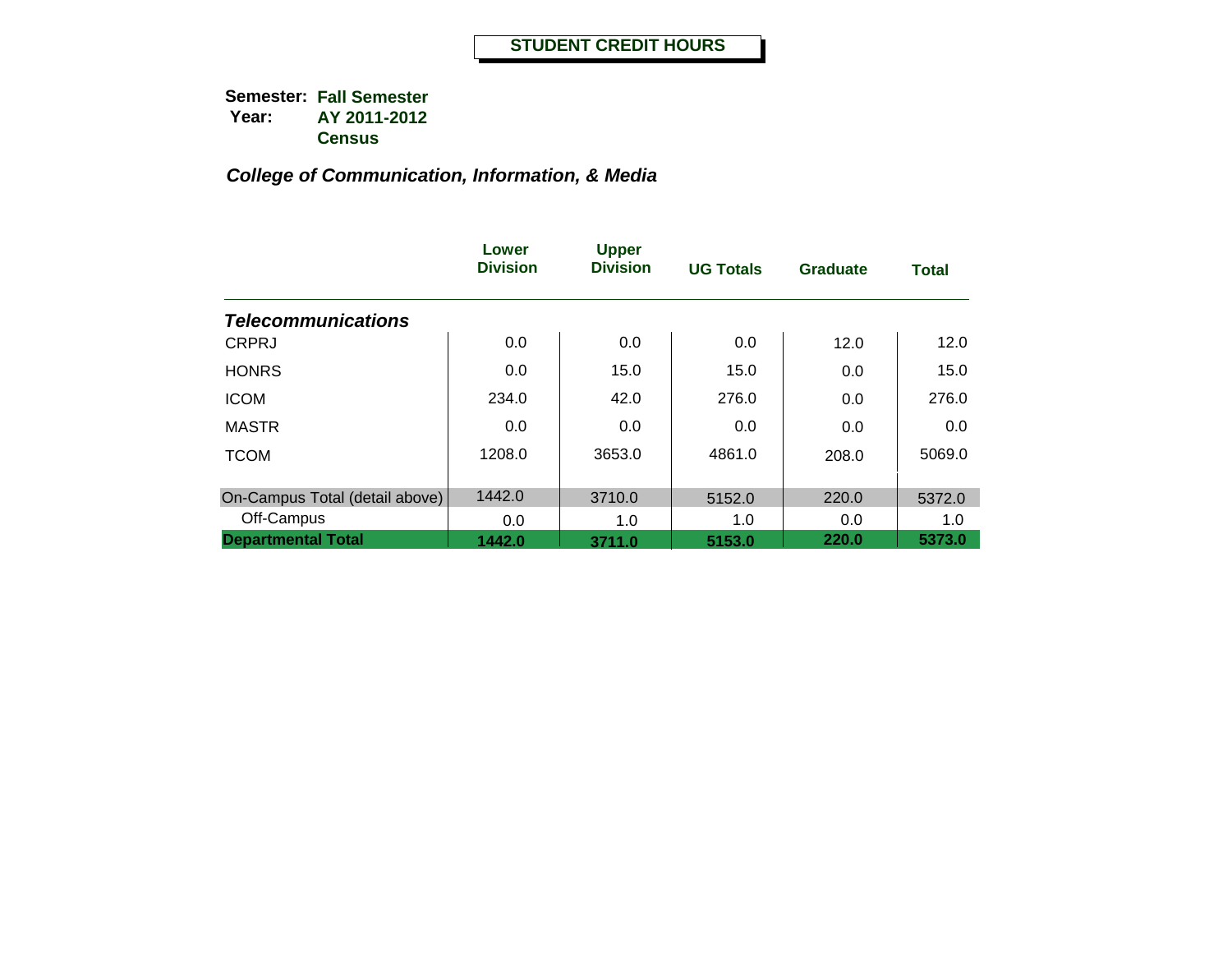*College of Fine Arts*

|                                | Lower<br><b>Division</b> | <b>Upper</b><br><b>Division</b> | <b>UG Totals</b> | <b>Graduate</b> | <b>Total</b> |
|--------------------------------|--------------------------|---------------------------------|------------------|-----------------|--------------|
| Art                            |                          |                                 |                  |                 |              |
| <b>ACR</b>                     | 261.0                    | 183.0                           | 444.0            | 27.0            | 471.0        |
| <b>ADS</b>                     | 426.0                    | 345.0                           | 771.0            | 0.0             | 771.0        |
| <b>AED</b>                     | 27.0                     | 69.0                            | 96.0             | 0.0             | 96.0         |
| <b>AFA</b>                     | 855.0                    | 497.0                           | 1352.0           | 24.0            | 1376.0       |
| <b>AHS</b>                     | 2940.0                   | 151.0                           | 3091.0           | 24.0            | 3115.0       |
| <b>ART</b>                     | 567.0                    | 477.0                           | 1044.0           | 87.0            | 1131.0       |
| <b>MASTR</b>                   | 0.0                      | 0.0                             | 0.0              | 0.0             | 0.0          |
| On-Campus Total (detail above) | 5076.0                   | 1722.0                          | 6798.0           | 162.0           | 6960.0       |
| Off-Campus                     | 9.0                      | 0.0                             | 9.0              | 0.0             | 9.0          |
| <b>Departmental Total</b>      | 5085.0                   | 1722.0                          | 6807.0           | 162.0           | 6969.0       |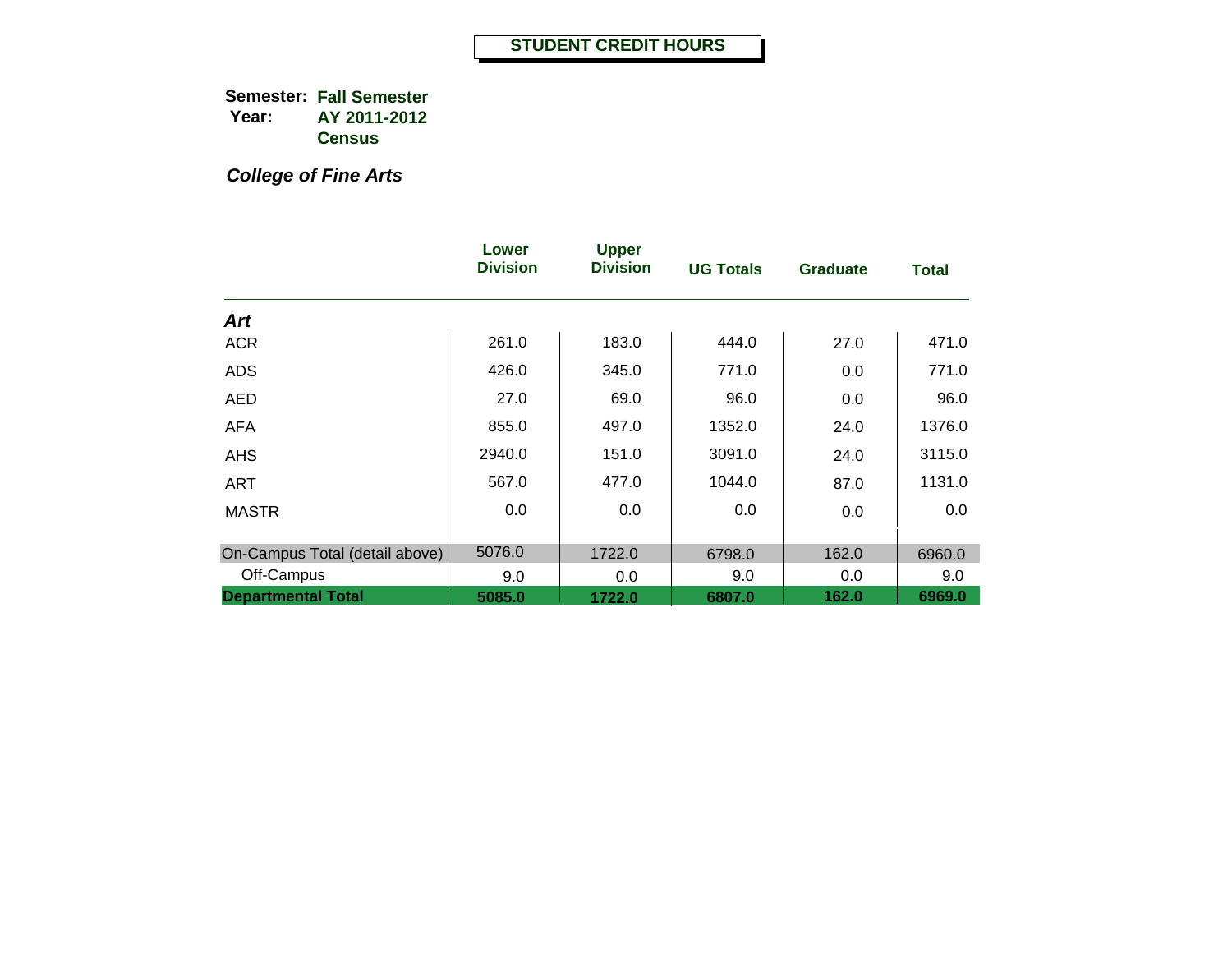*College of Fine Arts*

|                                | Lower<br><b>Division</b> | <b>Upper</b><br><b>Division</b> | <b>UG Totals</b> | <b>Graduate</b> | <b>Total</b> |
|--------------------------------|--------------------------|---------------------------------|------------------|-----------------|--------------|
| <b>Music</b>                   |                          |                                 |                  |                 |              |
| <b>CRPRJ</b>                   | 0.0                      | 0.0                             | 0.0              | 6.0             | 6.0          |
| <b>DISS</b>                    | 0.0                      | 0.0                             | 0.0              | 28.0            | 28.0         |
| <b>DOC</b>                     | 0.0                      | 0.0                             | 0.0              | 0.0             | 0.0          |
| <b>HONRS</b>                   | 0.0                      | 18.0                            | 18.0             | 0.0             | 18.0         |
| <b>MASTR</b>                   | 0.0                      | 0.0                             | 0.0              | 0.0             | 0.0          |
| <b>MMP</b>                     | 681.0                    | 144.0                           | 825.0            | 0.0             | 825.0        |
| <b>MUHIS</b>                   | 2351.0                   | 217.0                           | 2568.0           | 108.0           | 2676.0       |
| <b>MUSCH</b>                   | 57.0                     | 650.5                           | 707.5            | 71.0            | 778.5        |
| <b>MUSED</b>                   | 788.0                    | 432.0                           | 1220.0           | 77.0            | 1297.0       |
| <b>MUSPE</b>                   | 933.0                    | 521.0                           | 1454.0           | 313.0           | 1767.0       |
| <b>MUSTH</b>                   | 628.0                    | 262.0                           | 890.0            | 153.0           | 1043.0       |
| <b>THES</b>                    | 0.0                      | 0.0                             | 0.0              | 3.0             | 3.0          |
| On-Campus Total (detail above) | 5438.0                   | 2244.5                          | 7682.5           | 759.0           | 8441.5       |
| Off-Campus                     | 0.0                      | 4.0                             | 4.0              | 0.0             | 4.0          |
| <b>Departmental Total</b>      | 5438.0                   | 2248.5                          | 7686.5           | 759.0           | 8445.5       |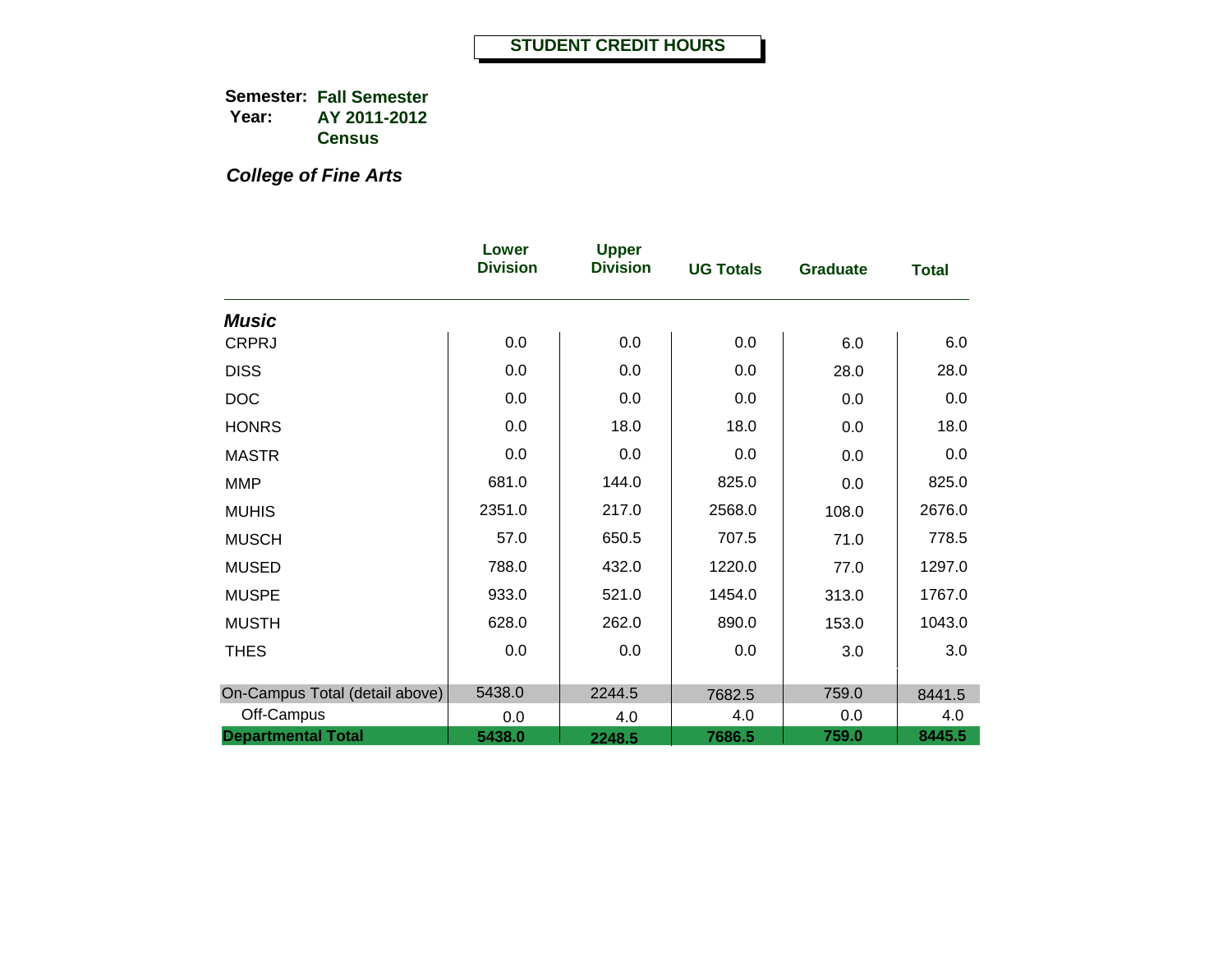*College of Fine Arts*

|                                | Lower<br><b>Division</b> | <b>Upper</b><br><b>Division</b> | <b>UG Totals</b> | Graduate | <b>Total</b> |
|--------------------------------|--------------------------|---------------------------------|------------------|----------|--------------|
| <b>Theatre &amp; Dance</b>     |                          |                                 |                  |          |              |
| <b>DANCE</b>                   | 1864.0                   | 147.0                           | 2011.0           | 0.0      | 2011.0       |
| <b>THEAT</b>                   | 3567.0                   | 1418.0                          | 4985.0           | 0.0      | 4985.0       |
| On-Campus Total (detail above) | 5431.0                   | 1565.0                          | 6996.0           | 0.0      | 6996.0       |
| Off-Campus                     | 0.0                      | 12.0                            | 12.0             | 0.0      | 12.0         |
| <b>Departmental Total</b>      | 5431.0                   | 1577.0                          | 7008.0           | 0.0      | 7008.0       |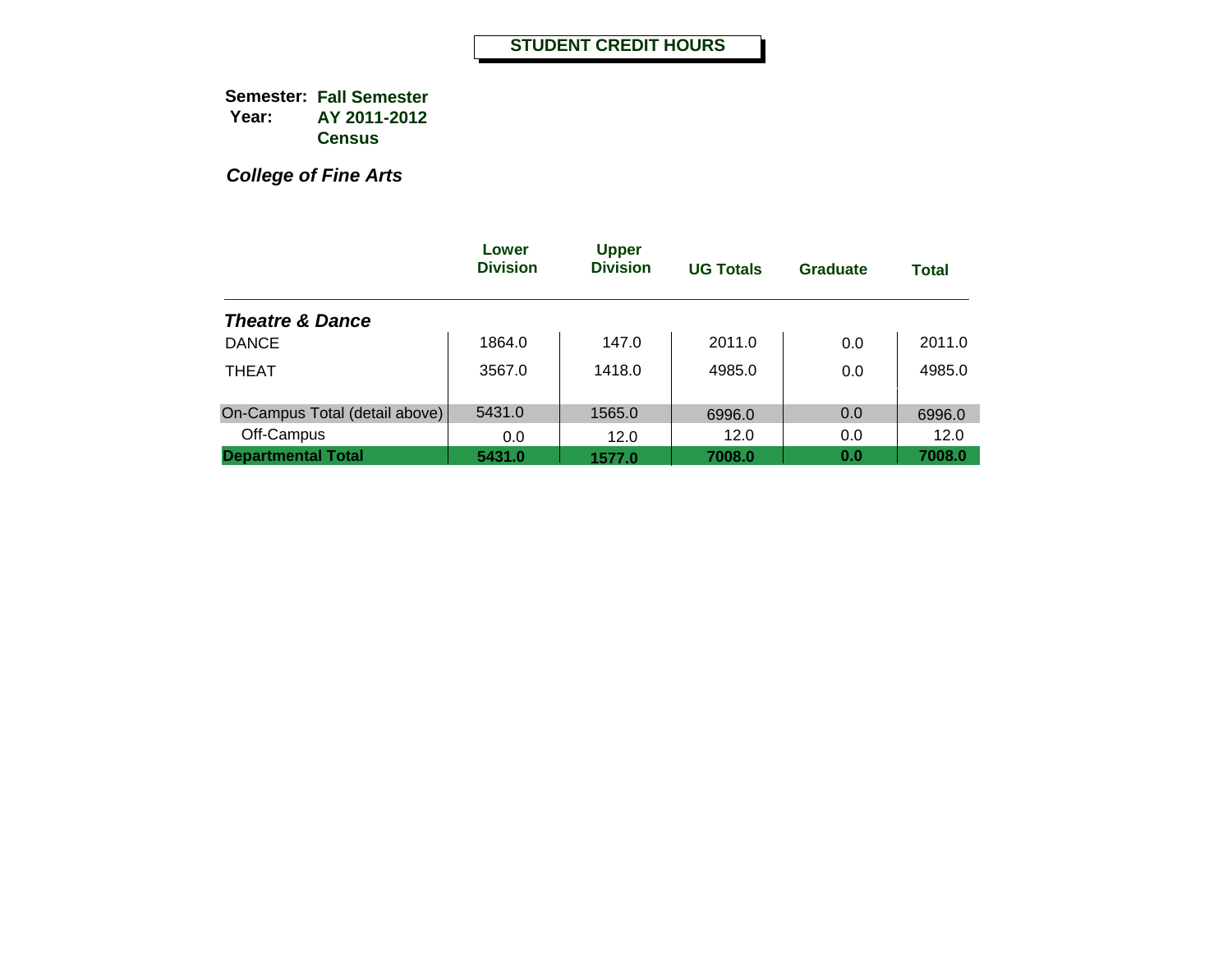|                                | Lower<br><b>Division</b> | <b>Upper</b><br><b>Division</b> | <b>UG Totals</b> | <b>Graduate</b> | <b>Total</b> |
|--------------------------------|--------------------------|---------------------------------|------------------|-----------------|--------------|
| Anthropology                   |                          |                                 |                  |                 |              |
| <b>ANTH</b>                    | 2754.0                   | 420.0                           | 3174.0           | 141.0           | 3315.0       |
| <b>THES</b>                    | 0.0                      | 0.0                             | 0.0              | 18.0            | 18.0         |
| On-Campus Total (detail above) | 2754.0                   | 420.0                           | 3174.0           | 159.0           | 3333.0       |
| Off-Campus                     | 294.0                    | 133.0                           | 427.0            | 0.0             | 427.0        |
| <b>Departmental Total</b>      | 3048.0                   | 553.0                           | 3601.0           | 159.0           | 3760.0       |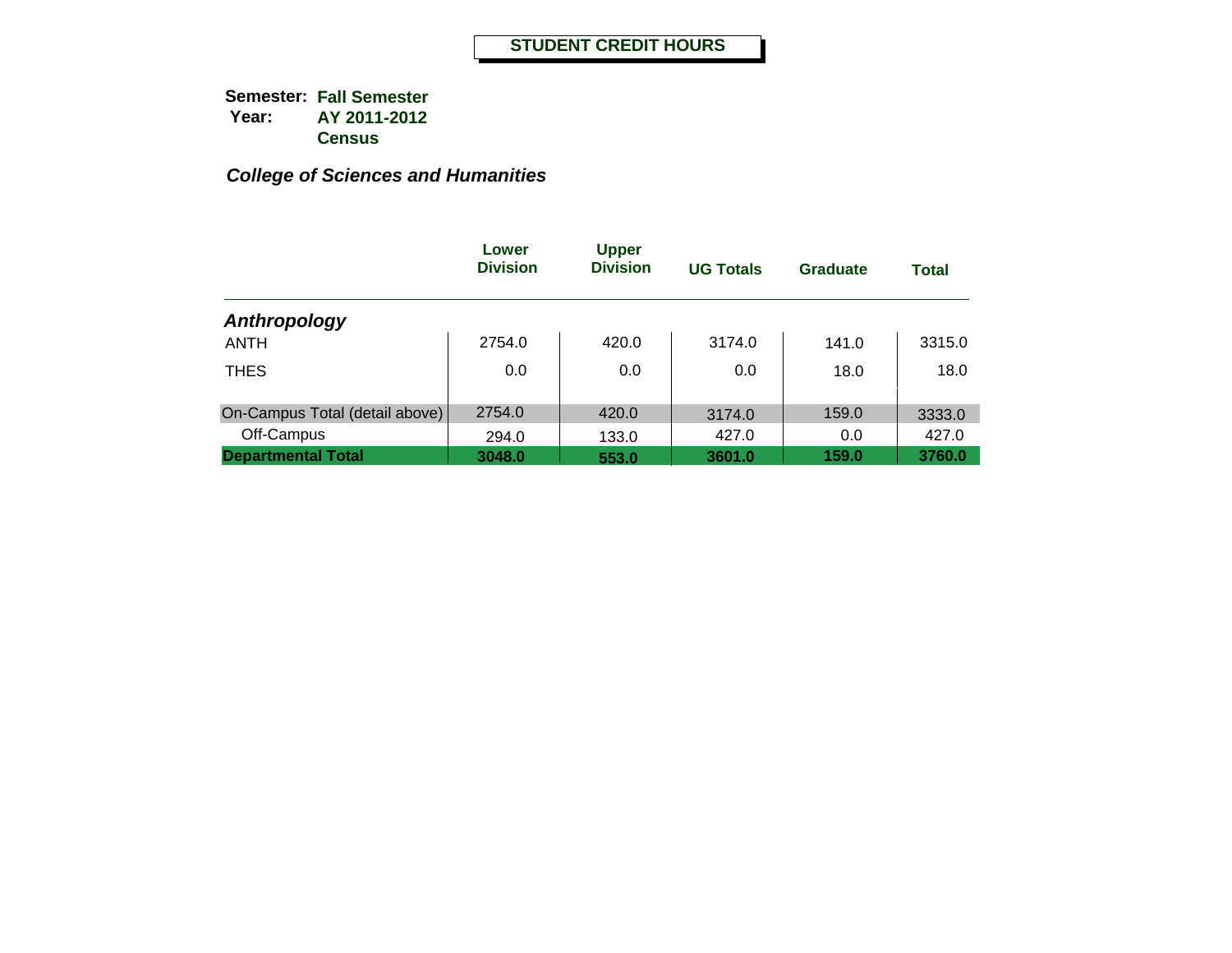|                                | Lower<br><b>Division</b> | <b>Upper</b><br><b>Division</b> | <b>UG Totals</b> | <b>Graduate</b> | <b>Total</b> |
|--------------------------------|--------------------------|---------------------------------|------------------|-----------------|--------------|
| <b>Biology</b>                 |                          |                                 |                  |                 |              |
| <b>BIO</b>                     | 5268.0                   | 672.0                           | 5940.0           | 235.0           | 6175.0       |
| <b>BIOT</b>                    | 0.0                      | 35.0                            | 35.0             | 50.0            | 85.0         |
| <b>BOT</b>                     | 0.0                      | 122.0                           | 122.0            | 19.0            | 141.0        |
| <b>DOC</b>                     | 0.0                      | 0.0                             | 0.0              | 0.0             | 0.0          |
| <b>HONRS</b>                   | 144.0                    | 12.0                            | 156.0            | 0.0             | 156.0        |
| <b>MASTR</b>                   | 0.0                      | 0.0                             | 0.0              | 0.0             | 0.0          |
| <b>MEDTC</b>                   | 0.0                      | 32.0                            | 32.0             | 0.0             | 32.0         |
| SCI                            | 54.0                     | 372.0                           | 426.0            | 3.0             | 429.0        |
| <b>THES</b>                    | 0.0                      | 0.0                             | 0.0              | 21.0            | 21.0         |
| <b>ZOOL</b>                    | 0.0                      | 177.0                           | 177.0            | 9.0             | 186.0        |
| On-Campus Total (detail above) | 5466.0                   | 1422.0                          | 6888.0           | 337.0           | 7225.0       |
| Off-Campus                     | 406.0                    | 90.0                            | 496.0            | 0.0             | 496.0        |
| <b>Departmental Total</b>      | 5872.0                   | 1512.0                          | 7384.0           | 337.0           | 7721.0       |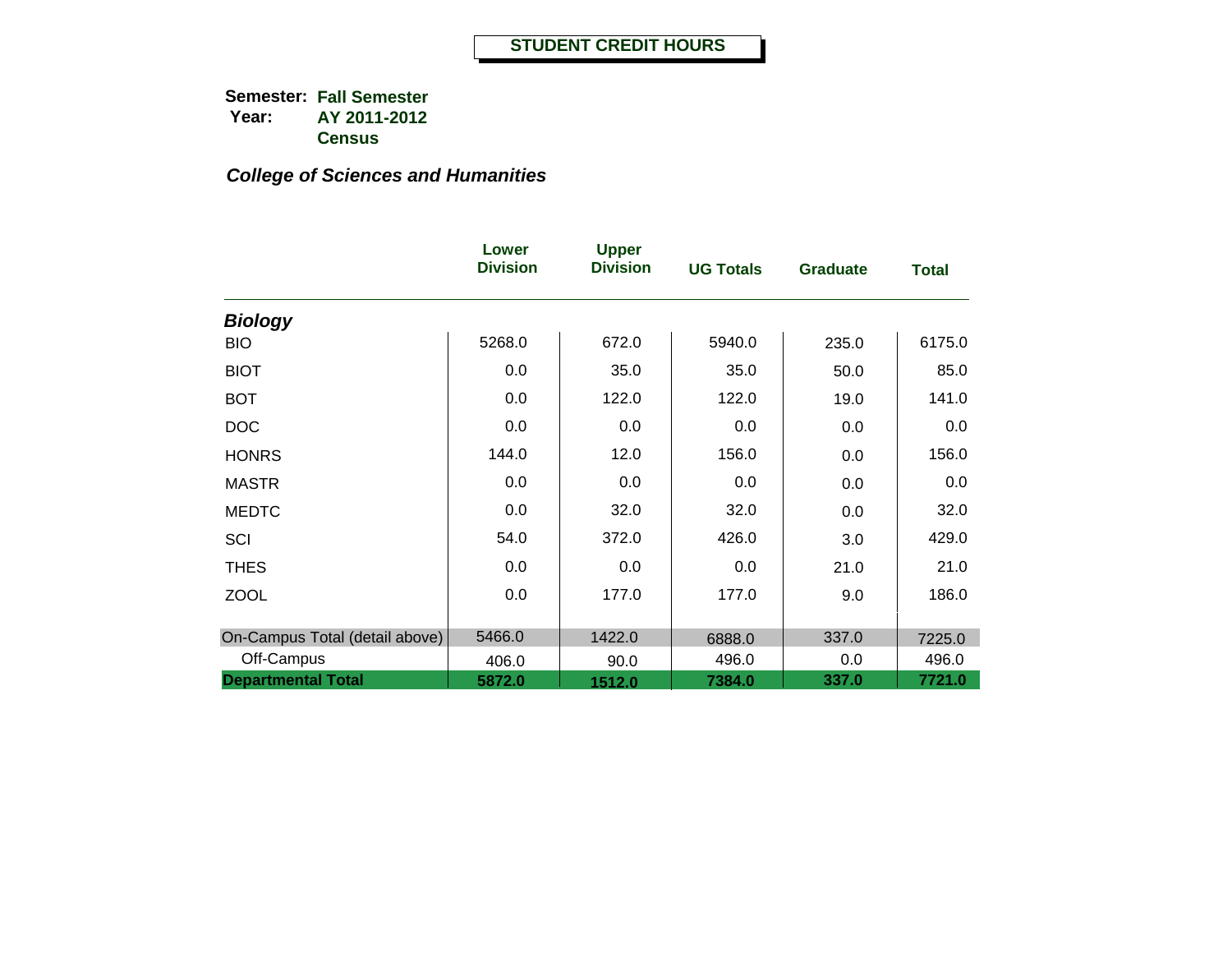|                                | Lower<br><b>Division</b> | <b>Upper</b><br><b>Division</b> | <b>UG Totals</b> | Graduate | <b>Total</b> |
|--------------------------------|--------------------------|---------------------------------|------------------|----------|--------------|
| <b>Chemistry</b>               |                          |                                 |                  |          |              |
| <b>CHEM</b>                    | 6941.0                   | 399.0                           | 7340.0           | 290.0    | 7630.0       |
| <b>MASTR</b>                   | 0.0                      | 0.0                             | 0.0              | 0.0      | 0.0          |
| <b>THES</b>                    | 0.0                      | 0.0                             | 0.0              | 6.0      | 6.0          |
| On-Campus Total (detail above) | 6941.0                   | 399.0                           | 7340.0           | 296.0    | 7636.0       |
| Off-Campus                     | 116.0                    | 0.0                             | 116.0            | 0.0      | 116.0        |
| <b>Departmental Total</b>      | 7057.0                   | 399.0                           | 7456.0           | 296.0    | 7752.0       |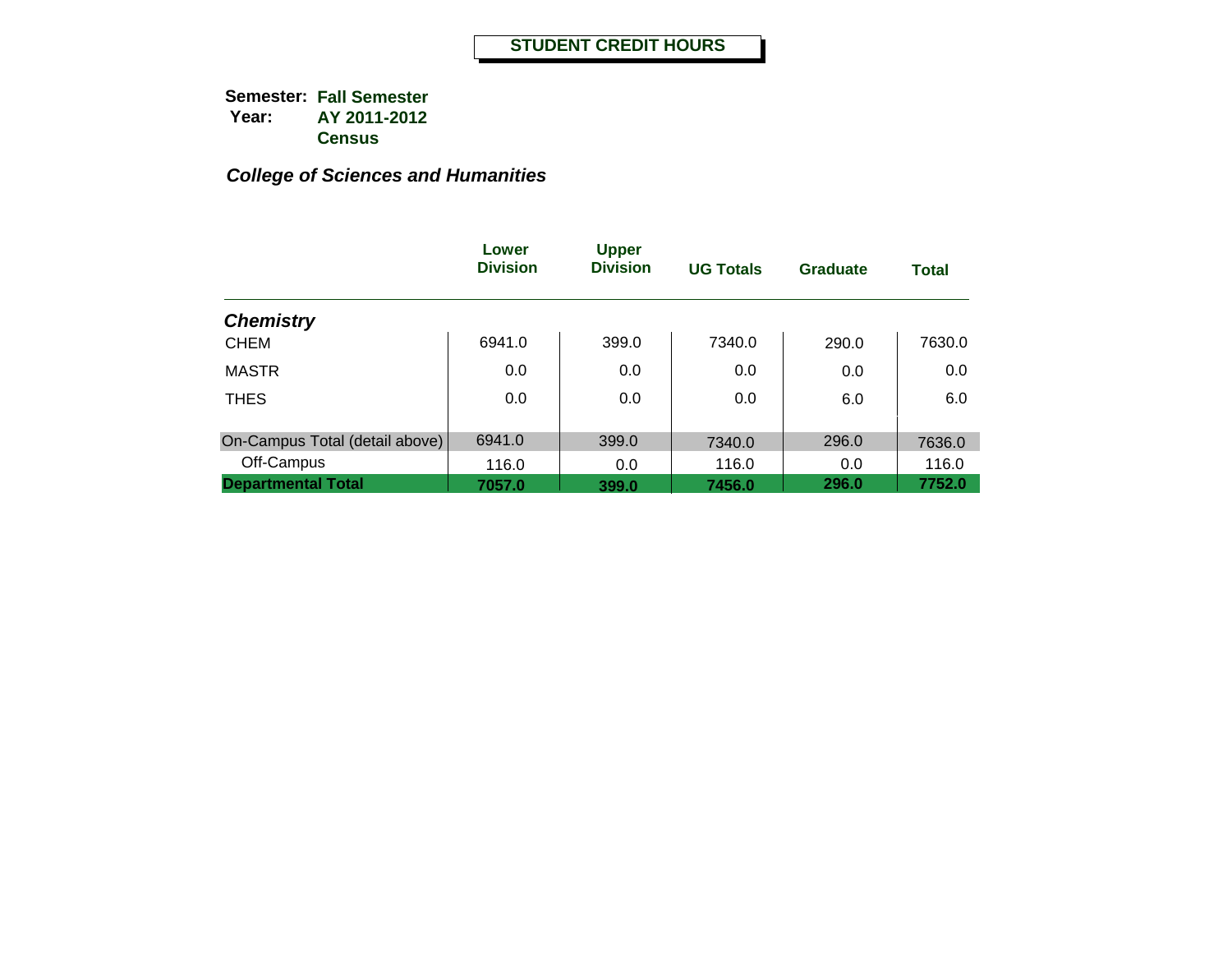|                                           | Lower<br><b>Division</b> | <b>Upper</b><br><b>Division</b> | <b>UG Totals</b> | <b>Graduate</b> | <b>Total</b> |
|-------------------------------------------|--------------------------|---------------------------------|------------------|-----------------|--------------|
| <b>Criminal Justice &amp; Criminology</b> |                          |                                 |                  |                 |              |
| <b>CJC</b>                                | 2988.0                   | 1271.0                          | 4259.0           | 18.0            | 4277.0       |
| <b>HONRS</b>                              | 0.0                      | 3.0                             | 3.0              | 0.0             | 3.0          |
| On-Campus Total (detail above)            | 2988.0                   | 1274.0                          | 4262.0           | 18.0            | 4280.0       |
| Off-Campus                                | 102.0                    | 0.0                             | 102.0            | 0.0             | 102.0        |
| <b>Departmental Total</b>                 | 3090.0                   | 1274.0                          | 4364.0           | 18.0            | 4382.0       |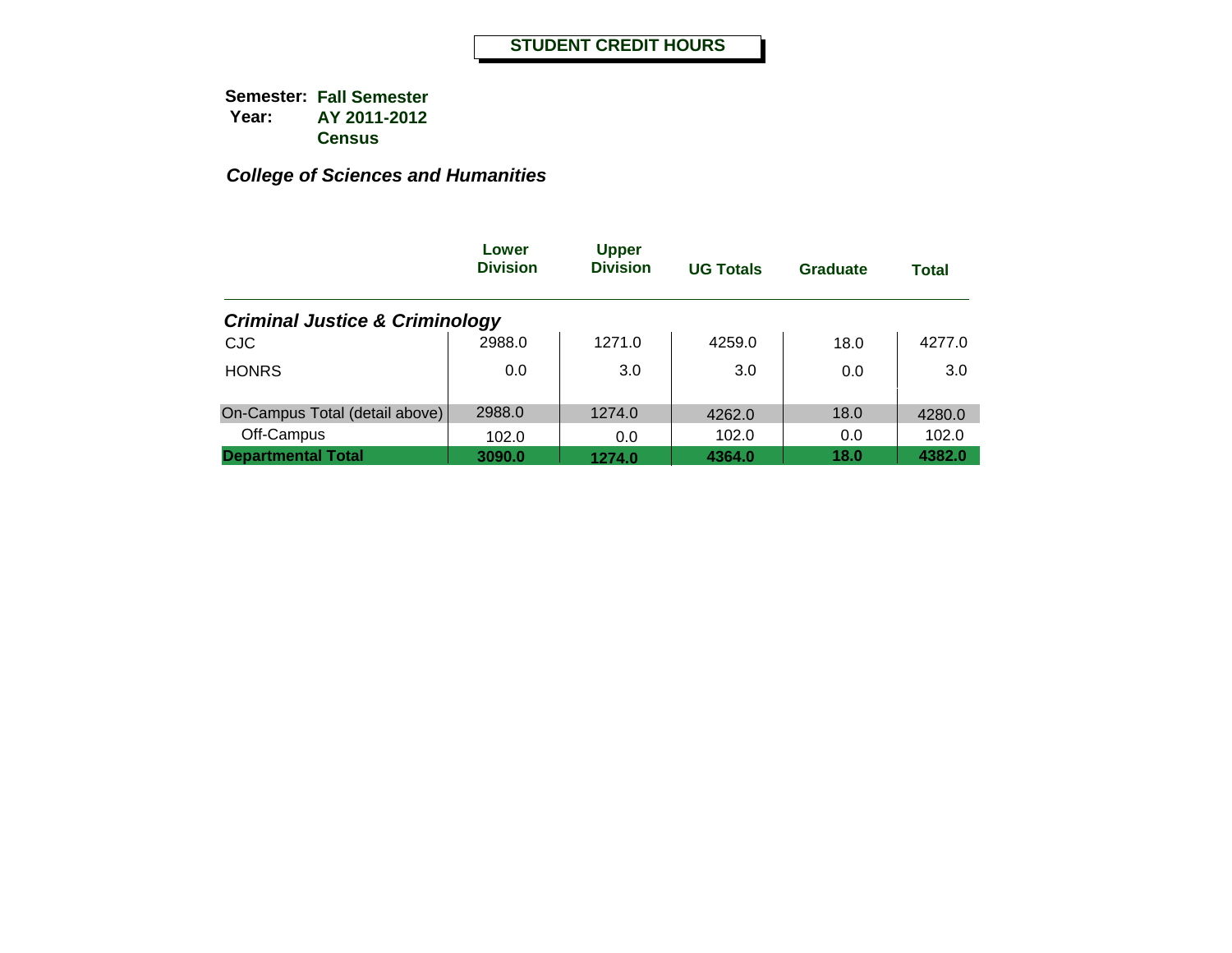|                                | Lower<br><b>Division</b> | <b>Upper</b><br><b>Division</b> | <b>UG Totals</b> | <b>Graduate</b> | <b>Total</b>   |
|--------------------------------|--------------------------|---------------------------------|------------------|-----------------|----------------|
| <b>Computer Science</b>        |                          |                                 |                  |                 |                |
| <b>CS</b>                      | 2363.0                   | 870.0                           | 3233.0           | 207.0           | 3440.0         |
| <b>DISS</b>                    | 0.0                      | 0.0                             | 0.0              | 3.0             | 3.0            |
| <b>MASTR</b>                   | 0.0                      | 0.0                             | 0.0              | 0.0             | 0.0            |
| <b>THES</b>                    | 0.0                      | 0.0                             | 0.0              | 3.0             | 3.0            |
| On-Campus Total (detail above) | 2363.0                   | 870.0                           |                  | 213.0           |                |
| Off-Campus                     | 83.0                     | 0.0                             | 3233.0<br>83.0   | 0.0             | 3446.0<br>83.0 |
| <b>Departmental Total</b>      | 2446.0                   | 870.0                           | 3316.0           | 213.0           | 3529.0         |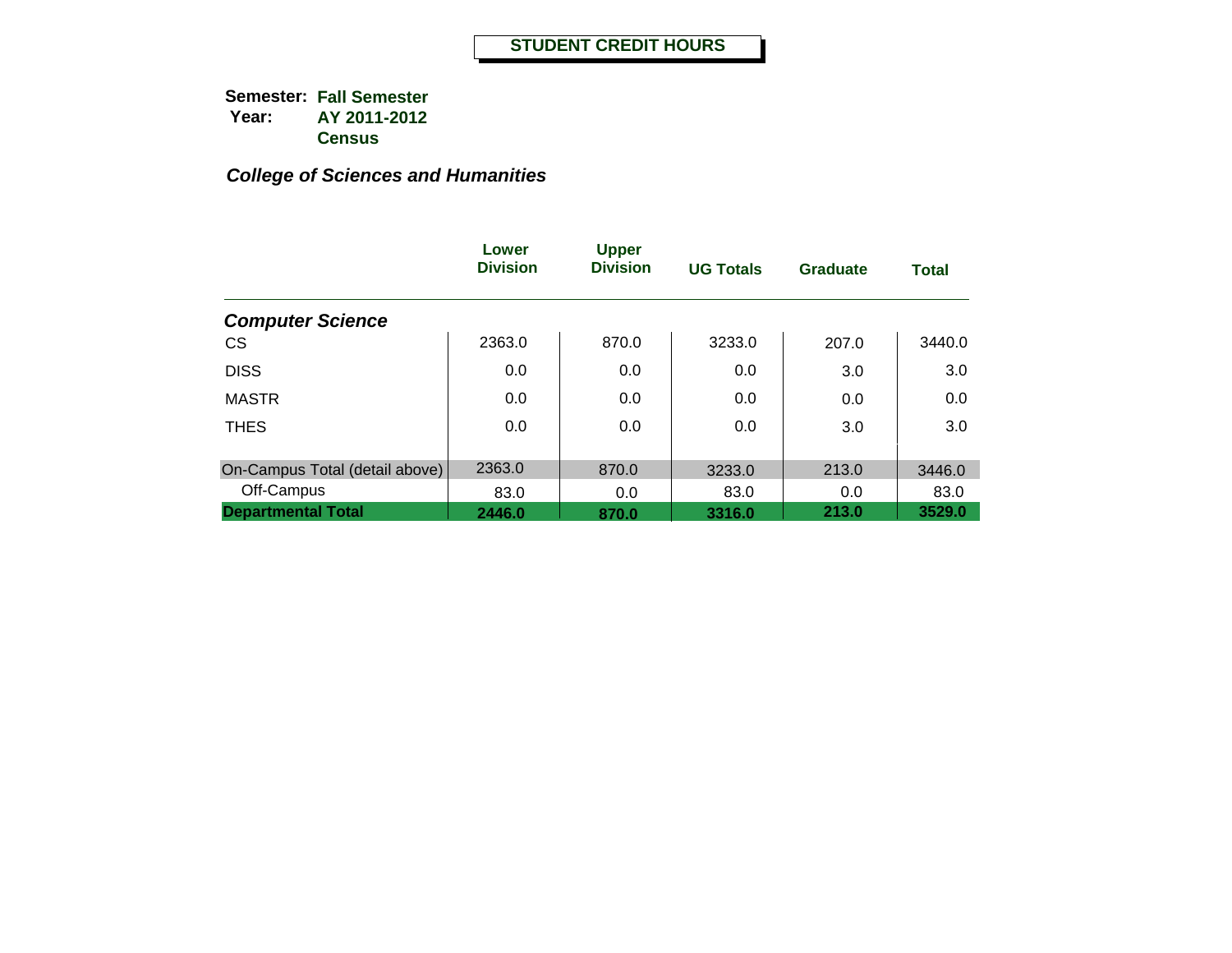|                                | Lower<br><b>Division</b> | <b>Upper</b><br><b>Division</b> | <b>UG Totals</b> | <b>Graduate</b> | <b>Total</b> |
|--------------------------------|--------------------------|---------------------------------|------------------|-----------------|--------------|
| <b>English</b>                 |                          |                                 |                  |                 |              |
| <b>CRPRJ</b>                   | 0.0                      | 0.0                             | 0.0              | 6.0             | 6.0          |
| <b>DISS</b>                    | 0.0                      | 0.0                             | 0.0              | 77.0            | 77.0         |
| <b>DOC</b>                     | 0.0                      | 0.0                             | 0.0              | 0.0             | 0.0          |
| <b>ENEFL</b>                   | 124.5                    | 0.0                             | 124.5            | 0.0             | 124.5        |
| <b>ENG</b>                     | 11643.0                  | 2514.0                          | 14157.0          | 503.0           | 14660.0      |
| <b>ENIEI</b>                   | 3033.0                   | 0.0                             | 3033.0           | 0.0             | 3033.0       |
| <b>HONRS</b>                   | 945.0                    | 134.0                           | 1079.0           | 0.0             | 1079.0       |
| ID                             | 0.0                      | 0.0                             | 0.0              | 45.0            | 45.0         |
| IEI                            | 9.0                      | 0.0                             | 9.0              | 0.0             | 9.0          |
| <b>MASTR</b>                   | 0.0                      | 0.0                             | 0.0              | 0.0             | 0.0          |
| <b>RES</b>                     | 0.0                      | 0.0                             | 0.0              | 3.0             | 3.0          |
| <b>WPP</b>                     | 0.0                      | 112.0                           | 112.0            | 0.0             | 112.0        |
|                                |                          |                                 |                  |                 |              |
| On-Campus Total (detail above) | 15754.5                  | 2760.0                          | 18514.5          | 634.0           | 19148.5      |
| Off-Campus                     | 690.0                    | 72.0                            | 762.0            | 12.0            | 774.0        |
| <b>Departmental Total</b>      | 16444.5                  | 2832.0                          | 19276.5          | 646.0           | 19922.5      |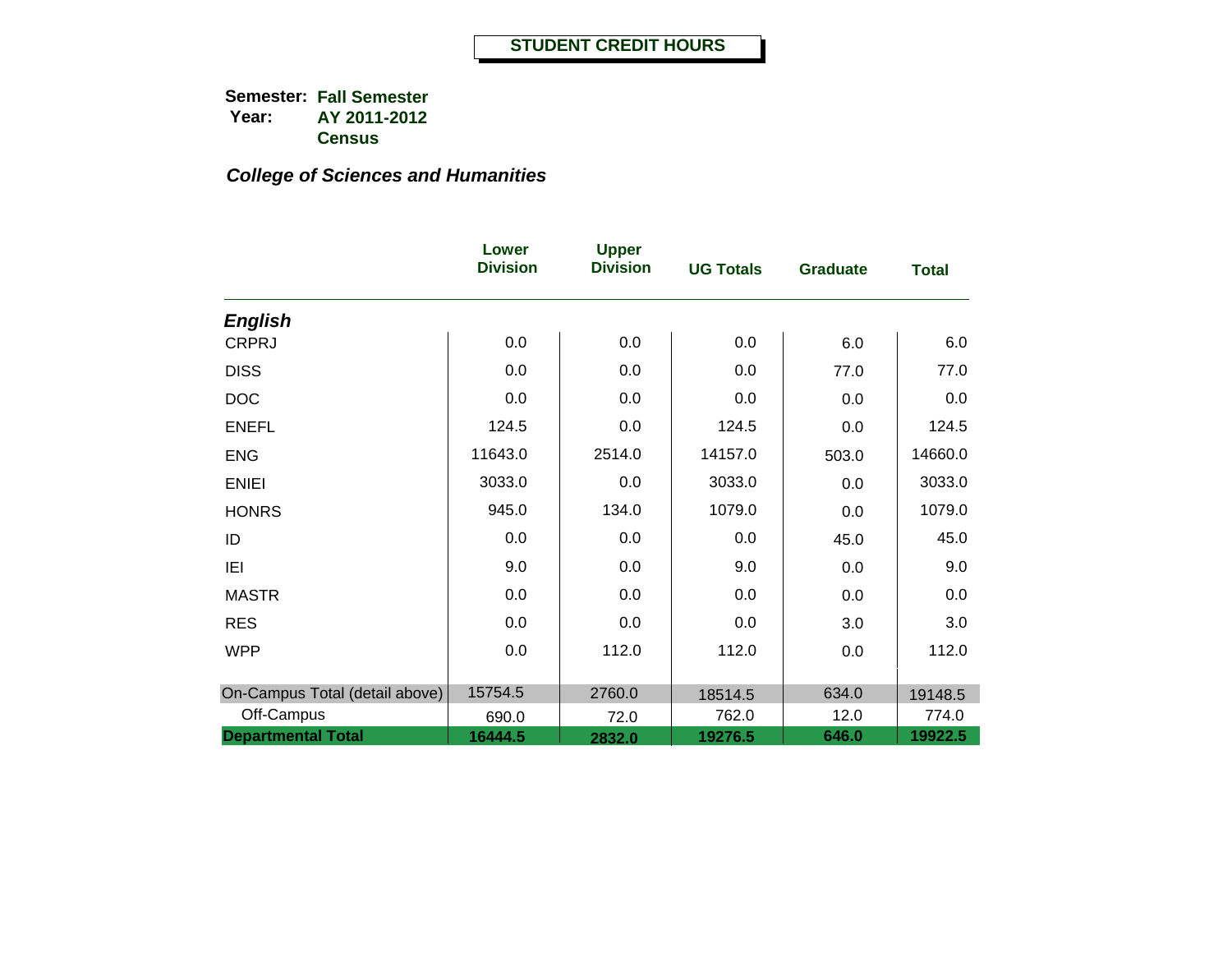|                                        | Lower<br><b>Division</b> | <b>Upper</b><br><b>Division</b> | <b>UG Totals</b> | <b>Graduate</b> | <b>Total</b> |
|----------------------------------------|--------------------------|---------------------------------|------------------|-----------------|--------------|
| <b>Modern Languages &amp; Classics</b> |                          |                                 |                  |                 |              |
| CC                                     | 2520.0                   | 54.0                            | 2574.0           | 0.0             | 2574.0       |
| <b>CH</b>                              | 200.0                    | 77.0                            | 277.0            | 0.0             | 277.0        |
| FL.                                    | 79.0                     | 54.0                            | 133.0            | 9.0             | 142.0        |
| <b>FR</b>                              | 1012.0                   | 306.0                           | 1318.0           | 9.0             | 1327.0       |
| <b>GER</b>                             | 800.0                    | 226.0                           | 1026.0           | 3.0             | 1029.0       |
| <b>GRK</b>                             | 93.0                     | 6.0                             | 99.0             | 0.0             | 99.0         |
| <b>HONRS</b>                           | 474.0                    | 48.0                            | 522.0            | 0.0             | 522.0        |
| <b>JAPAN</b>                           | 624.0                    | 380.0                           | 1004.0           | 0.0             | 1004.0       |
| <b>LAT</b>                             | 222.0                    | 30.0                            | 252.0            | 0.0             | 252.0        |
| <b>SP</b>                              | 2669.0                   | 928.0                           | 3597.0           | 0.0             | 3597.0       |
|                                        |                          |                                 |                  |                 |              |
| On-Campus Total (detail above)         | 8693.0                   | 2109.0                          | 10802.0          | 21.0            | 10823.0      |
| Off-Campus                             | 393.0                    | 64.0                            | 457.0            | 0.0             | 457.0        |
| <b>Departmental Total</b>              | 9086.0                   | 2173.0                          | 11259.0          | 21.0            | 11280.0      |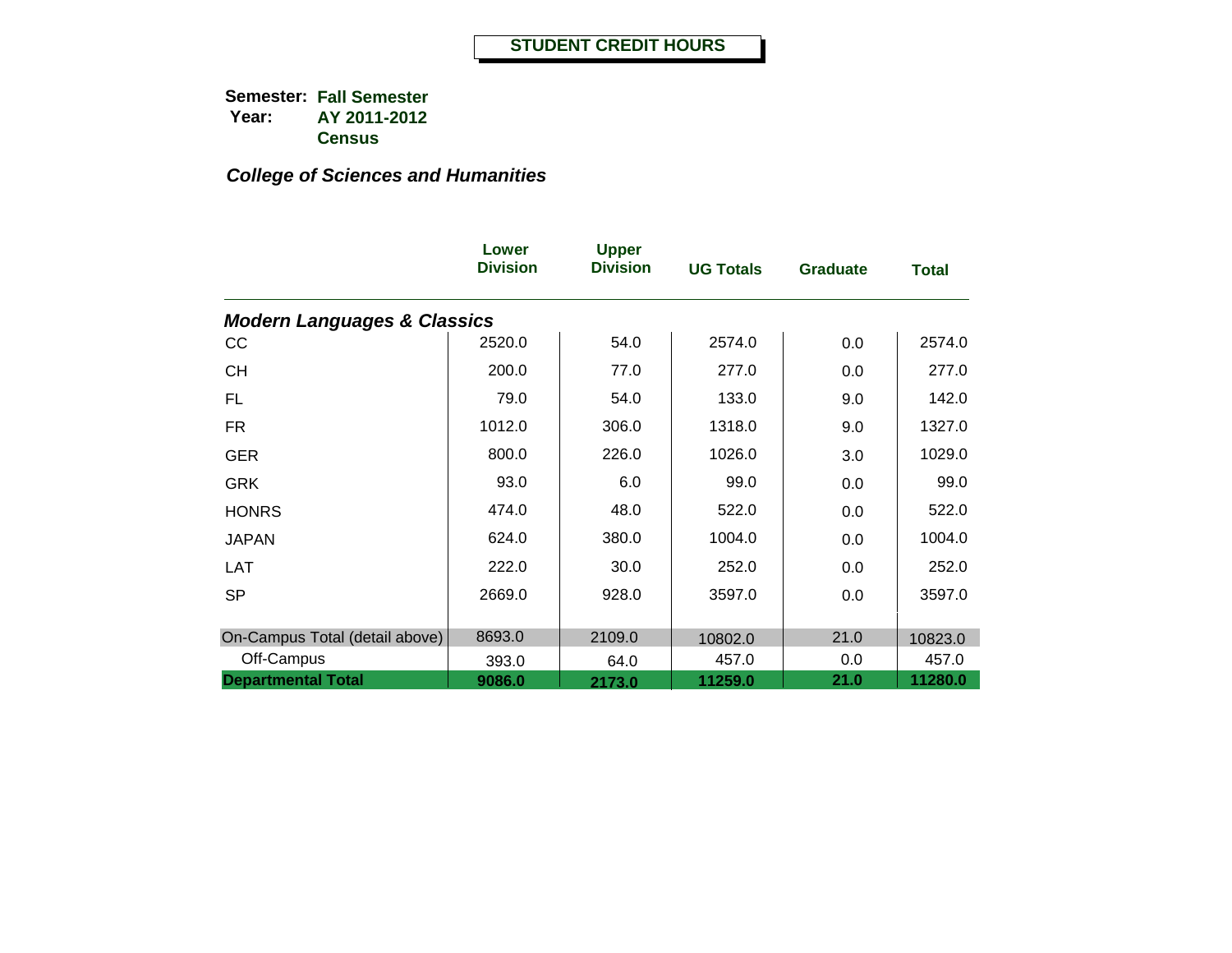|                                | Lower<br><b>Division</b> | <b>Upper</b><br><b>Division</b> | <b>UG Totals</b> | <b>Graduate</b> | <b>Total</b> |
|--------------------------------|--------------------------|---------------------------------|------------------|-----------------|--------------|
| Geography                      |                          |                                 |                  |                 |              |
| <b>ASIAN</b>                   | 0.0                      | 6.0                             | 6.0              | 0.0             | 6.0          |
| <b>GEOG</b>                    | 2847.0                   | 900.0                           | 3747.0           | 99.0            | 3846.0       |
| On-Campus Total (detail above) | 2847.0                   | 906.0                           | 3753.0           | 99.0            | 3852.0       |
| Off-Campus                     | 150.0                    | 15.0                            | 165.0            | 0.0             | 165.0        |
| <b>Departmental Total</b>      | 2997.0                   | 921.0                           | 3918.0           | 99.0            | 4017.0       |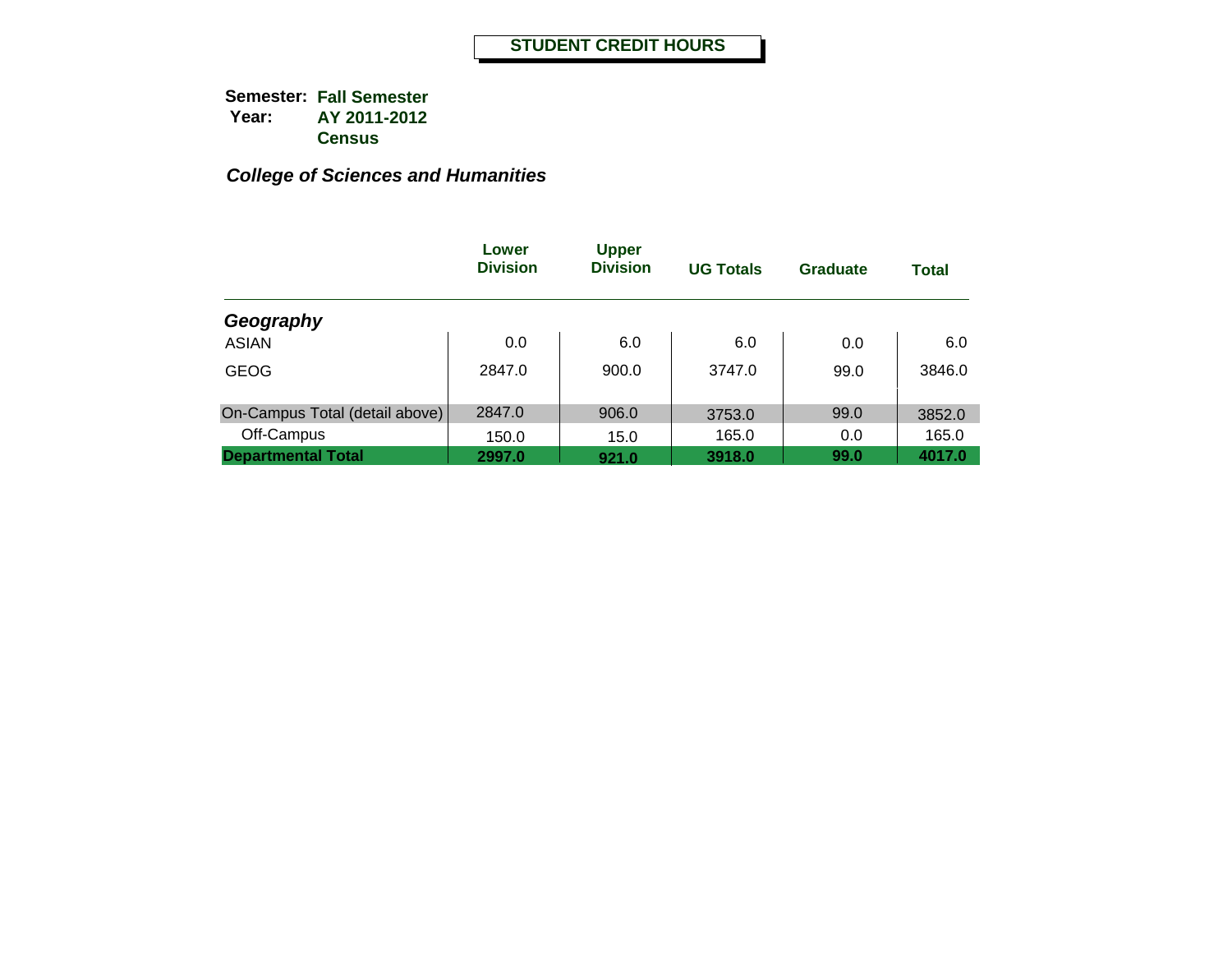|                                | Lower<br><b>Division</b> | <b>Upper</b><br><b>Division</b> | <b>UG Totals</b> | Graduate | <b>Total</b> |
|--------------------------------|--------------------------|---------------------------------|------------------|----------|--------------|
| Geology                        |                          |                                 |                  |          |              |
| <b>GEOL</b>                    | 1336.0                   | 234.0                           | 1570.0           | 120.0    | 1690.0       |
| <b>MASTR</b>                   | 0.0                      | 0.0                             | 0.0              | 0.0      | 0.0          |
| On-Campus Total (detail above) | 1336.0                   | 234.0                           | 1570.0           | 120.0    | 1690.0       |
| Off-Campus                     | 0.0                      | 0.0                             | 0.0              | 0.0      | 0.0          |
| <b>Departmental Total</b>      | 1336.0                   | 234.0                           | 1570.0           | 120.0    | 1690.0       |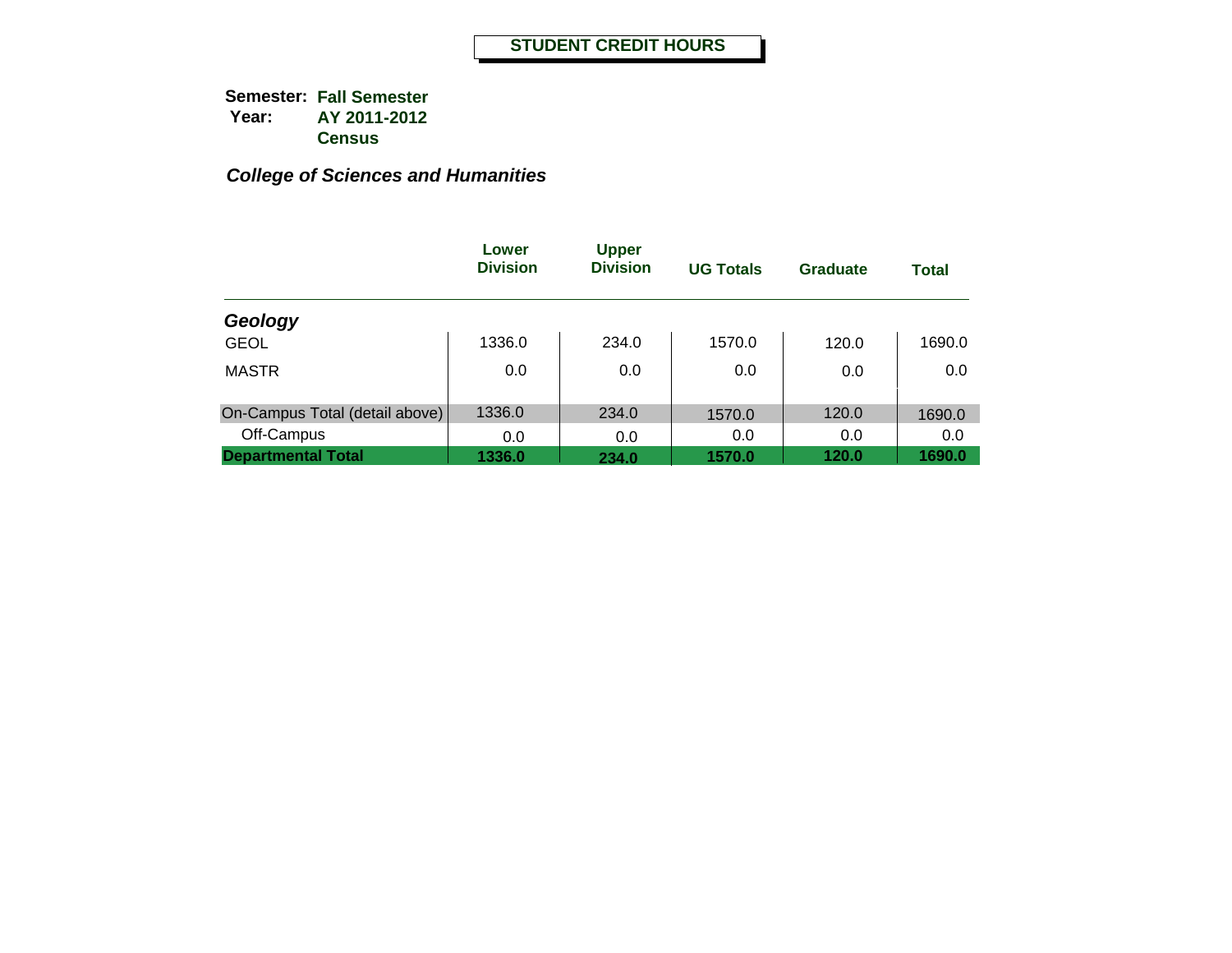|                                | Lower<br><b>Division</b> | <b>Upper</b><br><b>Division</b> | <b>UG Totals</b> | <b>Graduate</b> | <b>Total</b> |
|--------------------------------|--------------------------|---------------------------------|------------------|-----------------|--------------|
| <b>History</b>                 |                          |                                 |                  |                 |              |
| <b>HIST</b>                    | 11160.0                  | 1233.0                          | 12393.0          | 183.0           | 12576.0      |
| <b>HONRS</b>                   | 984.0                    | 48.0                            | 1032.0           | 0.0             | 1032.0       |
| <b>MASTR</b>                   | 0.0                      | 0.0                             | 0.0              | 0.0             | 0.0          |
| SS                             | 114.0                    | 381.0                           | 495.0            | 0.0             | 495.0        |
| On-Campus Total (detail above) | 12258.0                  | 1662.0                          | 13920.0          | 183.0           | 14103.0      |
| Off-Campus                     | 393.0                    | 305.0                           | 698.0            | 0.0             | 698.0        |
| <b>Departmental Total</b>      | 12651.0                  | 1967.0                          | 14618.0          | 183.0           | 14801.0      |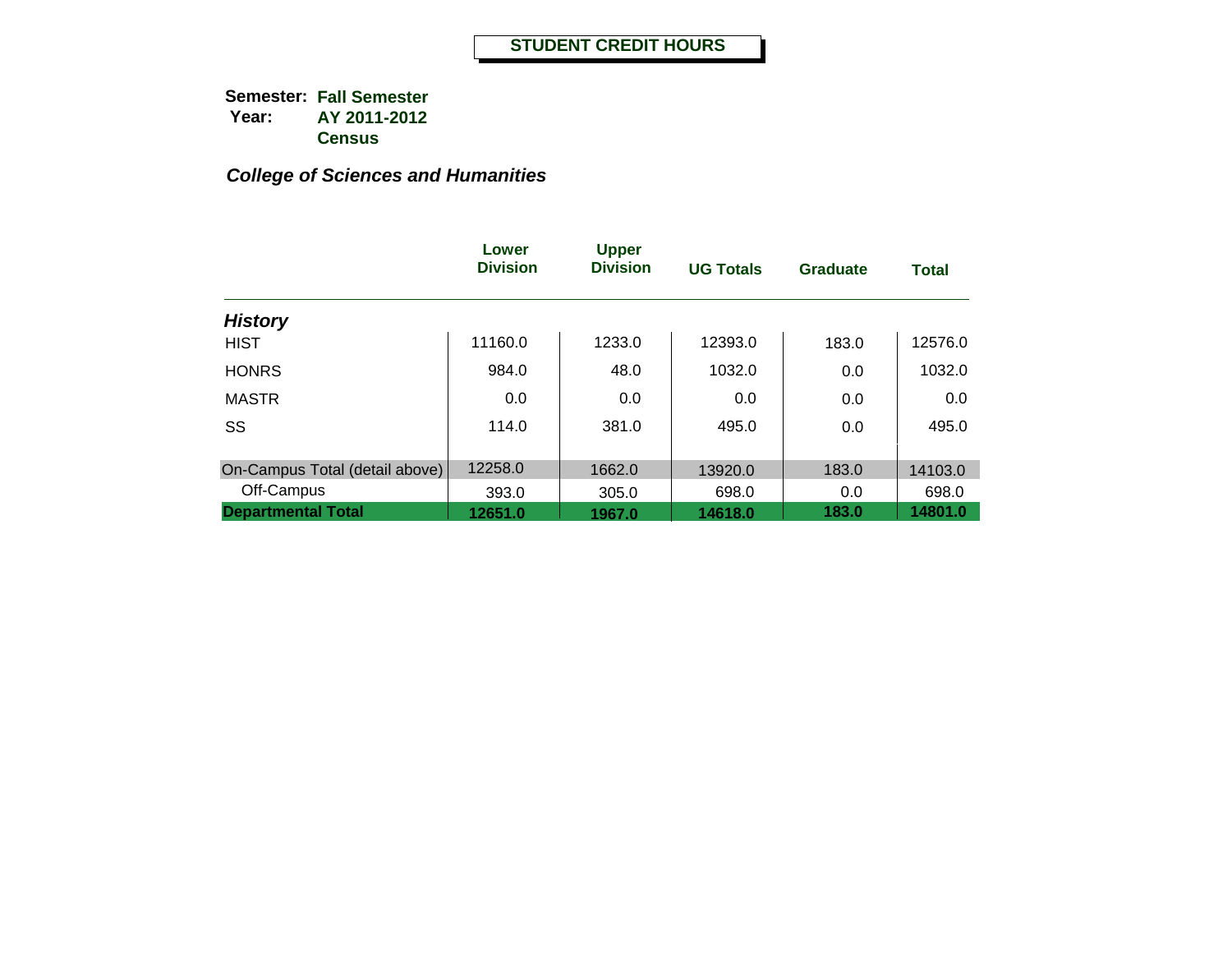|                                | Lower<br><b>Division</b> | <b>Upper</b><br><b>Division</b> | <b>UG Totals</b> | <b>Graduate</b> | <b>Total</b> |
|--------------------------------|--------------------------|---------------------------------|------------------|-----------------|--------------|
| <b>Mathematical Sciences</b>   |                          |                                 |                  |                 |              |
| <b>HONRS</b>                   | 0.0                      | 31.0                            | 31.0             | 0.0             | 31.0         |
| <b>MATHS</b>                   | 12484.0                  | 1176.0                          | 13660.0          | 508.0           | 14168.0      |
| On-Campus Total (detail above) | 12484.0                  | 1207.0                          | 13691.0          | 508.0           | 14199.0      |
| Off-Campus                     | 398.0                    | 0.0                             | 398.0            | 123.0           | 521.0        |
| <b>Departmental Total</b>      | 12882.0                  | 1207.0                          | 14089.0          | 631.0           | 14720.0      |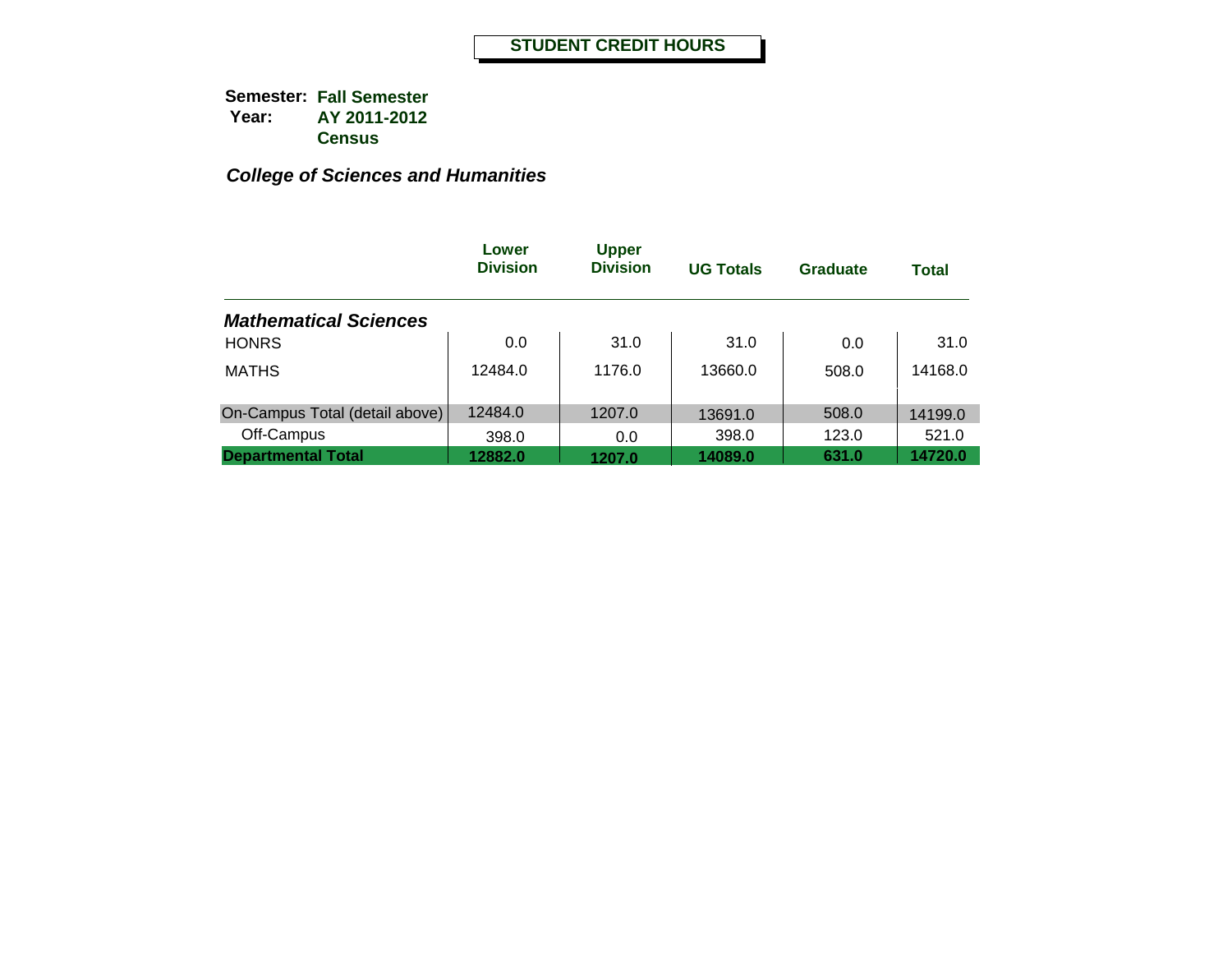|                                | Lower<br><b>Division</b> | <b>Upper</b><br><b>Division</b> | <b>UG Totals</b> | <b>Graduate</b> | <b>Total</b> |
|--------------------------------|--------------------------|---------------------------------|------------------|-----------------|--------------|
| <b>Natural Resources</b>       |                          |                                 |                  |                 |              |
| <b>DISS</b>                    | 0.0                      | 0.0                             | 0.0              | 6.0             | 6.0          |
| <b>DOC</b>                     | 0.0                      | 0.0                             | 0.0              | 0.0             | 0.0          |
| <b>MASTR</b>                   | 0.0                      | 0.0                             | 0.0              | 0.0             | 0.0          |
| <b>NREM</b>                    | 1461.0                   | 609.0                           | 2070.0           | 129.0           | 2199.0       |
| <b>THES</b>                    | 0.0                      | 0.0                             | 0.0              | 9.0             | 9.0          |
| On-Campus Total (detail above) | 1461.0                   | 609.0                           | 2070.0           | 144.0           | 2214.0       |
| Off-Campus                     | 201.0                    | 42.0                            | 243.0            | 9.0             | 252.0        |
| <b>Departmental Total</b>      | 1662.0                   | 651.0                           | 2313.0           | 153.0           | 2466.0       |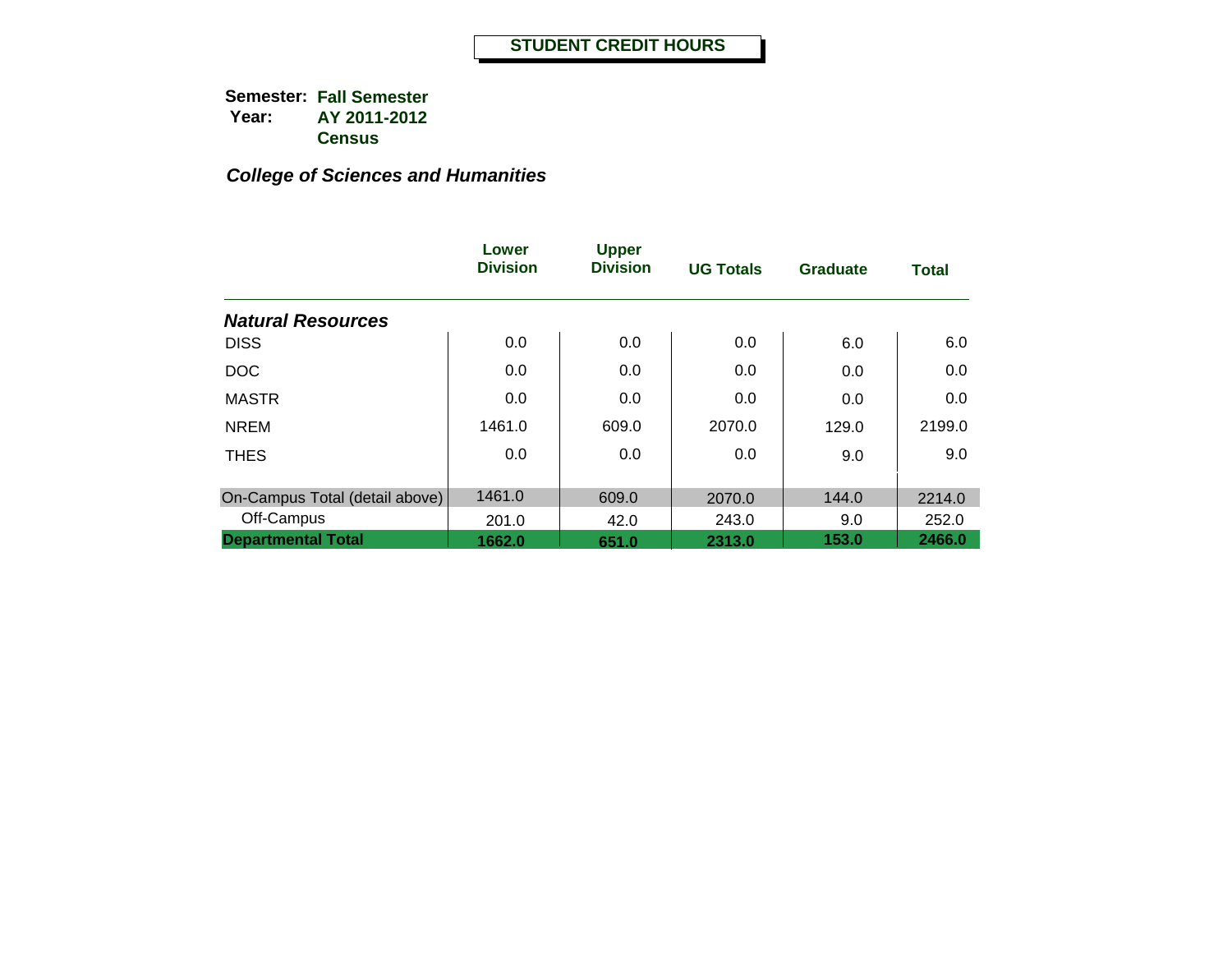|                                | Lower<br><b>Division</b> | <b>Upper</b><br><b>Division</b> | <b>UG Totals</b> | <b>Graduate</b> | <b>Total</b> |
|--------------------------------|--------------------------|---------------------------------|------------------|-----------------|--------------|
| <b>Philosophy</b>              |                          |                                 |                  |                 |              |
| <b>HONRS</b>                   | 0.0                      | 6.0                             | 6.0              | 0.0             | 6.0          |
| <b>PHIL</b>                    | 1434.0                   | 246.0                           | 1680.0           | 0.0             | 1680.0       |
| <b>RELST</b>                   | 1992.0                   | 45.0                            | 2037.0           | 3.0             | 2040.0       |
|                                |                          |                                 |                  |                 |              |
| On-Campus Total (detail above) | 3426.0                   | 297.0                           | 3723.0           | 3.0             | 3726.0       |
| Off-Campus                     | 129.0                    | 0.0                             | 129.0            | 0.0             | 129.0        |
| <b>Departmental Total</b>      | 3555.0                   | 297.0                           | 3852.0           | 3.0             | 3855.0       |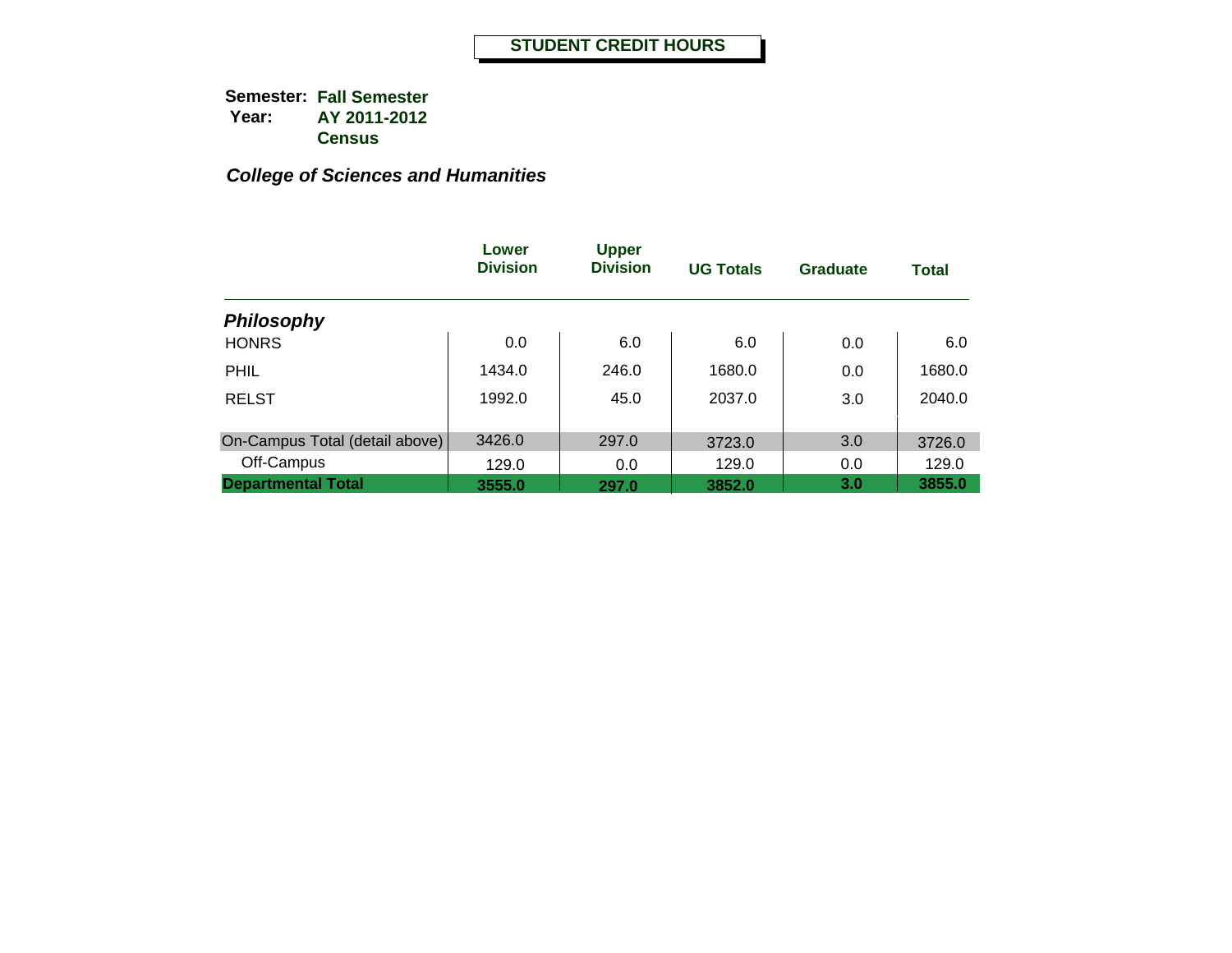|                                | Lower<br><b>Division</b> | <b>Upper</b><br><b>Division</b> | <b>UG Totals</b> | <b>Graduate</b> | <b>Total</b> |
|--------------------------------|--------------------------|---------------------------------|------------------|-----------------|--------------|
| <b>Physics &amp; Astronomy</b> |                          |                                 |                  |                 |              |
| <b>ASTRO</b>                   | 1845.0                   | 28.0                            | 1873.0           | 12.0            | 1885.0       |
| <b>MASTR</b>                   | 0.0                      | 0.0                             | 0.0              | 0.0             | 0.0          |
| <b>PHYCS</b>                   | 1954.0                   | 120.0                           | 2074.0           | 144.0           | 2218.0       |
| <b>RES</b>                     | 0.0                      | 0.0                             | 0.0              | 6.0             | 6.0          |
| <b>THES</b>                    | 0.0                      | 0.0                             | 0.0              | 18.0            | 18.0         |
| On-Campus Total (detail above) | 3799.0                   | 148.0                           | 3947.0           | 180.0           | 4127.0       |
| Off-Campus                     | 196.0                    | 0.0                             | 196.0            | 0.0             | 196.0        |
| <b>Departmental Total</b>      | 3995.0                   | 148.0                           | 4143.0           | 180.0           | 4323.0       |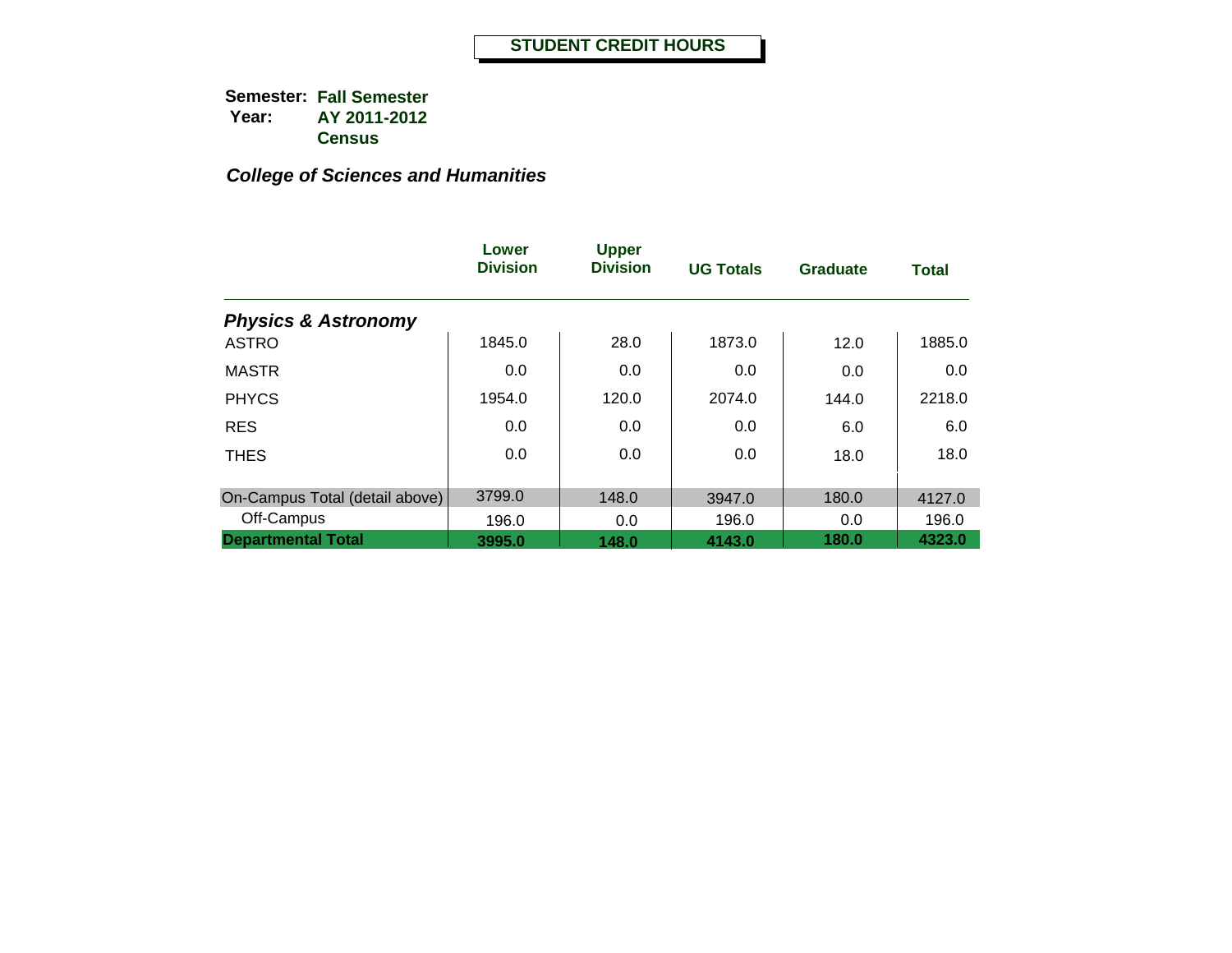|                                        | Lower<br><b>Division</b> | <b>Upper</b><br><b>Division</b> | <b>UG Totals</b> | Graduate | <b>Total</b> |
|----------------------------------------|--------------------------|---------------------------------|------------------|----------|--------------|
| <b>Physiology &amp; Health Science</b> |                          |                                 |                  |          |              |
| <b>ANAT</b>                            | 1542.0                   | 8.0                             | 1550.0           | 404.0    | 1954.0       |
| <b>HSC</b>                             | 3765.0                   | 1389.0                          | 5154.0           | 52.0     | 5206.0       |
| <b>PHYSL</b>                           | 1515.0                   | 9.0                             | 1524.0           | 187.0    | 1711.0       |
|                                        |                          |                                 |                  |          |              |
| On-Campus Total (detail above)         | 6822.0                   | 1406.0                          | 8228.0           | 643.0    | 8871.0       |
| Off-Campus                             | 400.0                    | 231.0                           | 631.0            | 35.0     | 666.0        |
| <b>Departmental Total</b>              | 7222.0                   | 1637.0                          | 8859.0           | 678.0    | 9537.0       |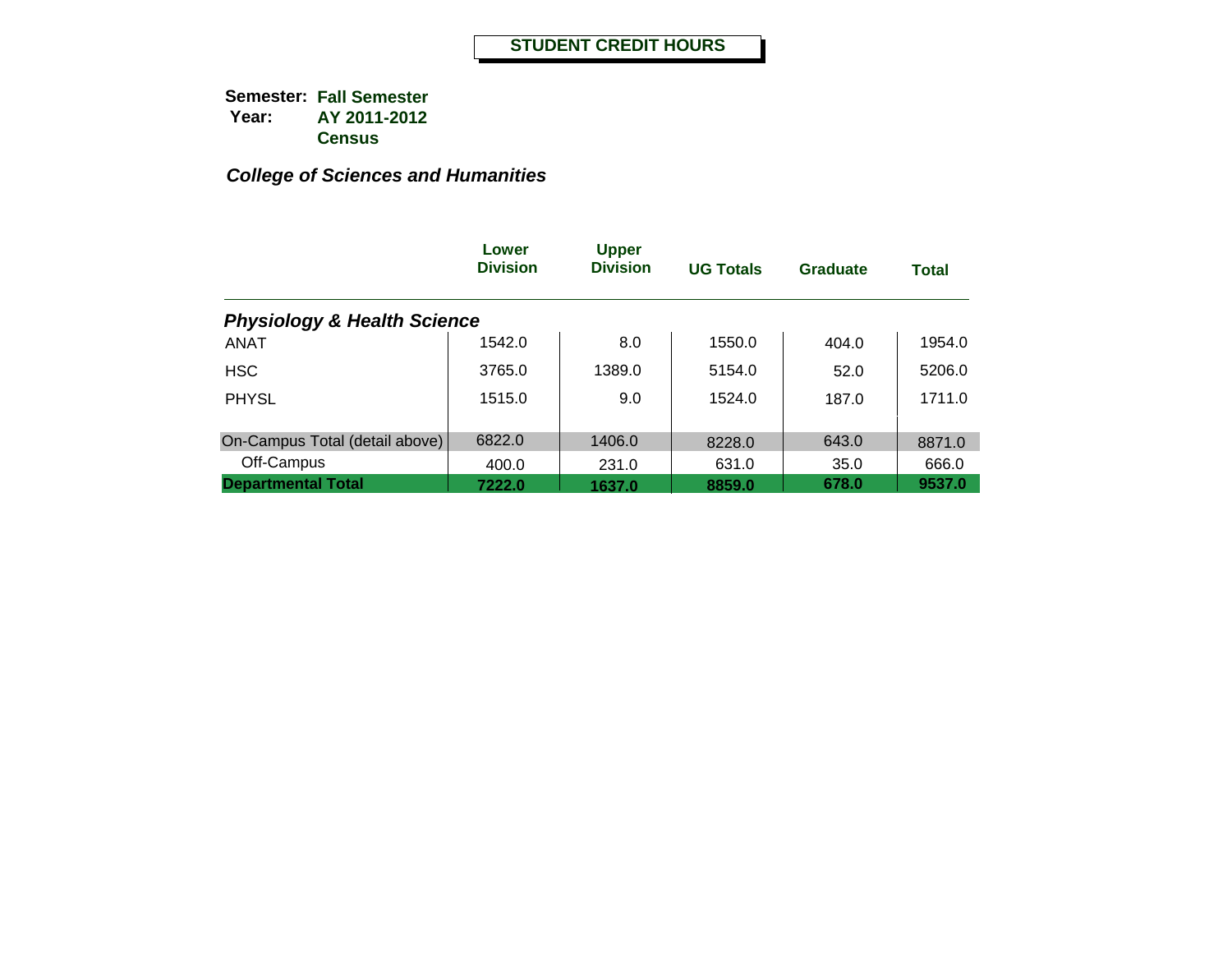|                                | Lower<br><b>Division</b> | <b>Upper</b><br><b>Division</b> | <b>UG Totals</b> | <b>Graduate</b> | <b>Total</b> |
|--------------------------------|--------------------------|---------------------------------|------------------|-----------------|--------------|
| <b>Political Science</b>       |                          |                                 |                  |                 |              |
| <b>HONRS</b>                   | 0.0                      | 24.0                            | 24.0             | 0.0             | 24.0         |
| <b>MASTR</b>                   | 0.0                      | 0.0                             | 0.0              | 0.0             | 0.0          |
| <b>POLS</b>                    | 2355.0                   | 846.0                           | 3201.0           | 237.0           | 3438.0       |
| <b>RES</b>                     | 0.0                      | 0.0                             | $0.0\,$          | 3.0             | 3.0          |
| <b>THES</b>                    | 0.0                      | 0.0                             | 0.0              | 3.0             | 3.0          |
| On-Campus Total (detail above) | 2355.0                   | 870.0                           | 3225.0           | 243.0           | 3468.0       |
| Off-Campus                     | 138.0                    | 18.0                            | 156.0            | 27.0            | 183.0        |
| <b>Departmental Total</b>      | 2493.0                   | 888.0                           | 3381.0           | 270.0           | 3651.0       |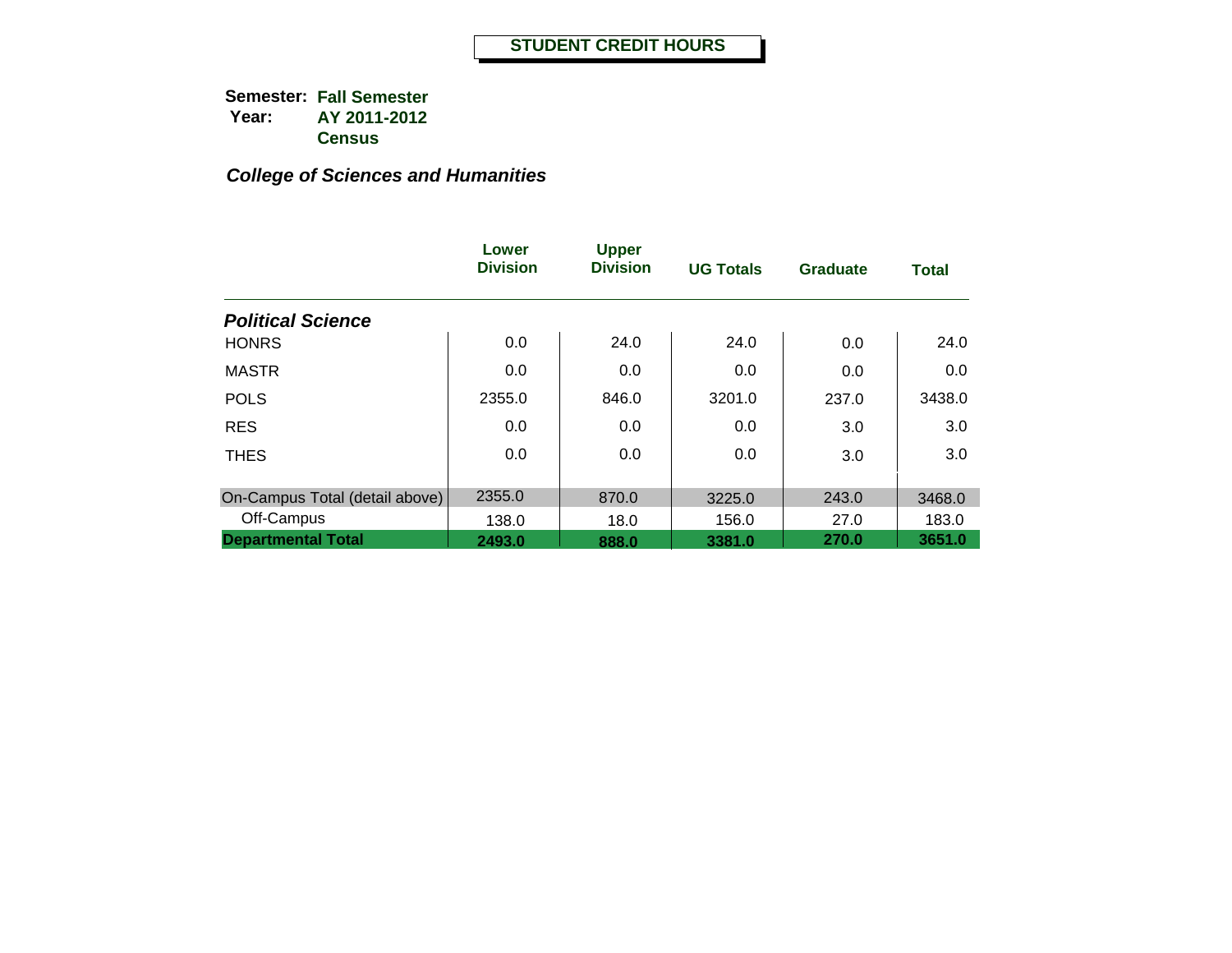|                                | Lower<br><b>Division</b> | <b>Upper</b><br><b>Division</b> | <b>UG Totals</b> | Graduate | Total   |
|--------------------------------|--------------------------|---------------------------------|------------------|----------|---------|
| <b>Psychological Science</b>   |                          |                                 |                  |          |         |
| <b>PSYSC</b>                   | 6625.0                   | 3008.0                          | 9633.0           | 322.0    | 9955.0  |
| On-Campus Total (detail above) | 6625.0                   | 3008.0                          | 9633.0           | 322.0    | 9955.0  |
| Off-Campus                     | 87.0                     | 6.0                             | 93.0             | 0.0      | 93.0    |
| <b>Departmental Total</b>      | 6712.0                   | 3014.0                          | 9726.0           | 322.0    | 10048.0 |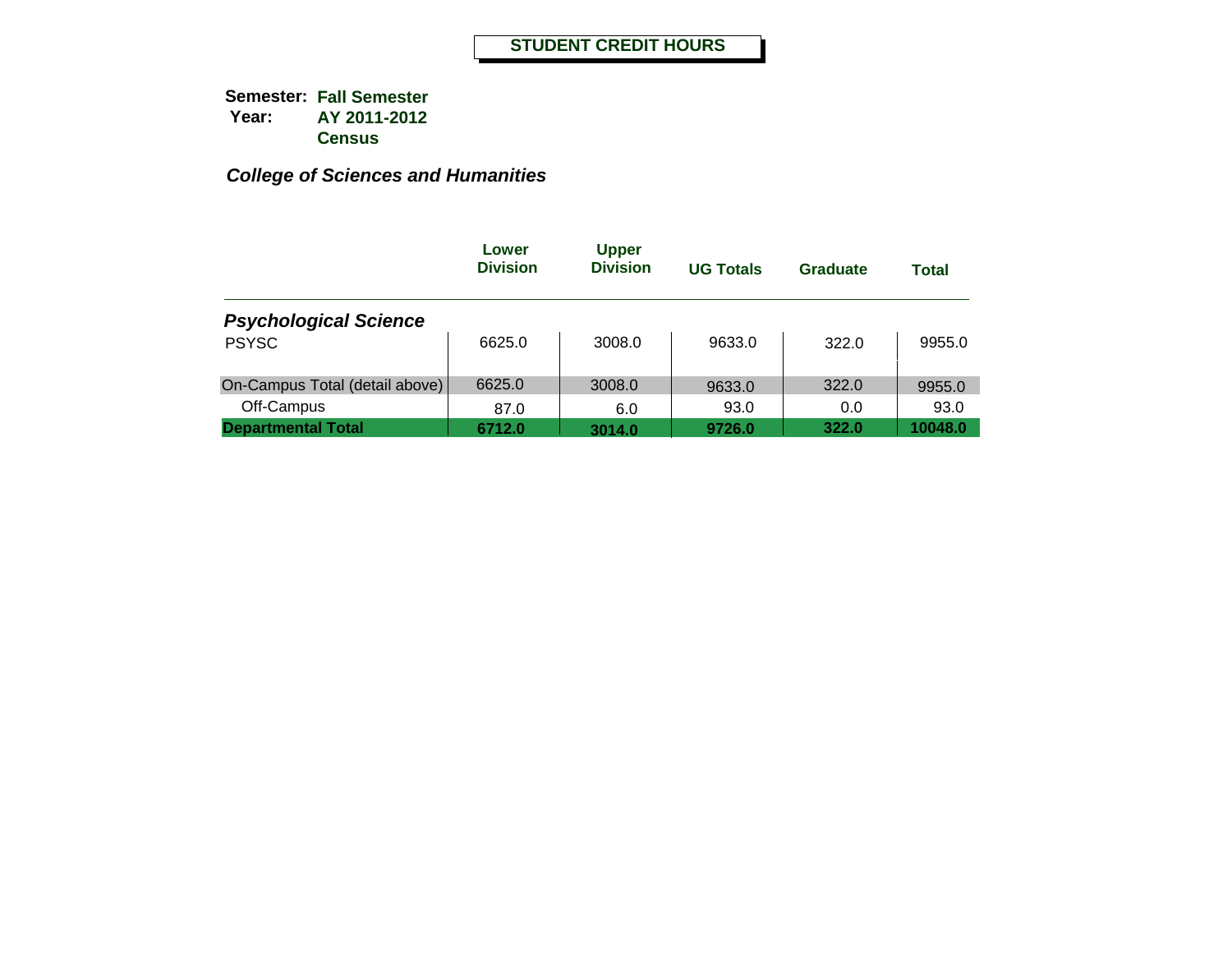|                                | Lower<br><b>Division</b> | <b>Upper</b><br><b>Division</b> | <b>UG Totals</b> | Graduate | <b>Total</b> |
|--------------------------------|--------------------------|---------------------------------|------------------|----------|--------------|
| Sociology                      |                          |                                 |                  |          |              |
| <b>SOC</b>                     | 3903.0                   | 792.0                           | 4695.0           | 96.0     | 4791.0       |
| <b>THES</b>                    | 0.0                      | 0.0                             | 0.0              | 3.0      | 3.0          |
| On-Campus Total (detail above) | 3903.0                   | 792.0                           | 4695.0           | 99.0     | 4794.0       |
| Off-Campus                     | 72.0                     | 249.0                           | 321.0            | 0.0      | 321.0        |
| <b>Departmental Total</b>      | 3975.0                   | 1041.0                          | 5016.0           | 99.0     | 5115.0       |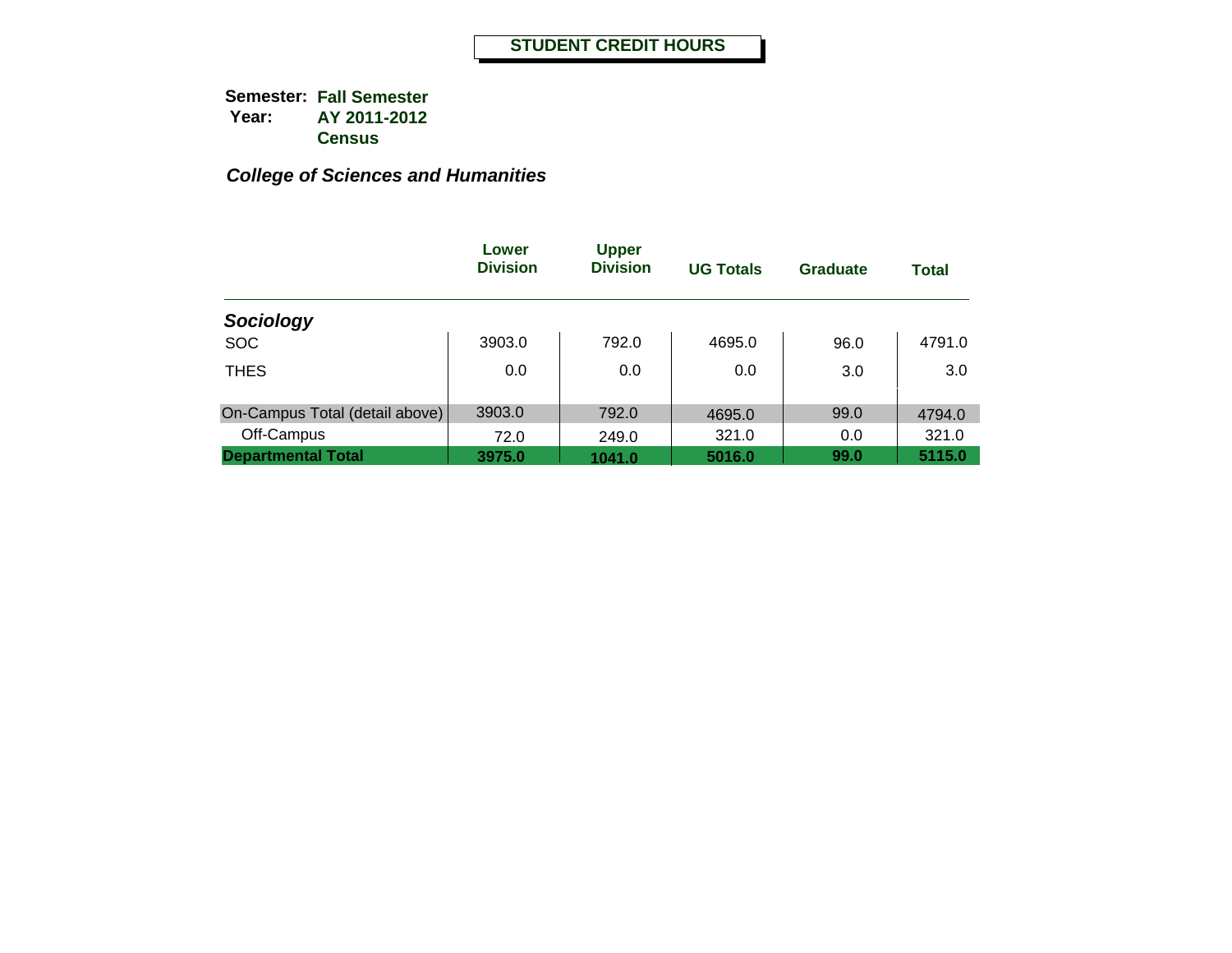|                                | Lower<br><b>Division</b> | <b>Upper</b><br><b>Division</b> | <b>UG Totals</b> | Graduate | <b>Total</b> |
|--------------------------------|--------------------------|---------------------------------|------------------|----------|--------------|
| <b>Social Work</b>             |                          |                                 |                  |          |              |
| <b>SOCWK</b>                   | 870.0                    | 827.0                           | 1697.0           | 0.0      | 1697.0       |
| On-Campus Total (detail above) | 870.0                    | 827.0                           | 1697.0           | 0.0      | 1697.0       |
| Off-Campus                     | 3.0                      | 12.0                            | 15.0             | 0.0      | 15.0         |
| <b>Departmental Total</b>      | 873.0                    | 839.0                           | 1712.0           | 0.0      | 1712.0       |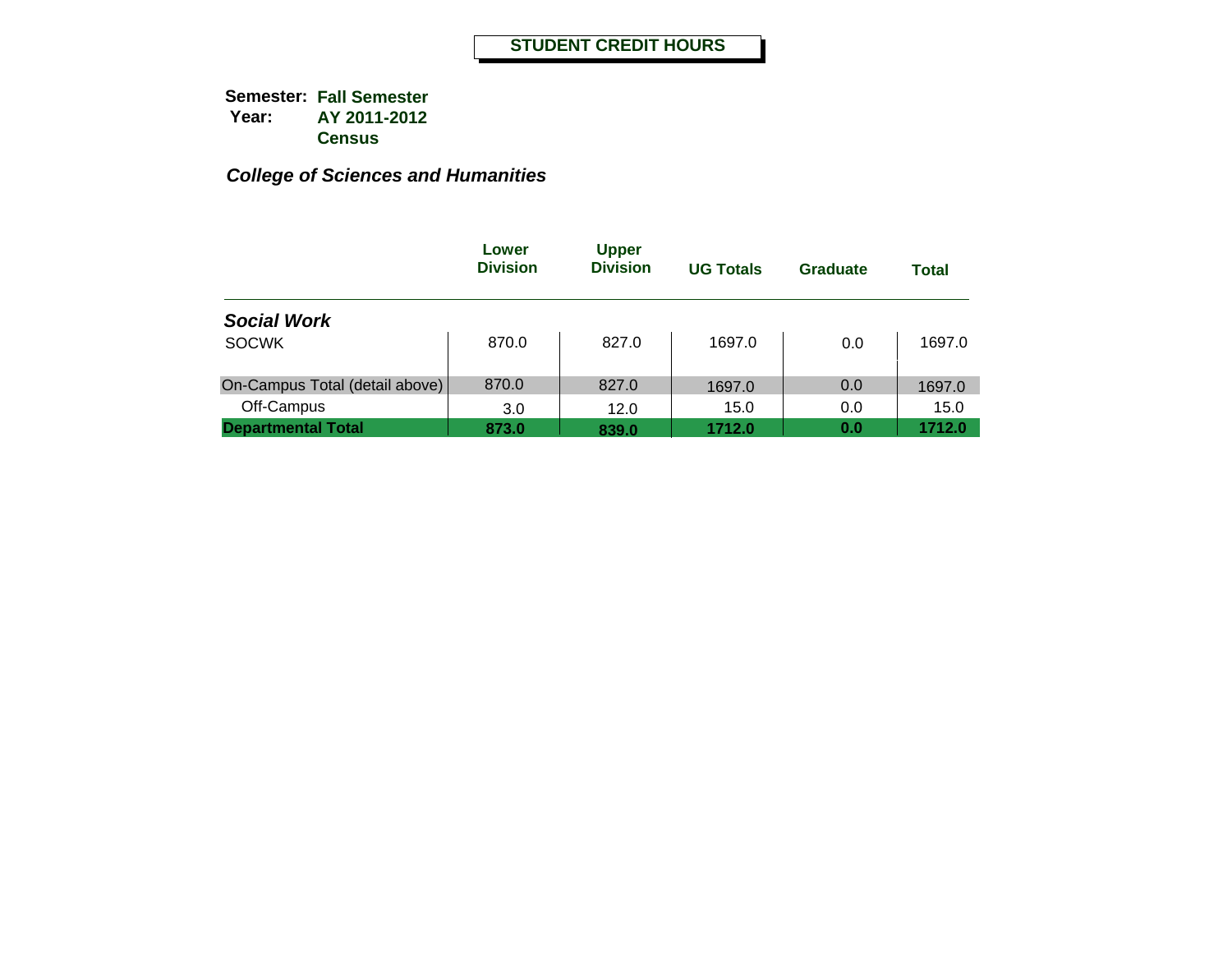|                                         | Lower<br><b>Division</b> | <b>Upper</b><br><b>Division</b> | <b>UG Totals</b> | <b>Graduate</b> | <b>Total</b> |
|-----------------------------------------|--------------------------|---------------------------------|------------------|-----------------|--------------|
| <b>Speech Pathology &amp; Audiology</b> |                          |                                 |                  |                 |              |
| <b>HONRS</b>                            | 0.0                      | 3.0                             | 3.0              | 0.0             | 3.0          |
| <b>SPAA</b>                             | 754.0                    | 887.0                           | 1641.0           | 1148.0          | 2789.0       |
| On-Campus Total (detail above)          | 754.0                    | 890.0                           | 1644.0           | 1148.0          | 2792.0       |
| Off-Campus                              | 0.0                      | 0.0                             | 0.0              | 3.0             | 3.0          |
| <b>Departmental Total</b>               | 754.0                    | 890.0                           | 1644.0           | 1151.0          | 2795.0       |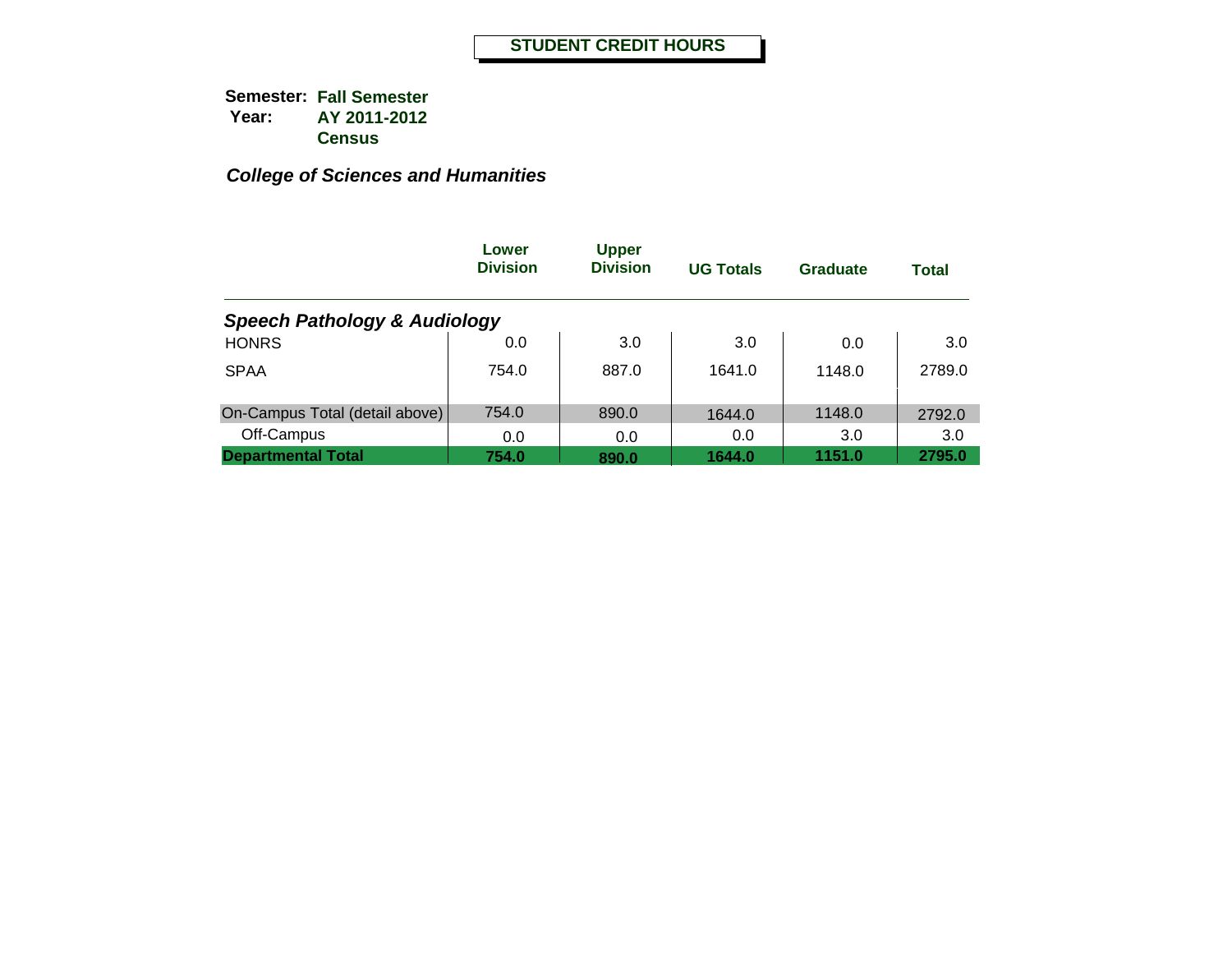*Interdepartmental*

|                                | Lower<br><b>Division</b> | <b>Upper</b><br><b>Division</b> | <b>UG Totals</b> | Graduate | <b>Total</b> |
|--------------------------------|--------------------------|---------------------------------|------------------|----------|--------------|
| <b>Interdepartmental</b>       |                          |                                 |                  |          |              |
| <b>DOC</b>                     | 0.0                      | 0.0                             | 0.0              | 0.0      | 0.0          |
| <b>HONRS</b>                   | 422.0                    | 131.0                           | 553.0            | 0.0      | 553.0        |
| ID                             | 323.0                    | 33.0                            | 356.0            | 18.0     | 374.0        |
|                                |                          |                                 |                  |          |              |
| On-Campus Total (detail above) | 745.0                    | 164.0                           | 909.0            | 18.0     | 927.0        |
| Off-Campus                     | 0.0                      | 0.0                             | 0.0              | 0.0      | 0.0          |
| <b>Departmental Total</b>      | 745.0                    | 164.0                           | 909.0            | 18.0     | 927.0        |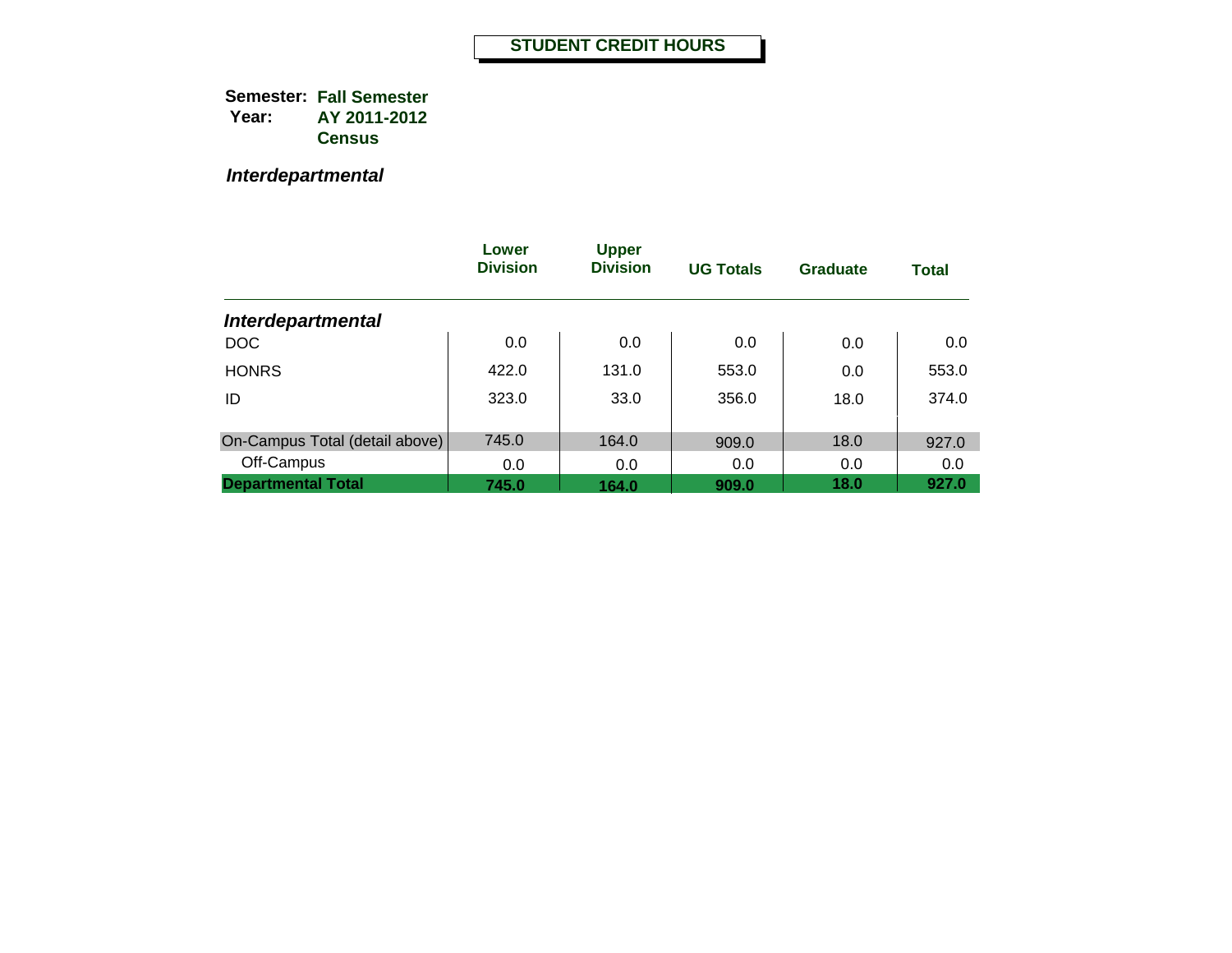*Interdepartmental*

|                                | Lower<br><b>Division</b> | <b>Upper</b><br><b>Division</b> | <b>UG Totals</b> | Graduate | <b>Total</b> |
|--------------------------------|--------------------------|---------------------------------|------------------|----------|--------------|
| <b>University College</b>      |                          |                                 |                  |          |              |
| ID                             | 523.0                    | 68.0                            | 591.0            | 33.0     | 624.0        |
| <b>INTST</b>                   | 0.0                      | 20.0                            | 20.0             | 0.0      | 20.0         |
| <b>SPST</b>                    | 0.0                      | 9.0                             | 9.0              | 0.0      | 9.0          |
|                                |                          |                                 |                  |          |              |
| On-Campus Total (detail above) | 523.0                    | 97.0                            | 620.0            | 33.0     | 653.0        |
| Off-Campus                     | 0.0                      | 48.0                            | 48.0             | 0.0      | 48.0         |
| <b>Departmental Total</b>      | 523.0                    | 145.0                           | 668.0            | 33.0     | 701.0        |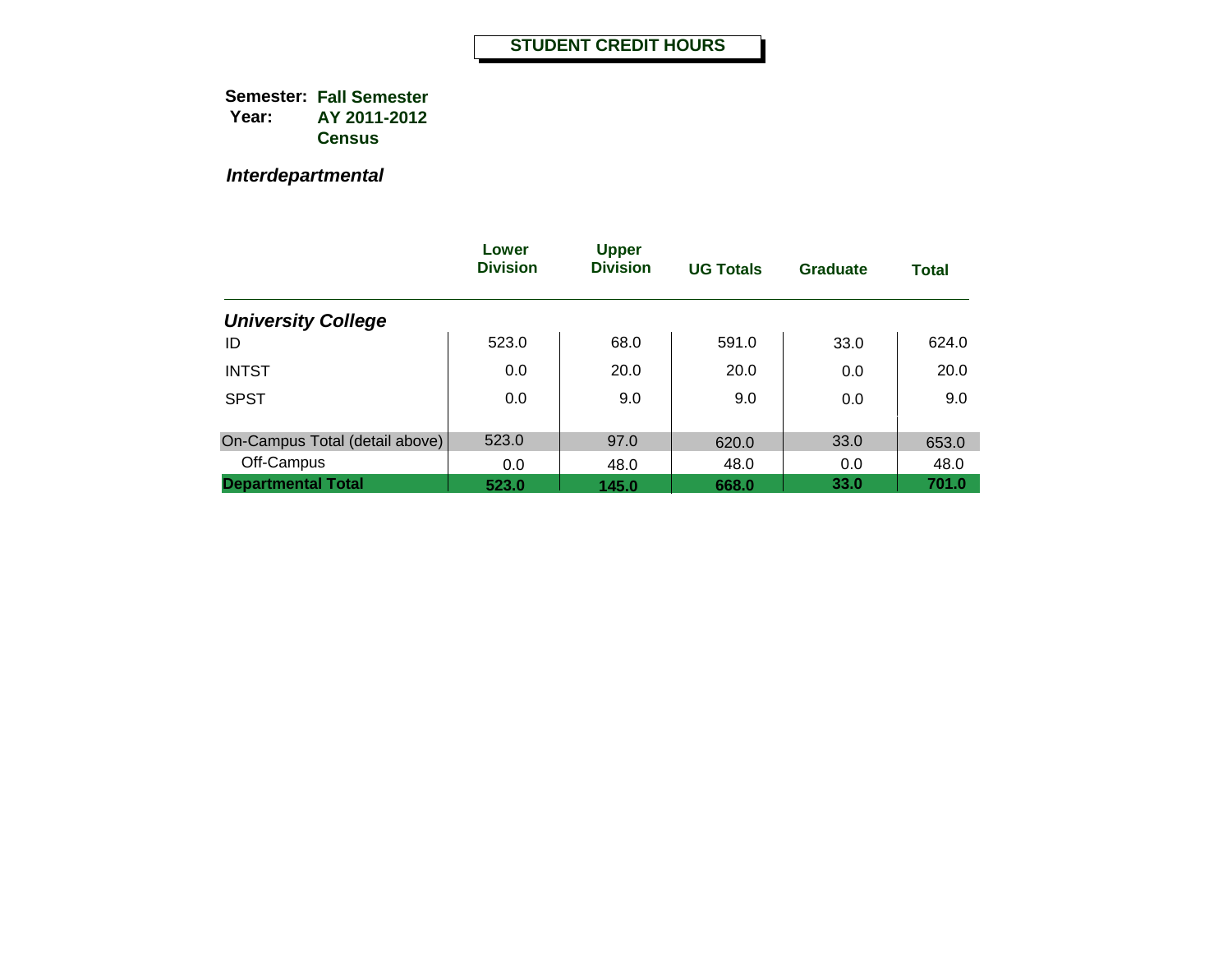|                                | Lower<br><b>Division</b> | <b>Upper</b><br><b>Division</b> | <b>UG Totals</b> | <b>Graduate</b> | <b>Total</b> |
|--------------------------------|--------------------------|---------------------------------|------------------|-----------------|--------------|
| <b>Counseling Psychology</b>   |                          |                                 |                  |                 |              |
| <b>CPSY</b>                    | 447.0                    | 747.0                           | 1194.0           | 892.0           | 2086.0       |
| <b>DISS</b>                    | 0.0                      | 0.0                             | 0.0              | 21.0            | 21.0         |
| <b>DOC</b>                     | 0.0                      | 0.0                             | 0.0              | 0.0             | 0.0          |
| <b>MASTR</b>                   | 0.0                      | 0.0                             | 0.0              | 0.0             | 0.0          |
| <b>SOPSY</b>                   | 0.0                      | 0.0                             | 0.0              | 120.0           | 120.0        |
| <b>THES</b>                    | 0.0                      | 0.0                             | 0.0              | 8.0             | 8.0          |
| On-Campus Total (detail above) | 447.0                    | 747.0                           | 1194.0           | 1041.0          | 2235.0       |
| Off-Campus                     | 264.0                    | 87.0                            | 351.0            | 0.0             | 351.0        |
| <b>Departmental Total</b>      | 711.0                    | 834.0                           | 1545.0           | 1041.0          | 2586.0       |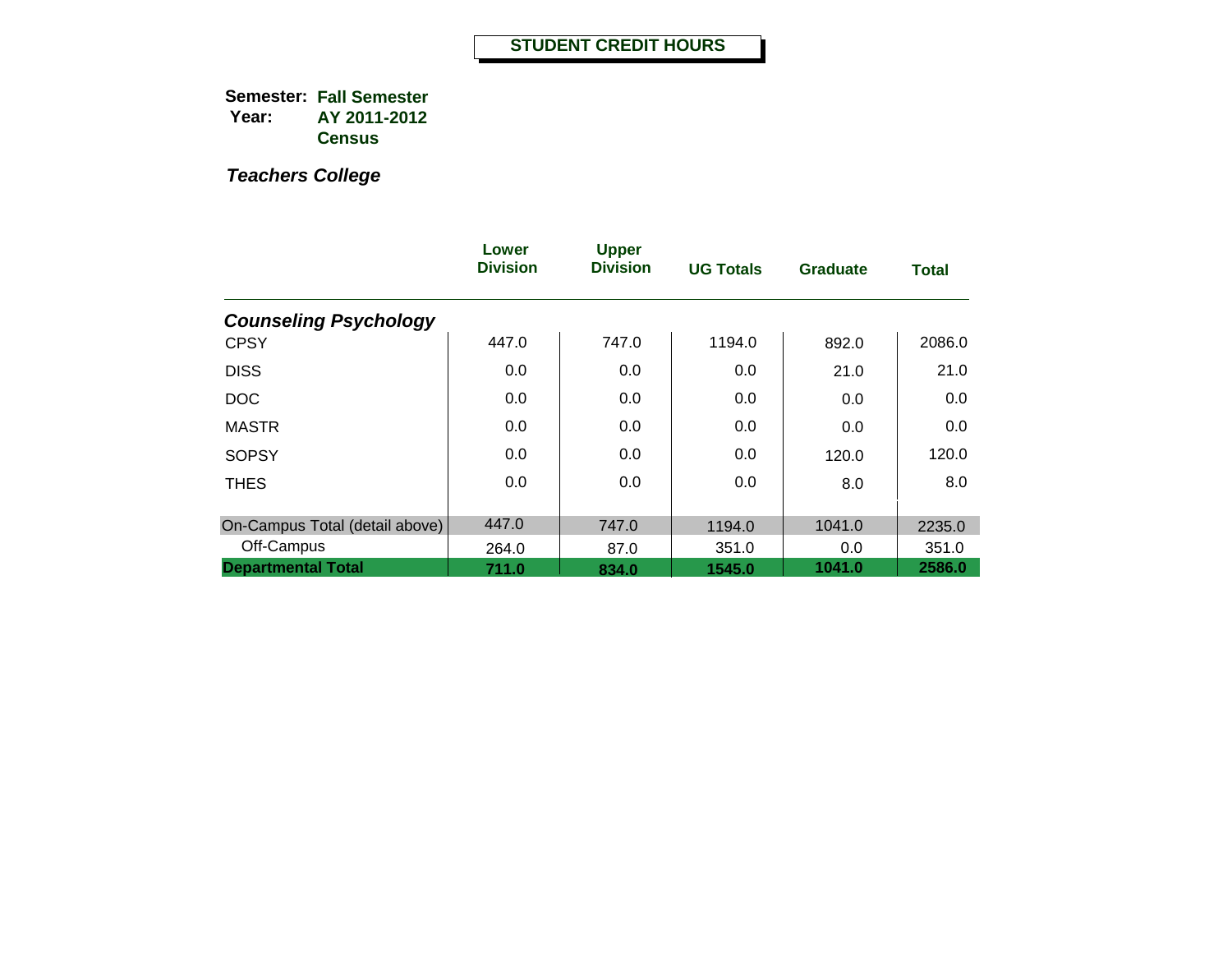|                                | Lower<br><b>Division</b> | <b>Upper</b><br><b>Division</b> | <b>UG Totals</b> | <b>Graduate</b> | <b>Total</b> |
|--------------------------------|--------------------------|---------------------------------|------------------|-----------------|--------------|
| <b>Elementary Education</b>    |                          |                                 |                  |                 |              |
| <b>DISS</b>                    | 0.0                      | 0.0                             | 0.0              | 6.0             | 6.0          |
| <b>EDEL</b>                    | 2133.0                   | 1902.0                          | 4035.0           | 4.0             | 4039.0       |
| <b>EDRDG</b>                   | 0.0                      | 1086.0                          | 1086.0           | 23.0            | 1109.0       |
| <b>HONRS</b>                   | 0.0                      | 23.0                            | 23.0             | 0.0             | 23.0         |
| ID                             | 0.0                      | 0.0                             | 0.0              | 3.0             | 3.0          |
|                                |                          |                                 |                  |                 |              |
| On-Campus Total (detail above) | 2133.0                   | 3011.0                          | 5144.0           | 36.0            | 5180.0       |
| Off-Campus                     | 0.0                      | 96.0                            | 96.0             | 2007.0          | 2103.0       |
| <b>Departmental Total</b>      | 2133.0                   | 3107.0                          | 5240.0           | 2043.0          | 7283.0       |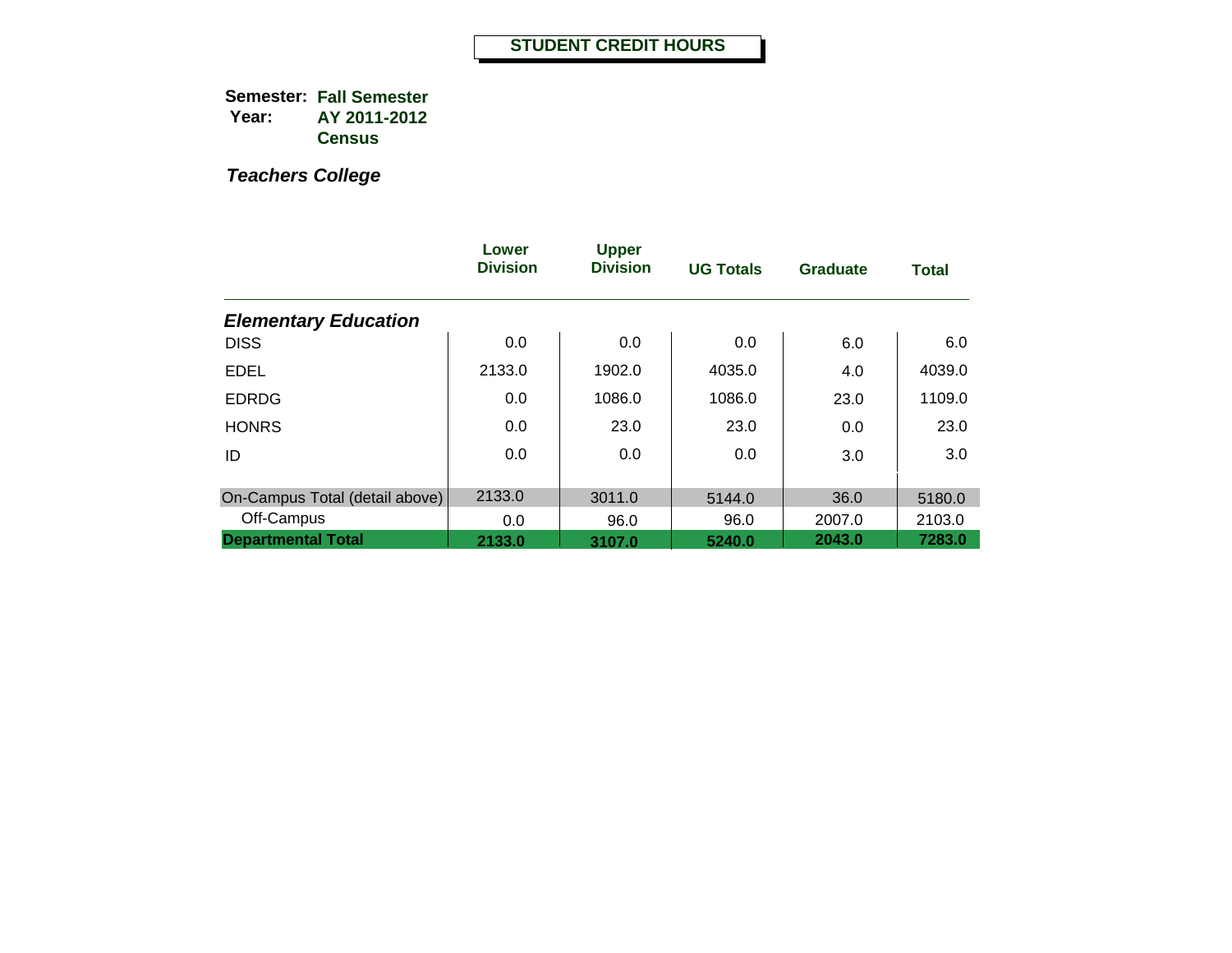|                                | Lower<br><b>Division</b> | <b>Upper</b><br><b>Division</b> | <b>UG Totals</b> | <b>Graduate</b> | <b>Total</b>     |
|--------------------------------|--------------------------|---------------------------------|------------------|-----------------|------------------|
| <b>Educational Psychology</b>  |                          |                                 |                  |                 |                  |
| <b>DISS</b>                    | 0.0                      | 0.0                             | 0.0              | 46.0            | 46.0             |
| <b>DOC</b>                     | 0.0                      | 0.0                             | 0.0              | 0.0             | 0.0              |
| <b>EDPSY</b>                   | 2028.0                   | 1584.0                          | 3612.0           | 691.0           | 4303.0           |
| ID                             | 0.0                      | 0.0                             | 0.0              | 21.0            | 21.0             |
| On-Campus Total (detail above) | 2028.0                   | 1584.0                          |                  | 758.0           |                  |
| Off-Campus                     | 39.0                     | 3.0                             | 3612.0<br>42.0   | 1332.0          | 4370.0<br>1374.0 |
| <b>Departmental Total</b>      | 2067.0                   | 1587.0                          | 3654.0           | 2090.0          | 5744.0           |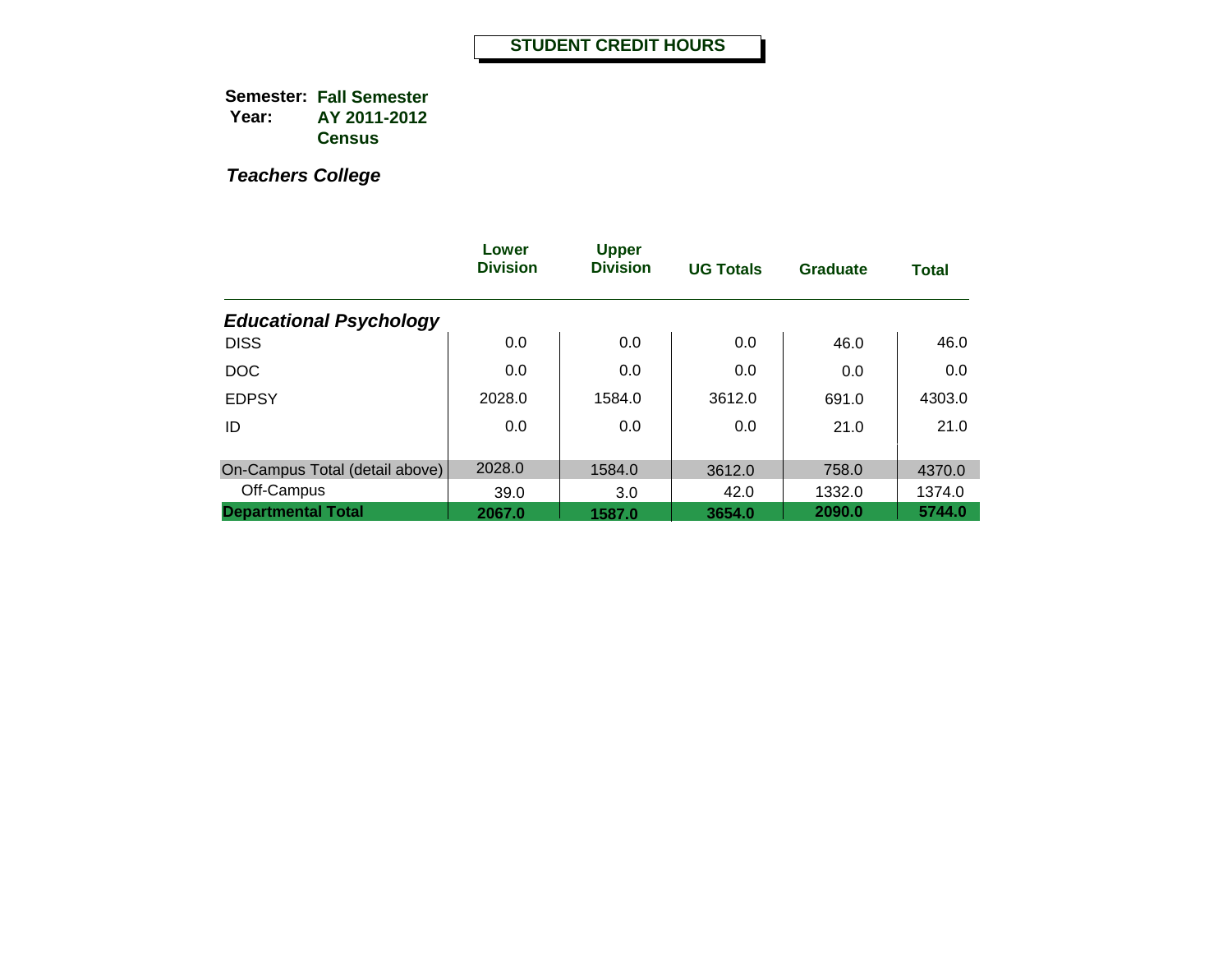|                                | Lower<br><b>Division</b> | <b>Upper</b><br><b>Division</b> | <b>UG Totals</b> | <b>Graduate</b> | <b>Total</b> |
|--------------------------------|--------------------------|---------------------------------|------------------|-----------------|--------------|
| <b>Educational Studies</b>     |                          |                                 |                  |                 |              |
| <b>DISS</b>                    | 0.0                      | 0.0                             | 0.0              | 29.0            | 29.0         |
| <b>DOC</b>                     | 0.0                      | 0.0                             | 0.0              | 0.0             | 0.0          |
| <b>EDAC</b>                    | 0.0                      | 0.0                             | 0.0              | 102.0           | 102.0        |
| <b>EDALG</b>                   | 0.0                      | 112.0                           | 112.0            | 0.0             | 112.0        |
| <b>EDCUR</b>                   | 0.0                      | 0.0                             | 0.0              | 56.0            | 56.0         |
| <b>EDFON</b>                   | 0.0                      | 585.0                           | 585.0            | 78.0            | 663.0        |
| <b>EDHI</b>                    | 161.0                    | 119.0                           | 280.0            | 459.0           | 739.0        |
| <b>EDJHM</b>                   | 0.0                      | 324.0                           | 324.0            | 6.0             | 330.0        |
| <b>EDMUL</b>                   | 525.0                    | 69.0                            | 594.0            | 57.0            | 651.0        |
| <b>EDSEC</b>                   | 177.0                    | 726.0                           | 903.0            | 46.0            | 949.0        |
| <b>EDSTU</b>                   | 0.0                      | 0.0                             | 0.0              | 72.0            | 72.0         |
| <b>EDTEC</b>                   | 137.0                    | 177.0                           | 314.0            | 12.0            | 326.0        |
| ID                             | 0.0                      | 0.0                             | 0.0              | 42.0            | 42.0         |
| <b>MASTR</b>                   | 0.0                      | 0.0                             | 0.0              | 0.0             | 0.0          |
| On-Campus Total (detail above) | 1000.0                   | 2112.0                          | 3112.0           | 959.0           | 4071.0       |
| Off-Campus                     | 0.0                      | 36.0                            | 36.0             | 1536.0          | 1572.0       |
| <b>Departmental Total</b>      | 1000.0                   | 2148.0                          | 3148.0           | 2495.0          | 5643.0       |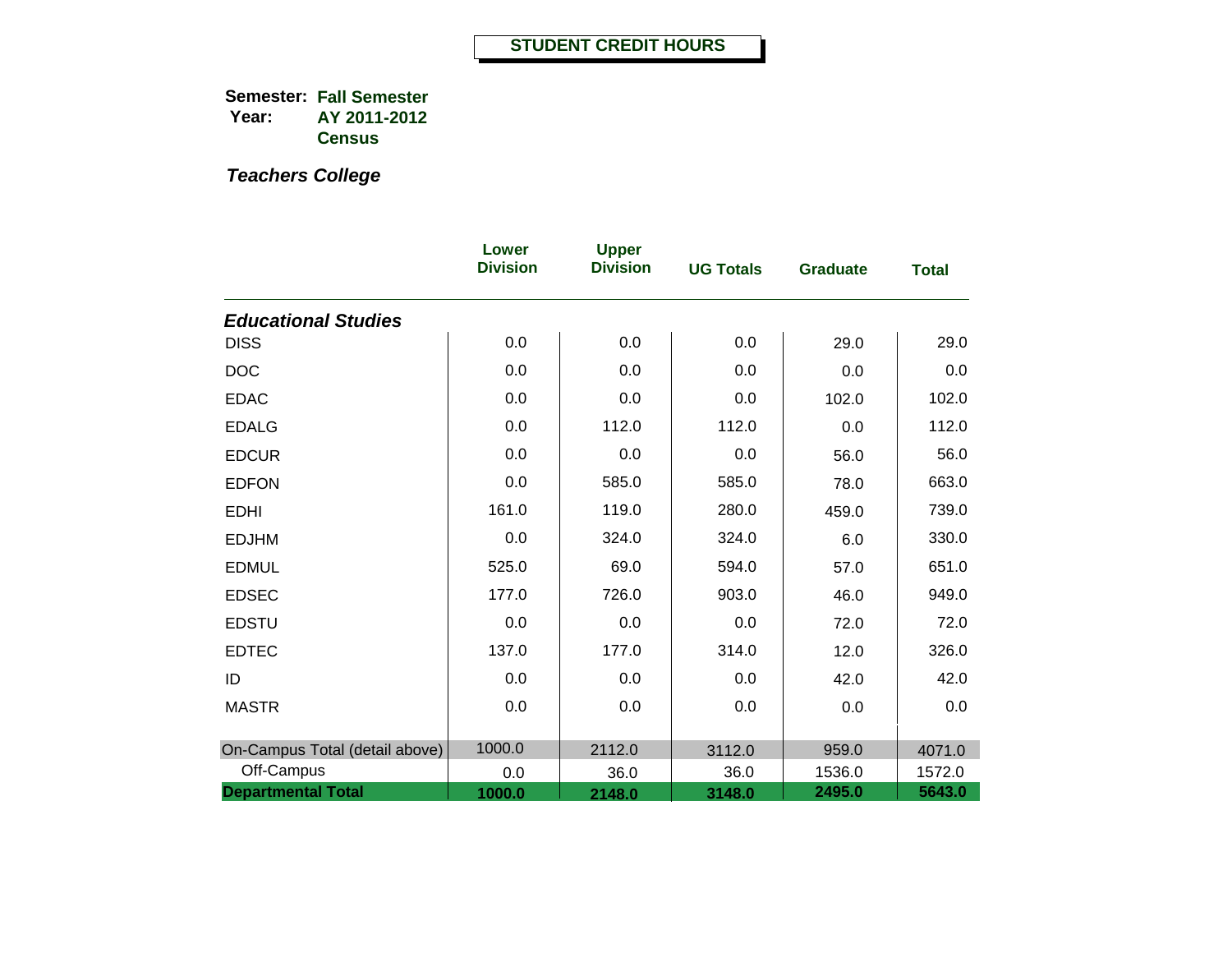|                                | Lower<br><b>Division</b> | <b>Upper</b><br><b>Division</b> | <b>UG Totals</b> | Graduate | <b>Total</b> |
|--------------------------------|--------------------------|---------------------------------|------------------|----------|--------------|
| <b>Educational Leadership</b>  |                          |                                 |                  |          |              |
| <b>DISS</b>                    | 0.0                      | 0.0                             | 0.0              | 31.0     | 31.0         |
| On-Campus Total (detail above) | 0.0                      | 0.0                             | 0.0              | 31.0     | 31.0         |
| Off-Campus                     | 0.0                      | 0.0                             | 0.0              | 2485.0   | 2485.0       |
| <b>Departmental Total</b>      | 0.0                      | 0.0                             | 0.0              | 2516.0   | 2516.0       |